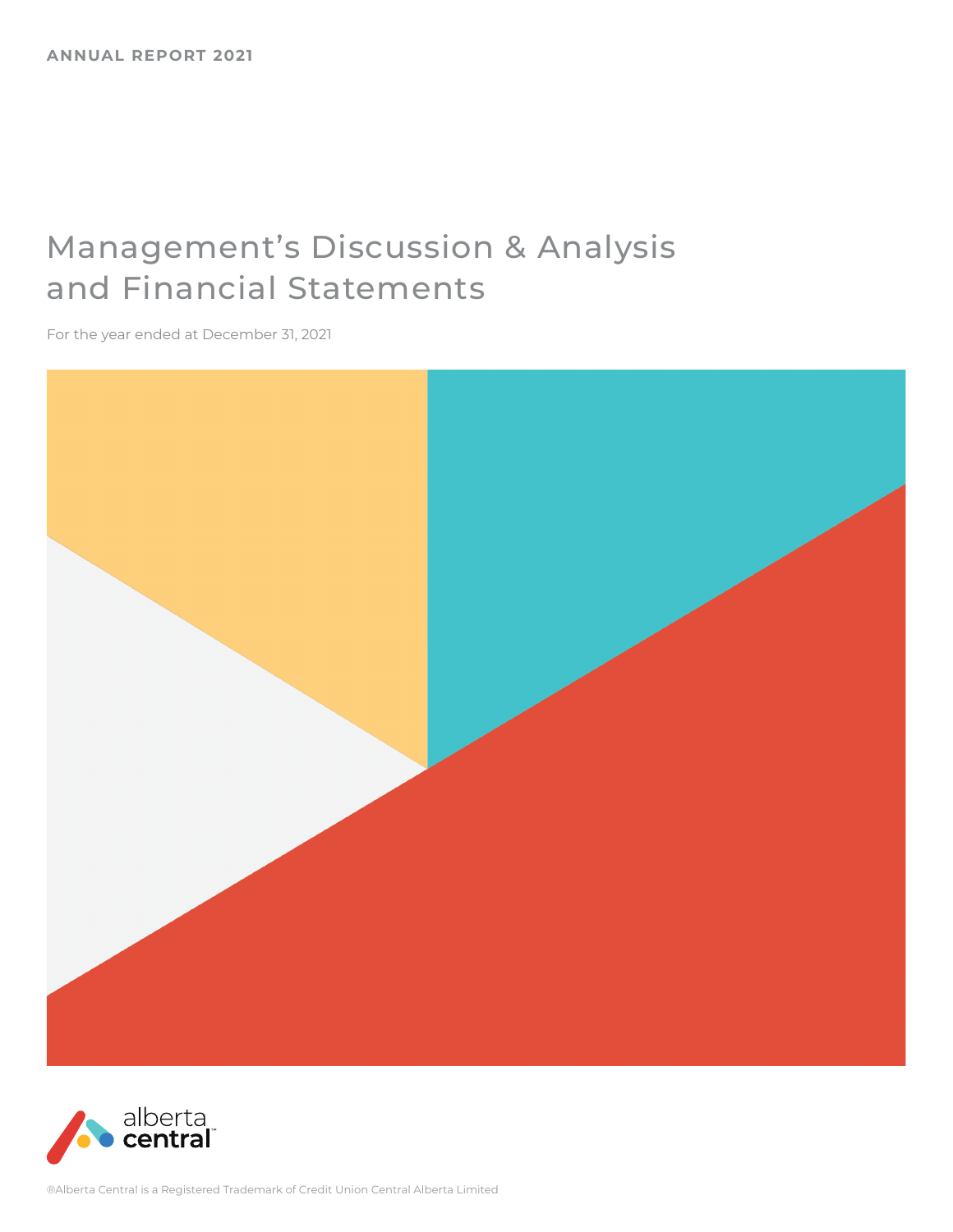# **BOARD OF DIRECTORS**

Alberta Central's board of directors (board) is comprised of 12 directors, 10 of whom are elected or appointed from three credit union regions and two unaffiliated directors appointed by Alberta Central's board. Directors appointed from credit union regions must be directors or management of credit unions within those regions. Two regions are comprised of the largest credit unions in Alberta (Servus Credit Union and connectFirst Credit Union) and Region C $^{\rm l}$  encompasses 12 credit unions from across the province.

| <b>REGION</b> | <b>DIRECTOR</b><br><b>ENTITLEMENT</b> | <b>CREDIT UNION</b> |             |                   |                            |  |
|---------------|---------------------------------------|---------------------|-------------|-------------------|----------------------------|--|
|               |                                       | Servus              |             |                   |                            |  |
| A             |                                       |                     |             |                   |                            |  |
| е             |                                       | connectFirst        |             |                   |                            |  |
|               |                                       | 1st Choice          | <b>ABCU</b> | <b>Bow Valley</b> | Calgary Police<br>Lakeland |  |
|               |                                       | Christian           | Encompass   | Khalsa            |                            |  |
|               |                                       | Rocky               |             | Vermilior         | Vision                     |  |
|               |                                       |                     |             |                   |                            |  |

*Table as of December 31, 2021.*

# **GOVERNANCE FRAMEWORK**

### **Board Mandate, Roles and Responsibilities**

The *Board Mandate* sets out the accountabilities and responsibilities of each director and the board as a whole, including an articulation of the fiduciary duty owed by each director to Alberta Central. The *Board Mandate* states that the board is responsible for the strategic oversight and risk appetite of Alberta Central. The board has governance responsibilities to ensure Alberta Central is effectively managed for the ultimate benefit of its members. The *Board Mandate* is reviewed and approved by the board every three years.

The board is also responsible for the oversight of the President & Chief Executive Officer (CEO), who is responsible for directing and overseeing the operations of Alberta Central and for ensuring adequate internal controls are in place. Subject to Alberta Central's bylaws, the *Credit Union Act* of Alberta (the Act) and other applicable legislation, the board fulfills its responsibilities both directly and by delegating certain duties to the committees of the board and to management. The specific duties delegated to each committee are outlined in committee terms of reference which are subject to review and approval by the board on a regular basis.

As part of the *Board Mandate*, directors annually complete an *Oath of Office*, which outlines their obligation to observe the confidentiality of Alberta Central's business matters. The oath also affirms compliance with the *Code of Conduc*t and the requirement to disclose conflicts of interest under the *Conflict of Interest Policy*.

### **Board Independence**

Alberta Central's board is comprised entirely of independent, non-Alberta Central employee directors. In furthering the independence of its directors, Alberta Central's board meets independently of management as part of every scheduled meeting. The board may independently engage outside professional advisors and is empowered to do so by Alberta Central's bylaws.

Effective January 1, 2019, pursuant to the Act, the Alberta Central board must include at least two directors not related to credit unions that are members of Alberta Central. Unaffiliated directors currently comprise two positions on the board.

A vacancy in either of these positions would put Alberta Central in a position of non- compliance with the Act and may pose governance challenges should the vacancy not be filled within a reasonable period.

Alberta Central's Governance Committee has provided oversight to the development of an annually reviewed 'evergreen' list of potential 'candidates in waiting' that could be called upon to serve as an unaffiliated director on an interim basis to ensure compliance with the Act while a search for a permanent candidate is conducted. Volunteers currently serving as candidates in waiting are Pierre Amyotte, Pat Dolan and Alison Starke.

<sup>1</sup> Immediately following the conclusion of the 2021 Annual General Meeting (AGM), Region C was formed through the combination of the North Region and South Region  *and the Alberta Central board reduced in size from 14 directors to 12 directors. Elections for the first directors from Region C were held at a joint North and South Region meeting immediately prior to the 2021 AGM, and are to be held thereafter at annual meetings of Region C.*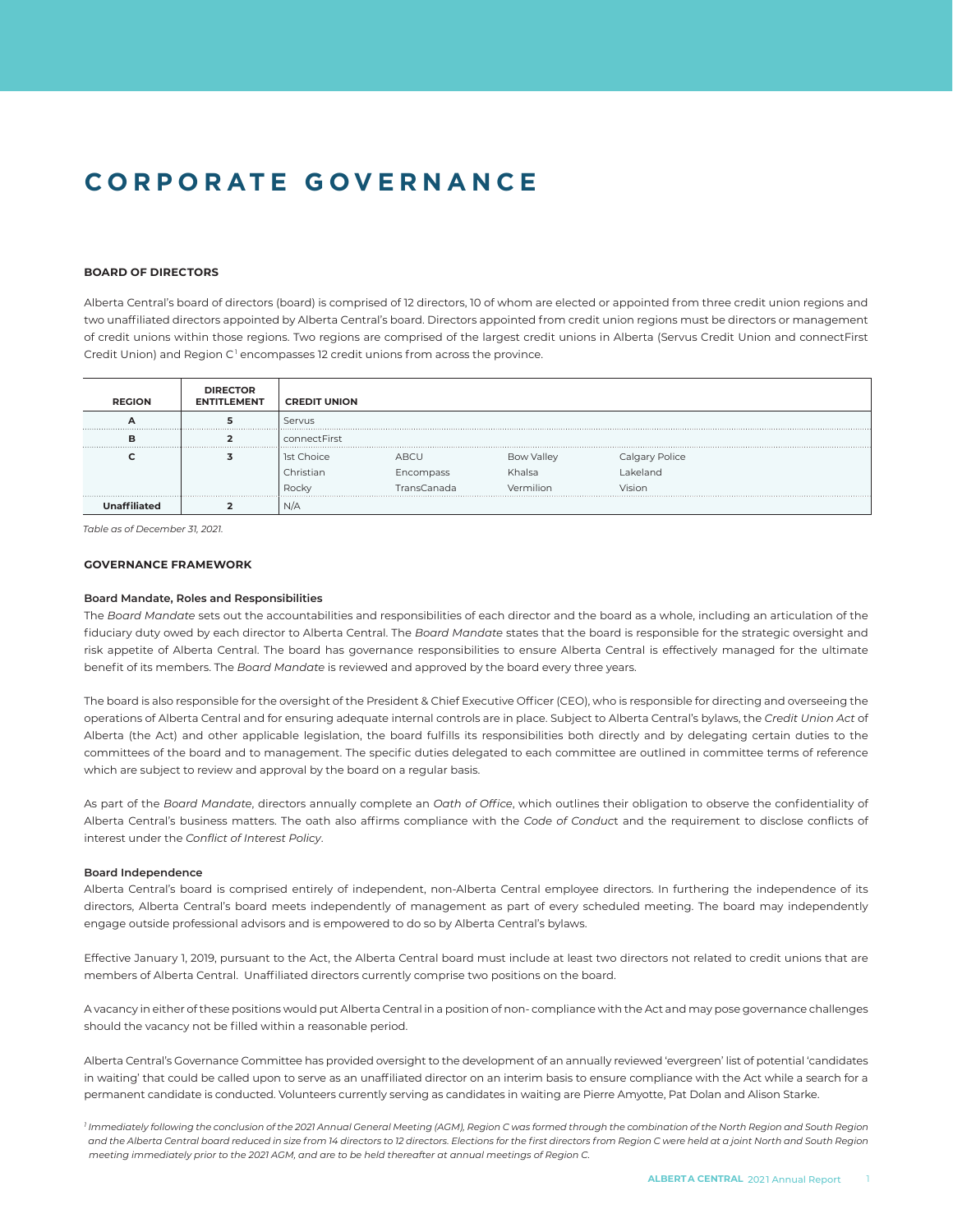## **GOVERNANCE FRAMEWORK (CONTINUED)**

### **Tenure**

A director may serve a maximum of three consecutive three-year terms plus any additional partial term related to a vacancy they may have filled at the outset of their tenure. In order to be eligible to stand for election or appointment following completion of this maximum term, that director shall not have served on the board for at least two years since the expiry of their last term. Alberta Central has no maximum director age policy.

#### **Recruitment and Diversity**

Ten of Alberta Central's 12 directors are elected or appointed by its Alberta credit union members, per the regional distribution described above. Annual calls for nomination are sent to the regions identifying desirable skills based on the board's self-assessment and the skills and competencies of retiring directors.

Alberta Central's bylaws set out basic qualification criteria for directors. The *Board Mandate* sets out additional criteria and expectations, including core competencies, behavioral skills and expectations for continuous improvement.

Core competencies required of directors in the *Board Mandate* include knowledge of and experience in:

- Financial services industry
- Asset liability management
- Accounting and financial reporting
- Commercial credit management
- Investment management
- Risk management
- Legal and regulatory compliance
- Communications and advocacy
- Corporate governance
- Information technology
- Human resources/compensation
- Strategic planning

In accordance with governance best practice, Alberta Central seeks to encourage diversity in its board recruitment efforts and requests in its calls for nominations that diversity of gender, age, geography, background and ethnicity be considered in nominations from the regions.

As of December 31, 2021, 33% of Alberta Central's board, 60% of its executives and 50% of its director-level employees are female.

#### **Key Policies**

Alberta Central has policies and procedures that outline the standards of conduct to which all employees and directors must adhere in performing their duties for the organization. Alberta Central has a whistleblower program in place that allows employees to report instances of serious and deliberate acts of unethical behaviour related to the workplace and provides assurance that they will be protected from harassment, retaliation or adverse employment consequences provided the report was made in good faith and was not frivolous or malicious.

#### *Enterprise Risk Management Polic*y

Among its responsibilities, the board must ensure that Alberta Central has the capability and demonstrates behaviours that support its risk appetite. The *Enterprise Risk Management (ERM) Policy* sets the direction for governing and managing risks generally. Responsibility for monitoring the overall risk framework remains with the board of directors as a whole but responsibility for monitoring adherence to the *ERM Policy* is delegated to the Audit, Finance & Risk Committee (AFRC), which supports the board in its oversight function. A Management Risk Committee, comprised of the executive management team, regularly assesses the key risks Alberta Central faces and updates the board on its risk assessments and any mitigating action plans.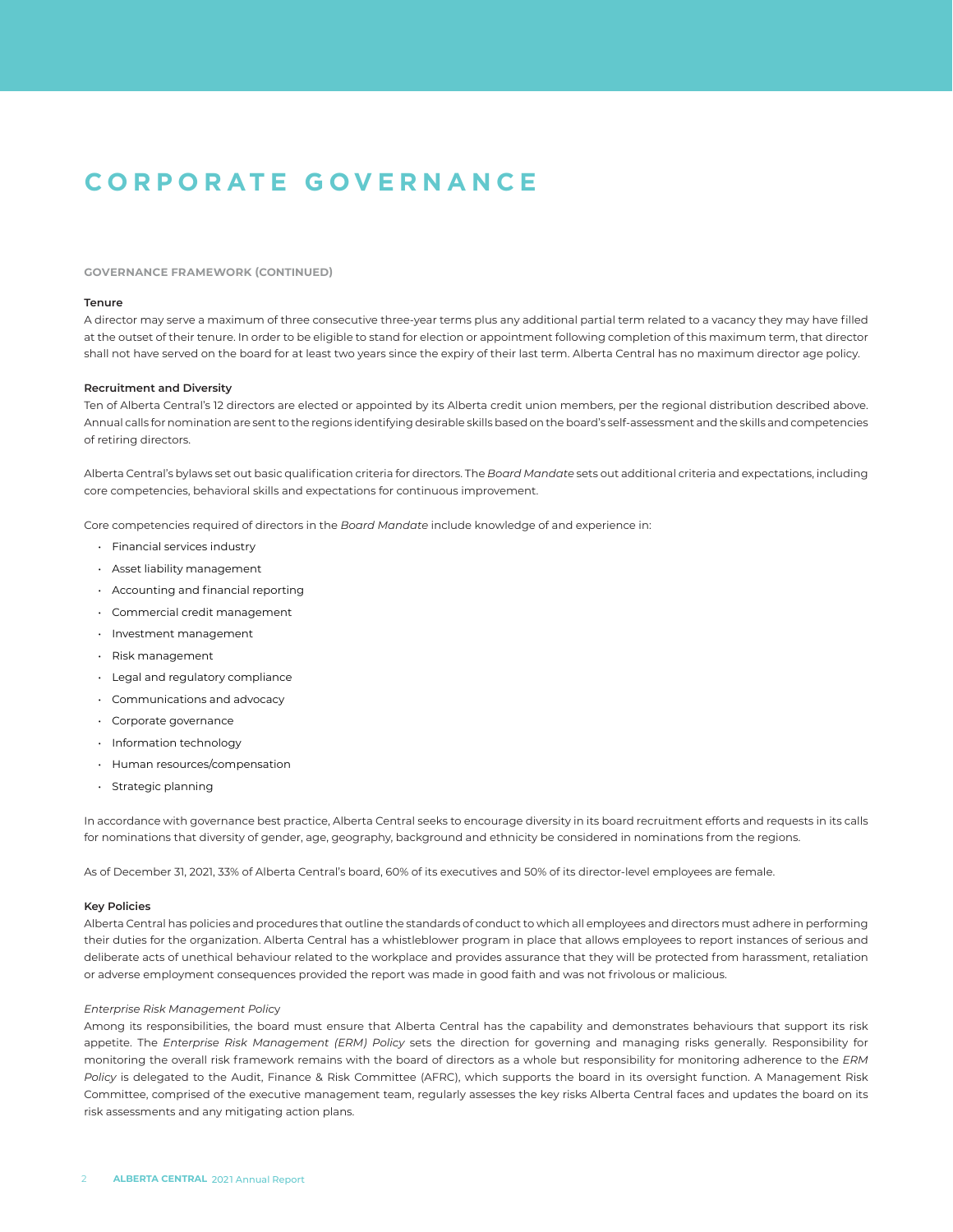# **GOVERNANCE FRAMEWORK (CONTINUED)**

### *Conflict of Interest Policy*

Alberta Central's *Conflict of Interest Policy* provides that directors must annually provide a declaration of all private interests they are aware of that could reasonably have the potential to give rise to a conflict of interest, as defined in the policy. Board agendas contain a standing declaration of conflict of interest item, and directors with an actual, potential or perceived conflict of interest on a board agenda item must disclose their conflict at or in advance of the board meeting, and must recuse themselves accordingly.

### *Code of Conduct*

Directors annually attest to their compliance with the *Code of Conduct* as part of their *Oath of Office*. The *Code of Conduct* articulates Alberta Central's values and standards, and among other things, requires directors to act with integrity, maintain confidentiality, impartiality and demonstrate environmental and social responsibility.

### **Environmental, Social and Governance, and Diversity, Equity and Inclusion Considerations**

Environmental, social and governance (ESG) and diversity, equity and inclusion (DEI) considerations are embedded in many of Alberta Central's corporate policies. In fulfilling its role within the Alberta credit union system, Alberta Central is responsible and accountable for the social and economic effects of its business actions and decisions. The board's composition promotes alignment of interests across the Alberta credit union system and reduces the risk of undue influence being exerted by any single stakeholder of Alberta Central. Through its regular meetings with the credit union system, Alberta Central communicates and models high standards of business ethics and processes.

### **Board Committees**

Alberta Central's board has three standing committees responsible for both legislated and delegated functions. The committees are comprised of Alberta Central directors, with management acting as a resource for the committees. Each committee meets regularly throughout the year and is required to provide timely and regular reports to the board of directors. The board may convene special committees from time to time to address specific matters. In 2021, a special committee of five directors, including the chair of the board as an ex officio voting member, was formed to make a recommendation to the board in the President & CEO recruitment process. The special committee met independently and with the full board.

### *Governance Committee*

The Governance Committee is comprised of five directors and the chair of the board as an ex officio voting member of the committee. The committee has oversight responsibility for Alberta Central's corporate policies and governance practices and oversees Alberta Central's corporate governance framework. The Governance Committee also oversees the succession planning, performance review process and compensation of the President & CEO. This committee remains informed of best practices in corporate governance and makes recommendations to the board to continually improve Alberta Central's governance. The committee oversees the board self-assessment and director skills peer and self-assessment processes undertaken annually by the board as well as director education and development plans, the recruitment of board appointed directors and oversight of Alberta Central's ESG and DEI efforts. In 2021, the Governance Committee recommended to the board amendments to the bylaws related to the election of committee chairs and vice-chairs by the full board rather than committee members. This resolution is being presented to the membership at the 2022 AGM.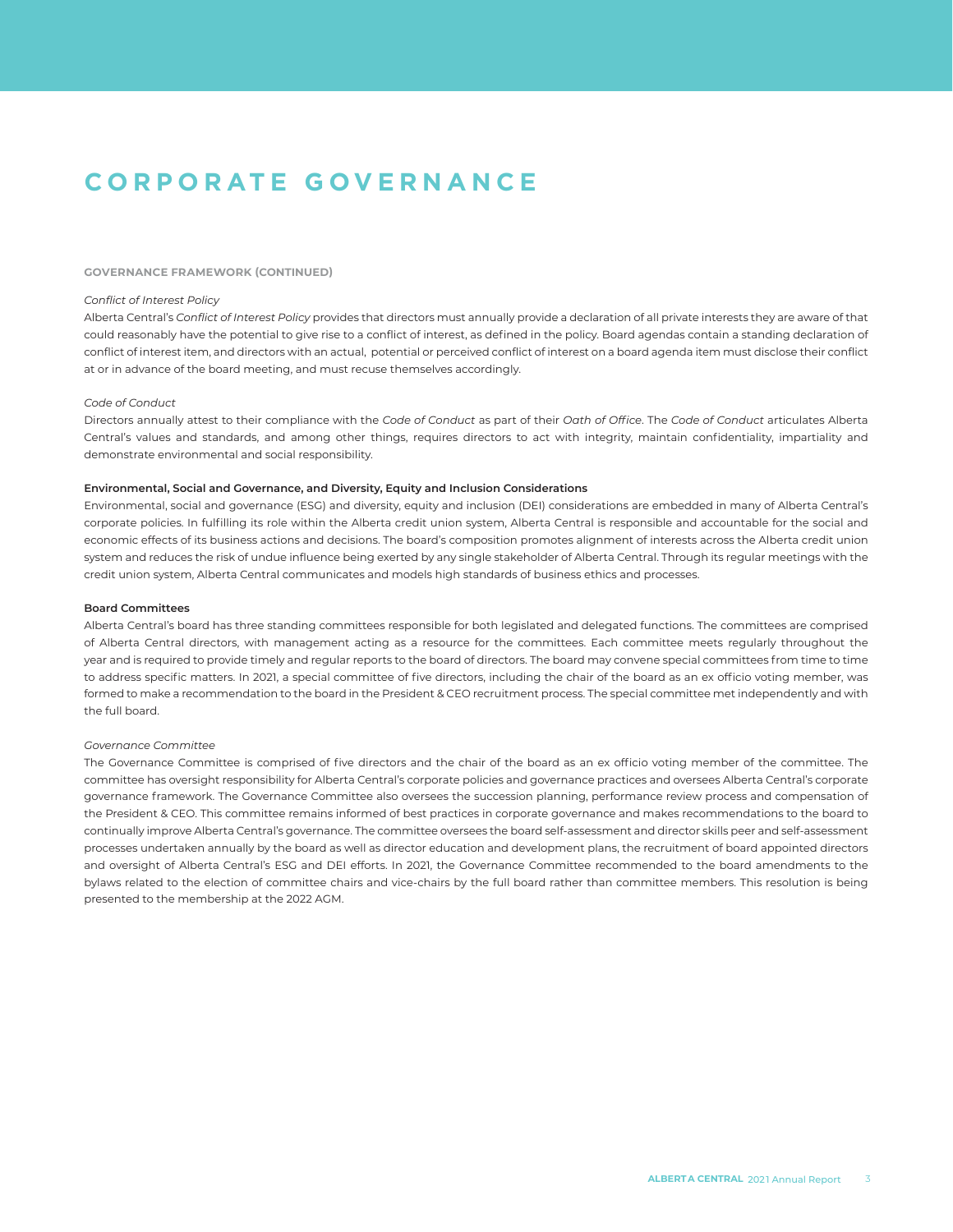# **GOVERNANCE FRAMEWORK (CONTINUED)**

### *Audit, Finance & Risk Committee*

The AFRC is comprised of six directors and the chair of the board as an ex officio voting member of the committee. The committee has oversight and responsibility for policies relating to investment, lending, capital management and risk management, and provides direct oversight of Alberta Central's internal audit function to ensure appropriate internal controls are in place and are functioning as intended. The committee is also responsible for reviewing the internal audit mandate and internal/external annual audit plans, as well as Alberta Central's annual budget and financial, risk management, regulatory compliance, lending and treasury reporting.

The committee ensures independence of both the internal and external auditors is protected and regularly reviews the external auditor's performance and reports the results to the board of directors. The internal auditor has direct access to the AFRC and meets with the committee without management present. The external auditor attends all AFRC meetings and meets with the committee without management present. The committee also meets separately with the Chief Risk & Compliance Officer, the Chief Financial & Governance Officer and the President & CEO. In addition to fulfilling its duties under its terms of reference, the AFRC recommended to the board approval of an *Information & Technology Policy* addressing emerging global cybersecurity and information security risks.

### *Conduct Review Committee*

The Conduct Review Committee is comprised of the same six directors and chair as the AFRC. The committee has oversight and responsibility for managing compliance with related party transaction provisions as required by the regulator.

### **Director Orientation and Education**

Management provides an annual board orientation for new directors. Directors are provided with an annual education and development budget and prepare an annual development plan with short- and medium-term professional and personal goals related to key trends in governance, and board/peer self-assessment on core skills. The Governance Committee chair oversees director development plans.

Management also provides directors with a schedule of upcoming educational events which are anticipated to be relevant.

In addition to individual director professional development during the year, the board met with an industry specialist to review and discuss governance of information technology, including oversight of cyber security risk. The board also met regularly with senior management from the Prairie Payments Joint Venture (PPJV).

# **Board Evaluation**

The board undertakes an annual self-assessment process to evaluate the effectiveness of the board as a whole. At the invitation of the board, Alberta Central's executive management team participates in the board assessment process to provide input and recommendations on board effectiveness and process. The board also conducts a director skills self-assessment and peer assessment as part of this process. The data received from this report is used by the Governance Committee to assess skill gaps at the board level and assist the committee in making recommendations with respect to board recruitment. The feedback is also used by individual directors in planning their professional development activities.

# **Internal Controls**

Alberta Central's internal auditor, under the direction of the AFRC, periodically assesses the effectiveness of internal controls. The findings and recommendations of internal audit are reported to Alberta Central management and the AFRC to ensure appropriate internal controls are in place and actions are undertaken by management as appropriate to address any findings.

## **Management Role in Board Function**

Management and the board follow clearly defined processes in the execution of their relative governance roles. Management supports the board through preparation of materials, conducting of research and facilitation of board activities. The board chair and President & CEO meet regularly to evaluate progress on Alberta Central's objectives and to consider emerging issues of strategic relevance.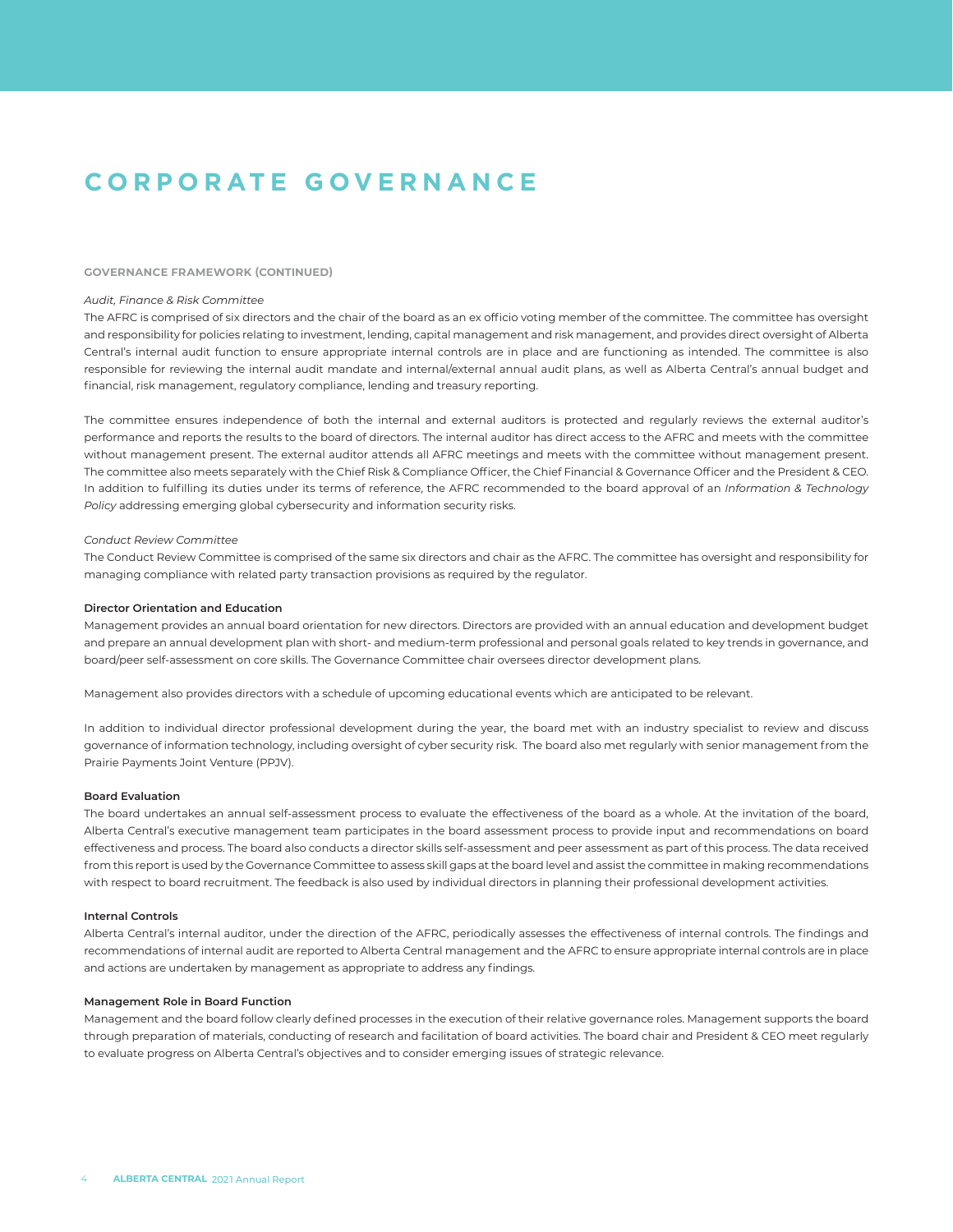**GOVERNANCE FRAMEWORK (CONTINUED)**

# **Board of Directors Biographical Information**

### **Randy Allarie**

#### *Director*

Randy joined the Alberta Central board in order to support the continued success of the Alberta credit union system. He feels that the strength of credit unions comes from their member-owner structure: while banks benefit shareholders, credit unions benefit members.

With his 25 years of experience in banking and finance, Randy brings a diverse background to the board that has included member-facing roles, management at large accounting firms, ERM leadership, and internal and external audit expertise. A collaborative leader, he is the Chief Risk Officer at Servus Credit Union. Randy has worked in Canada and the United Kingdom in both customer-facing and leadership roles in banking, and as a Chartered Professional Accountant, Chartered Accountant (CPA, CA).

Randy holds a Bachelor of Arts in Economics from the University of Alberta, Chartered Accountant designations in both England and Canada, and an Institute of Corporate Directors, Director (ICD.D) designation from the Institute of Corporate Directors. He also has a Masters Certificate in Risk Management and Business Performance from York University.

### **Michelle Belland**

### *Director*

Michelle is an energetic business leader who has been a part of the credit union system in Alberta for many years and is well-versed in its presentday challenges and opportunities. As Chief Transformation Officer with Servus Credit Union, Michelle is focused on people, process, and technology, most recently co-leading Servus' Payments and Channel Modernization Program. Michelle understands the impetus for all credit unions to transform rapidly, digitally, to meet the evolving needs of members.

Prior to joining Servus, she held executive roles in a number of different industries including telecommunications, transportation and retirement housing. She has served on the Alberta Motor Association board for six years and was elected to the Alberta Central board in April 2021. As a director, Michelle works to elevate governance conversations by bringing diversity of thought and deep curiosity.

Michelle holds a Bachelor of Commerce with Distinction from the University of Alberta and is a graduate of the Lean Six Sigma Green Belt executive education program. She also holds her ICD.D designation from the Institute of Corporate Directors and has completed Servus' Executive Development Program.

### **Robert Bhatia**

### *Director*

Robert Bhatia joined the board of Alberta Central in 2019 because he believes in the importance of community-based financial institutions like credit unions. He has extensive financial leadership experience and is known for asking thoughtful questions and working collaboratively to solve problems.

Inquisitive and analytical, Robert is a professional executive coach and consultant with Clover Point Consulting Inc. A Deputy Minister for more than 10 years with the government of Alberta, he led four major portfolios: Finance and Enterprise, Revenue, Seniors and Community Supports and Government Services. He has a strong interest in supporting the Alberta financial sector and has experience as a member of the Credit Union Deposit Guarantee Corporation (CUDGC) board, the Alberta General Insurance Council and the City of Edmonton Audit Committee. He is also a member of the Local Authorities Pension Plan Corporation board.

Robert has a Bachelor of Arts in Economics from the University of Alberta and a Master of Arts in Economics from Queens University as well as his ICD.D designation from the Institute of Corporate Directors.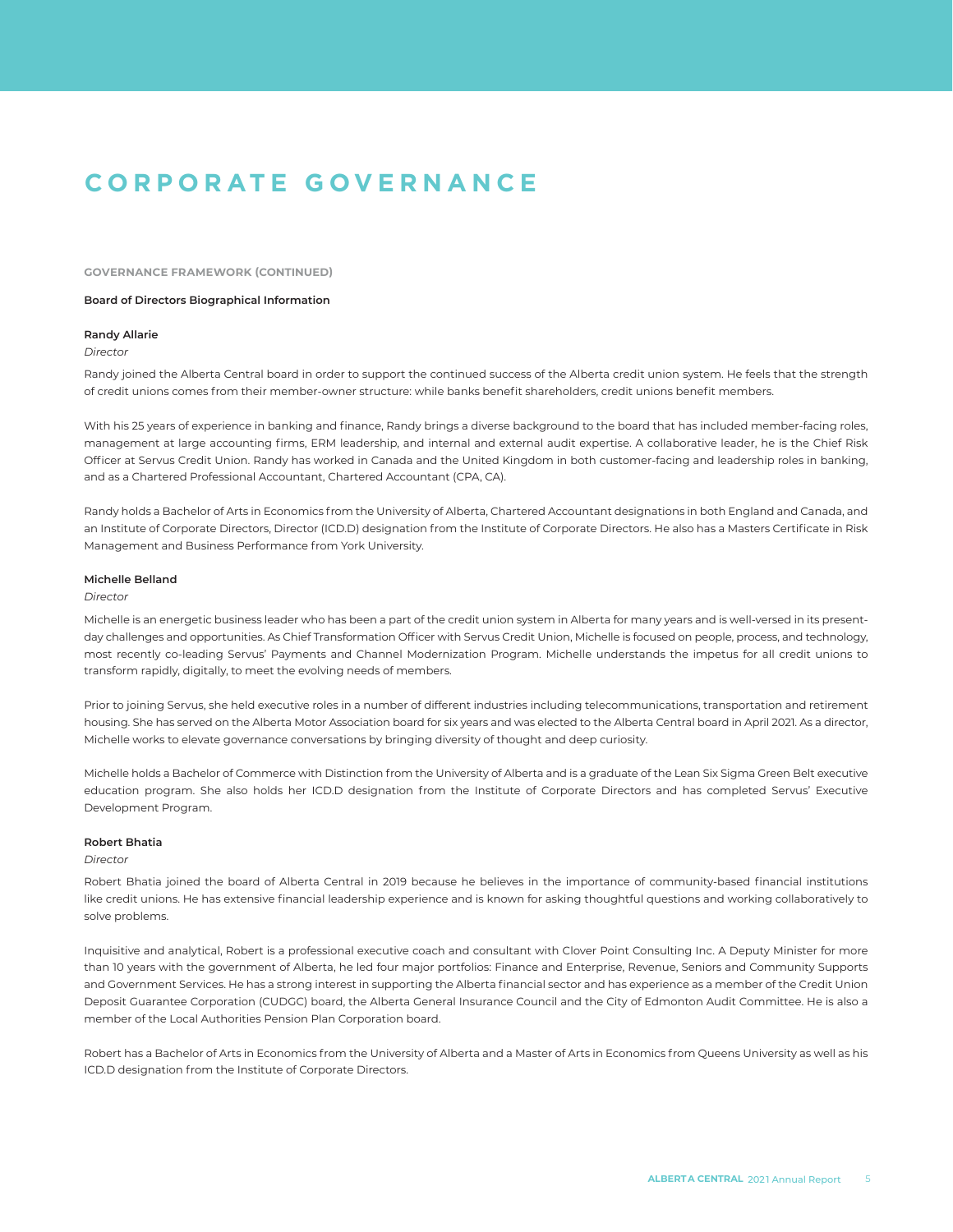# **GOVERNANCE FRAMEWORK (CONTINUED)**

## **Perry Dooley**

# *Board Chair*

Perry has been an active supporter of the credit union system in Alberta for many years and truly believes in the cooperative model and the importance of collaboration. To help ensure credit unions have greater relevance and impact in years to come, Perry joined the board for Alberta Central, appointed by Servus Credit Union in April 2018. He brings an inquisitive and strategic focus and is committed to serving the board in pursuit of its mandate.

Perry has extensive experience in board governance, audit and finance, and compensation. He currently serves on the boards of Servus Credit Union, Alberta Central, Medicine Hat & District Health Foundation and Advisory Board to M & M Food Market Canada. He has previously served on the boards for Calgary Opera Association, Learning Disabilities of Alberta, and chaired the Dues Governance Task Force for Alberta credit unions. He holds a Bachelor of Management from the University of Lethbridge and an ICD.D designation from the Institute of Corporate Directors. Pragmatic, open and direct, Perry brings strategic focus and an understanding of the trade-off between risks and returns.

With more than 20 years of leadership experience in financial services, Perry is now the owner of two successful businesses in southern Alberta.

## **Iris Evans**

### *Director, Chair, Governance Committee*

Iris joined Alberta Central's board to listen, learn and help address the challenges faced by the credit union system by offering practical and realistic solutions. Committed to establishing best practices to guide the board, Iris believes in the power of working together to benefit members and build communities.

Appointed in 2016, Iris is the president of an executive solutions company and has board experience with Servus Credit Union and the Royal Alexandra Hospital Foundation. She was an elected official for more than 33 years, working as a school board trustee, chair and association president, municipal councilor and reeve, and Member of the Legislative Assembly (MLA). As an MLA, Iris held six provincial government portfolios including Health, Employment, Industry and Immigration, Finance and Enterprise, Municipal Affairs, and International and Intergovernmental Relations and honed her skills in governance. Her time in office reinforced for her the importance of teamwork.

Iris graduated as a Registered Nurse from Holy Cross School of Nursing in Calgary and completed the Directors Education Program from the Institute of Corporate Directors.

### **Sandi Kaye**

### *Director, Board Secretary*

Sandi has been a part of the credit union system for more than 14 years, and has more than 25 years' experience in finance, administration and analytics. Passionate about the industry, she joined the board to act as a support and guide for Alberta Central. She believes that working together to better the entire system is an important goal to ensure long-term success.

As Chief Financial Officer for connectFirst Credit Union, Sandi provides strategic leadership in the areas of treasury, finance, corporate analytics and business intelligence, member support services, and premises. With an in-depth appreciation of how to communicate complex ideas in easy-tounderstand terms and expertise in board governance and reporting, she is committed to help and support the credit union system with her knowledge.

Among her many credentials, Sandi holds a Master of Business Administration, and a Post-Baccalaureate Degree in Management. She is also a graduate of the Certified Management Accountant FastTrack Program and holds her ICD.D designation from the Institute of Corporate Directors.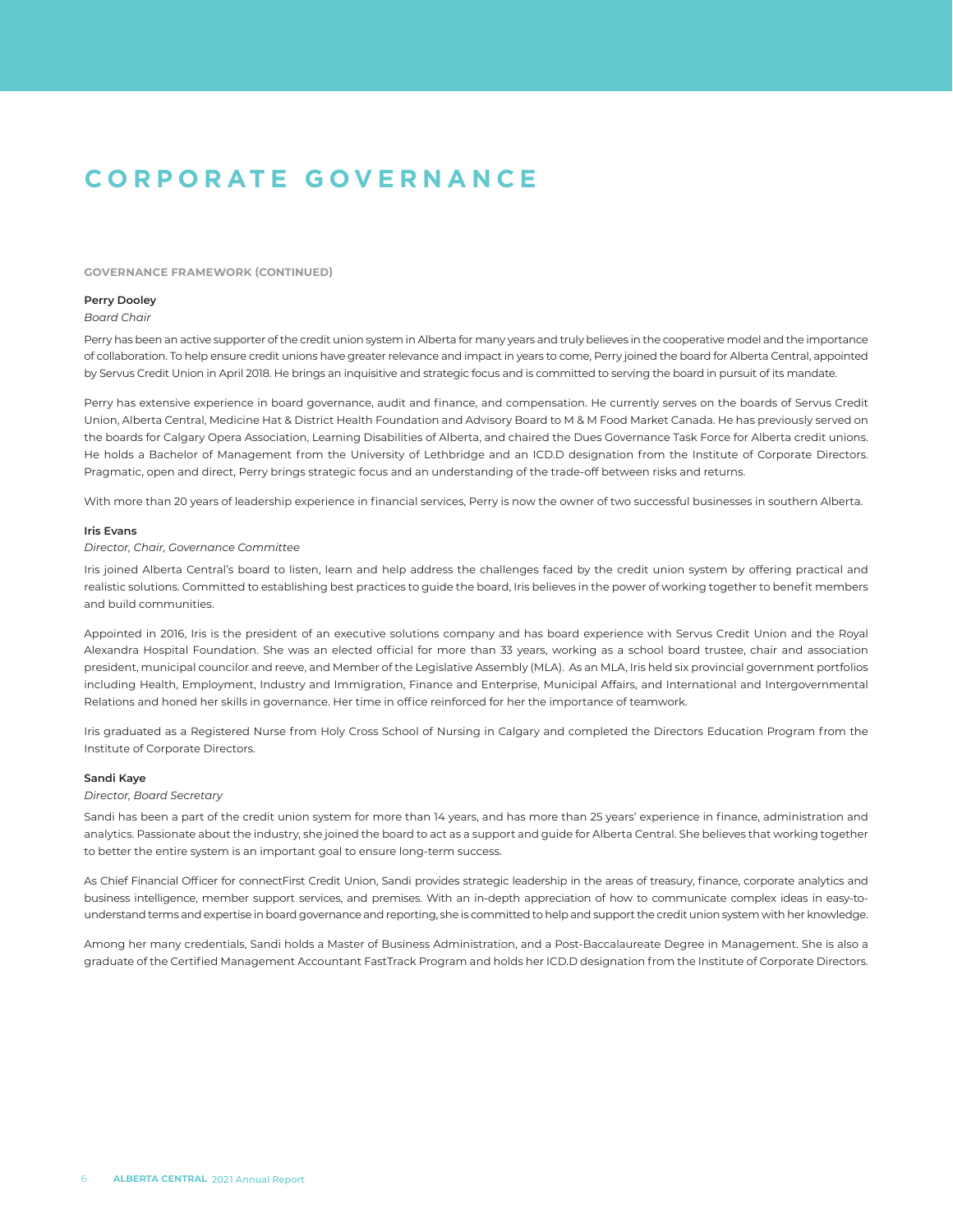# **GOVERNANCE FRAMEWORK (CONTINUED)**

## **Brett Oland**

*Vice Chair*

Brett Oland was elected to Alberta Central's board of directors in April 2014 and was chair of Alberta Central's board from 2016-2019. He is currently the CEO of Bow Valley Credit Union. He brings a wealth of knowledge from his days in a senior management role at Canadian Western Bank and working with other financial institutions in Edmonton and in the Cayman Islands.

Brett is a CPA, CA and gained extensive experience working with many industries while articling with PricewaterhouseCoopers in Calgary. Brett also holds a Bachelor of Commerce from the University of Calgary and an ICD.D designation from the Institute of Corporate Directors.

### **Ron Pilger**

### *Director, Vice Chair, Governance Committee*

A graduate of the Mouser School of Advertising in Crewe, Virginia, Ron's expertise is in the field of communications. His 44-year career path started in 1978 with ten years in marketing for The Camrose Booster community newspaper, followed by escalating leadership positions. In 2016, Ron brought to market the Camrose Now! app, an advertising and community information platform that has been downloaded by approximately 24,000 users and replicated across North America.

As a life-long credit union member, Ron was elected to the board of Battle River Credit Union in 1993 and served as the chair of the Audit and Finance Committee for 12 years. Following the merger with Vision Credit Union, he worked to implement the first Risk and Governance Committee for Vision's board and has served the organization on various merger committees including the 2014 merger with Caisse Horizon Credit Union. Ron has also served on the board of Covenant Health St. Mary's Hospital for nine years and an additional two years as Board Chair and is a founding member of the St. Mary's Hospital Community Foundation.

Ron hopes to complete his third and final term on the board of Alberta Central. He believes significant work remains on the topic of collaboration and increased service opportunities for small credit unions within the system.

### **Matthew Protti**

### *Director*

Matthew Protti is co-founder and CEO of BlackSquare Inc.; a global, award-winning e-commerce technology company founded and headquartered in Calgary, Alberta. He has a Master of Business Administration with specialization in finance from the Rotman School of Management at the University of Toronto, a Bachelor of Arts in economics from the University of Alberta and holds an ICD.D designation from the Institute of Corporate Directors.

Matthew brings to the Alberta Central board extensive experience in investment banking, private equity, technology and strategic planning. His strong business sense, in-depth understanding of governance best practices, passion for entrepreneurship and commitment to mentorship provide the board with valuable insights.

### **Cindy Skrukwa**

### *Director*

Cindy brings an extensive business background to her work on the Alberta Central board, including over a decade of work within the credit union sector. She has served on the connectFirst Credit Union board since 2018 and previously played a significant role in defining Celero Solution's strategic path, brand and customer promise through her ongoing strategy consulting work there.

Currently Cindy leads her own strategy consultancy – Strategy House – guiding clients towards enhanced strategy and customer experience outcomes, conducting research to significantly improve market and customer clarity, and advising on effective board strategy engagement.

Cindy is an active community leader with a breadth of volunteer service with organizations such as Big Brothers Big Sisters, Child Haven International, Sagesse, Boy Scouts, Calgary Ski Club and more.

Cindy holds a Bachelor of Commerce with Distinction from the University of Alberta, is an Ivey Business School Master of Business Administration Gold Medalist (the top student from her graduating class), and also holds her ICD.D designation from the Institute of Corporate Directors.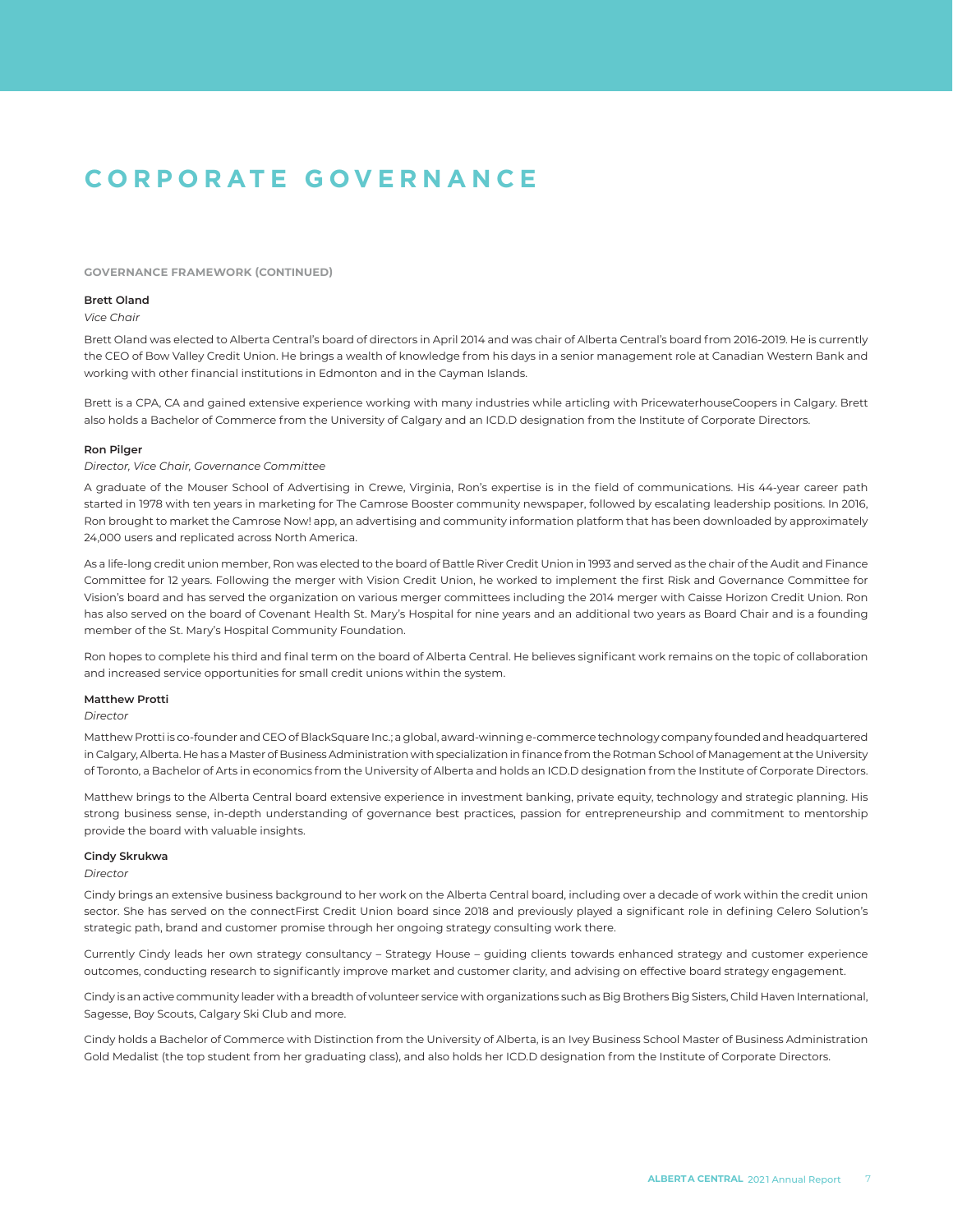# **GOVERNANCE FRAMEWORK (CONTINUED)**

### **John Veldkamp**

### *Director, Chair, Audit, Finance & Risk Committee*

John joined the board of Alberta Central in 2017 and brings an ability to quickly analyze and solve complex commercial problems while considering the perspectives of multiple stakeholders. As the CEO of Christian Credit Union since 2008, John's experience makes him aware of the past, present and future challenges facing credit unions, particularly those in northern Alberta. John brings to the board over 20 years of governance experience serving on corporate and community boards and works to ensure that Alberta Central's board provides clear direction to management in the face of today's challenging financial services market.

As payments modernization and open banking change the way financial services are being offered, John believes that the credit union system has tremendous potential to increase its market share as the local finance services provider of choice for Albertans. It is up to Alberta Central to work with Alberta credit unions to embrace these challenges and realize our future potential.

John has a Bachelor of Commerce with Distinction and a Bachelor of Law from the University of Alberta. His focus is on encouraging excellence and motivating those around him to develop their potential.

### **Mark Wiltzen**

### *Director, Vice Chair, Audit, Finance & Risk Committee*

Mark joined Alberta Central's board because he believes in supporting a vibrant credit union system. For Mark, it's the cooperative, member-ownership model and commitment to giving back to the community that positively differentiates credit unions from other financial services organizations.

With more than 35 years' business experience, Mark was Senior Vice-President and Chief Financial Officer of EPCOR Utilities Inc. from 2001 to 2013. He brings to the board expertise in finance, governance and the financial services industry as well as risk and people management skills. His board and committee work includes time leading multiple executive committees while at EPCOR and serving on various provincial and municipal level boards.

Mark holds a Bachelor of Commerce degree from the University of Alberta and is a CPA, CA. Mark holds the ICD.D designation from the Institute of Corporate Directors. He has completed the ICD-Rotman Directors Development Program and is a graduate of the Queen's University Executive Development Program.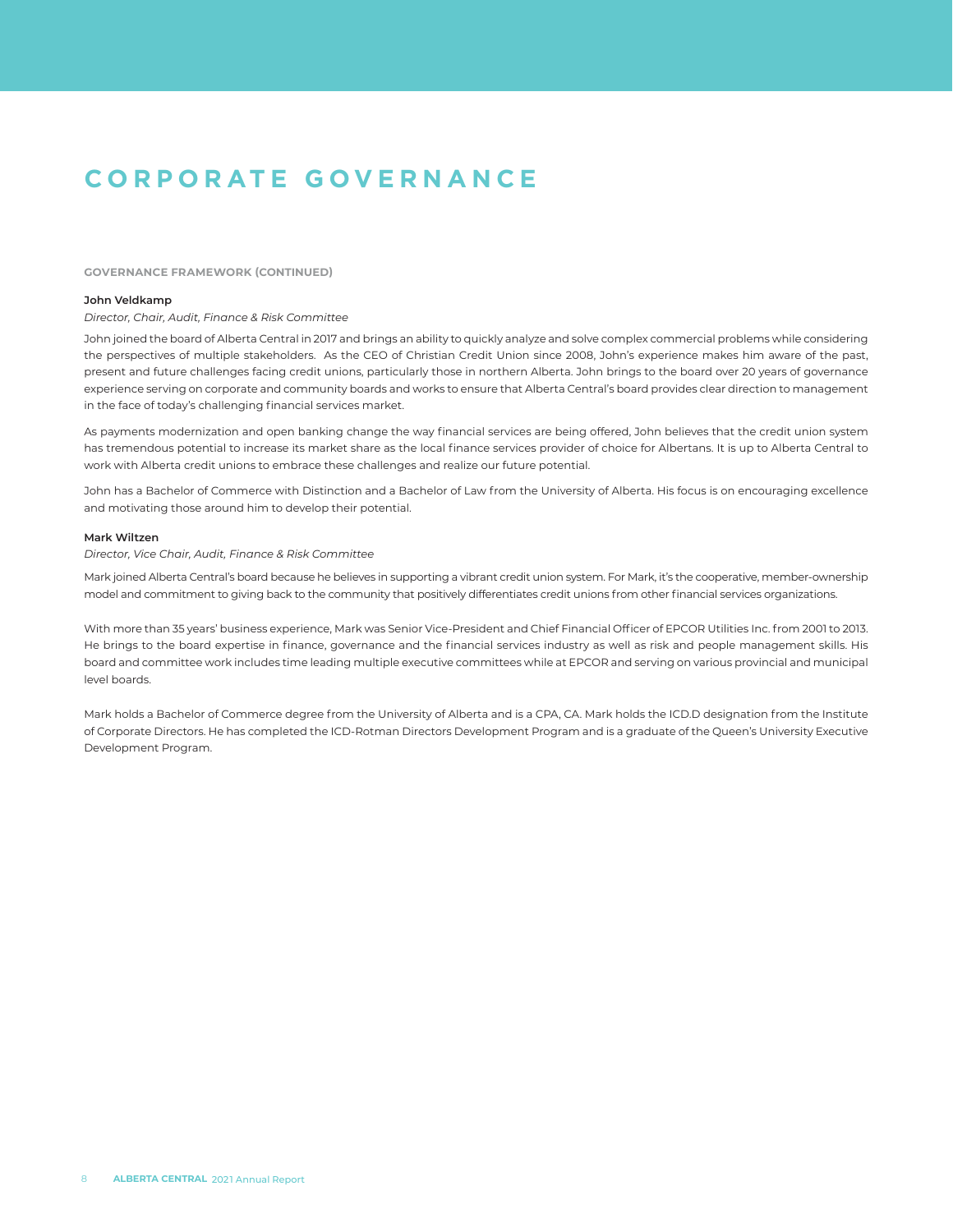# **GOVERNANCE FRAMEWORK (CONTINUED)**

# **Board and Committee Meetings**

Directors are expected to attend all board and committee meetings. A calendar of board meetings is maintained a year in advance, but the board or committees may meet on shorter notice to address time-sensitive matters. In 2021, board and committee meetings were conducted via videoconference technology to ensure the safety and well-being of the board and Alberta Central employees in light of the COVID-19 pandemic.

Total Board meetings – 16

Total Governance Committee meetings – 6

Total Audit, Finance & Risk Committee meetings – 4

Total Conduct Review Committee meetings – 3

Total Special Committee meetings – CEO Search Committee – 9 (full attendance at each meeting)

| <b>DIRECTOR</b>                                          | <b>BOARD</b> | <b>GOVERNANCE</b><br><b>COMMITTEE</b> | <b>AUDIT, FINANCE</b><br>& RISK<br><b>COMMITTEE</b> | <b>CONDUCT</b><br><b>REVIEW</b><br><b>COMMITTEE</b> | <b>PERCENTAGE</b><br>OF MEETINGS<br><b>ATTENDED</b> |
|----------------------------------------------------------|--------------|---------------------------------------|-----------------------------------------------------|-----------------------------------------------------|-----------------------------------------------------|
| Randy Allarie                                            | 15/16        |                                       | 4/4                                                 | 3/3                                                 | 96%                                                 |
| Michelle Belland (from April 2021)                       | 8/9          | 3/3                                   |                                                     |                                                     | 92%                                                 |
| Robert Bhatia                                            | 16/16        | 3/3                                   | 3/3                                                 | 2/2                                                 | 100%                                                |
| Perry Dooley, Board Chair*                               | 16/16        | 6/6                                   | 4/4                                                 | 2/3                                                 | 97%                                                 |
| Iris Evans, Governance Committee Chair                   | 15/16        | 6/6                                   |                                                     |                                                     | 95%                                                 |
| Sandi Kaye, Board Secretary                              | 16/16        |                                       | 4/4                                                 | 3/3                                                 | 100%                                                |
| Brett Oland, Board Vice Chair                            | 15/16        | 6/6                                   |                                                     |                                                     | 95%                                                 |
| Bob Petryk (to April 2021)                               | 7/7          |                                       |                                                     |                                                     | 100%                                                |
| Ron Pilger, Governance Committee Vice Chair              | 16/16        | 6/6                                   |                                                     |                                                     | 100%                                                |
| Matthew Protti                                           | 15/16        |                                       | 4/4                                                 | 2/3                                                 | 91%                                                 |
| Kurt Richard (to April 2021)                             | 7/7          | 3/3                                   |                                                     |                                                     | 100%                                                |
| Joanne Simes (to April 2021)                             | 7/7          |                                       | ٦/٦                                                 |                                                     | 100%                                                |
| Cindy Skrukwa (from April 2021)                          | 9/9          | 3/3                                   |                                                     |                                                     | 100%                                                |
| Badriea Taha (to April 2021)                             | 6/7          | フタ                                    |                                                     |                                                     | 80%                                                 |
| John Veldkamp, Audit, Finance & Risk Committee Chair     | 15/16        |                                       | 4/4                                                 | 3/3                                                 | 96%                                                 |
| Mark Wiltzen, Audit, Finance & Risk Committee Vice Chair | 16/16        |                                       | 4/4                                                 | 3/3                                                 | 100%                                                |

*\* The board chair is an ex officio member of each committee*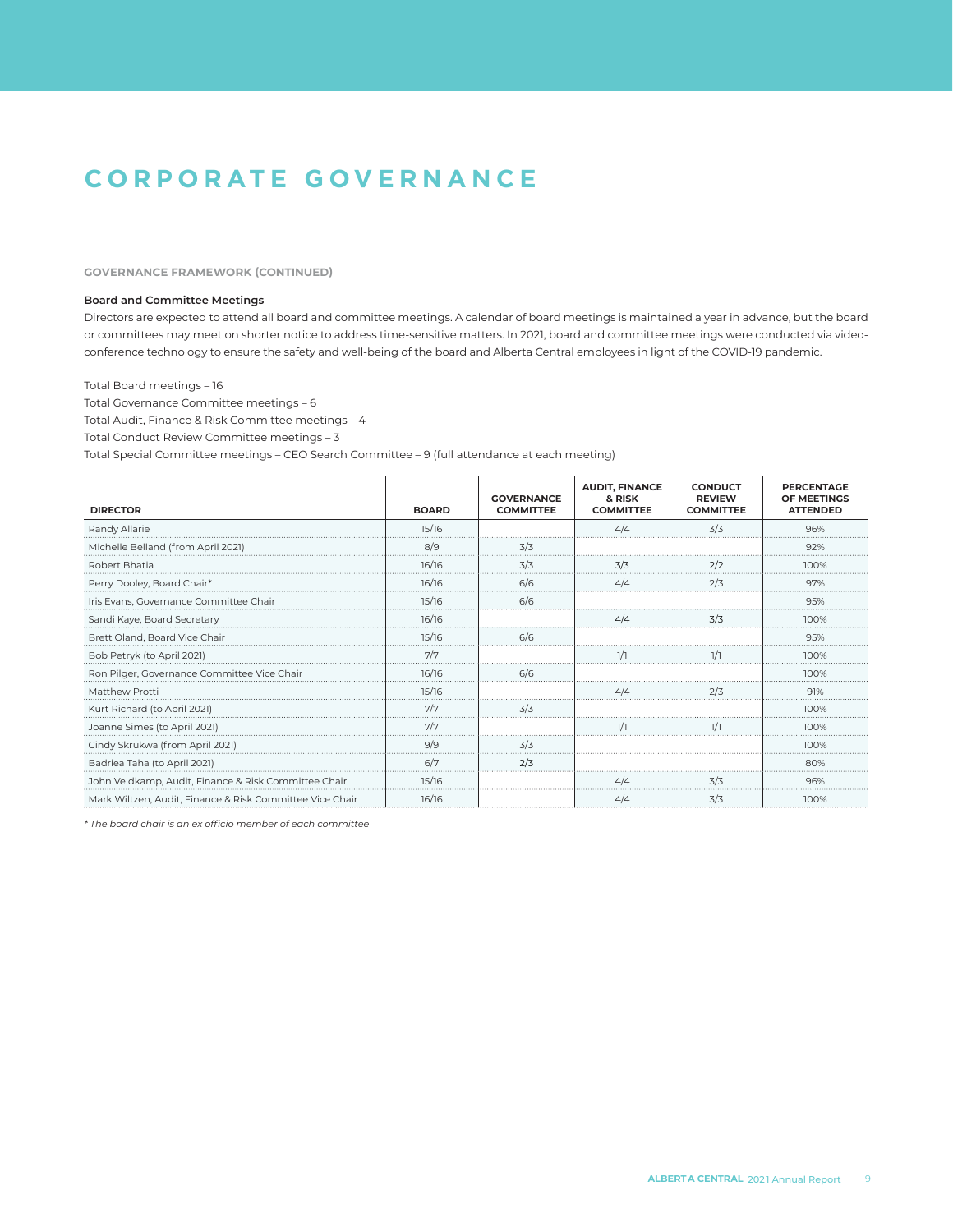# **GOVERNANCE FRAMEWORK (CONTINUED)**

### **Director Remuneration**

Directors receive remuneration in the form of monthly honoraria, per diem fees for attendance at board meetings and compensation for travel time and expenses. The total remuneration and expenses paid to Alberta Central directors is disclosed in note 17 of the Financial Statements, Related Party Transactions.

### **PANDEMIC RESPONSE**

In 2021, the COVID-19 pandemic continued to present challenges across the credit union system. Alberta Central and its members continued to respond to new circumstances while focusing on strategic objectives and member service. Key achievements included:

- Alberta Central enabled and facilitated access by Alberta credit unions to the federal Canadian Emergency Business Assistance (CEBA) program. Agile development of new reporting processes and documentation enabled the successful cumulative access of \$100 million by Alberta credit unions to support eligible small businesses experiencing COVID-related distress;
- Alberta Central held a second consecutive virtual AGM, enabling participation by the credit unions without need for travel or physical attendance;
- The board and committees held all meetings in 2021 by virtual means, to ensure the safety and well-being of the board and Alberta Central employees. Familiarity with virtual meeting processes increased over time and was shared with Alberta credit unions;
- Alberta Central continued to engage credit unions with relevant internal and external expertise (including legal expertise) to discuss COVID-19 related employment legislation and best practices, including considerations related to vaccinations mandates, working from home arrangements and return to office;
- Supported understanding of federal financial relief programs through regular updating and description of the programs for credit unions. Also created a hub of information and tools credit unions could access including backgrounders, FAQs and graphics to support members; and
- Offered webinars to the Communications Network providing hands-on learning, best practices and tools to use with existing communications strategies during COVID-19.

### **REGULATORY OVERSIGHT OF ALBERTA CENTRAL**

On December 7, 2021, omnibus Bill 80 *Red Tape Reduction Implementation Act, 2021* was passed. It received royal assent on December 8, 2021 and amended the Act to provide the necessary legislative authority for transfer of regulatory oversight of Alberta Central from Alberta Treasury Board & Finance (Alberta TBF) to CUDGC. To effect the transfer of oversight, the amended Act requires the Minister to make a Ministerial Order. At the time of reporting there has not been a Ministerial Order made to this effect.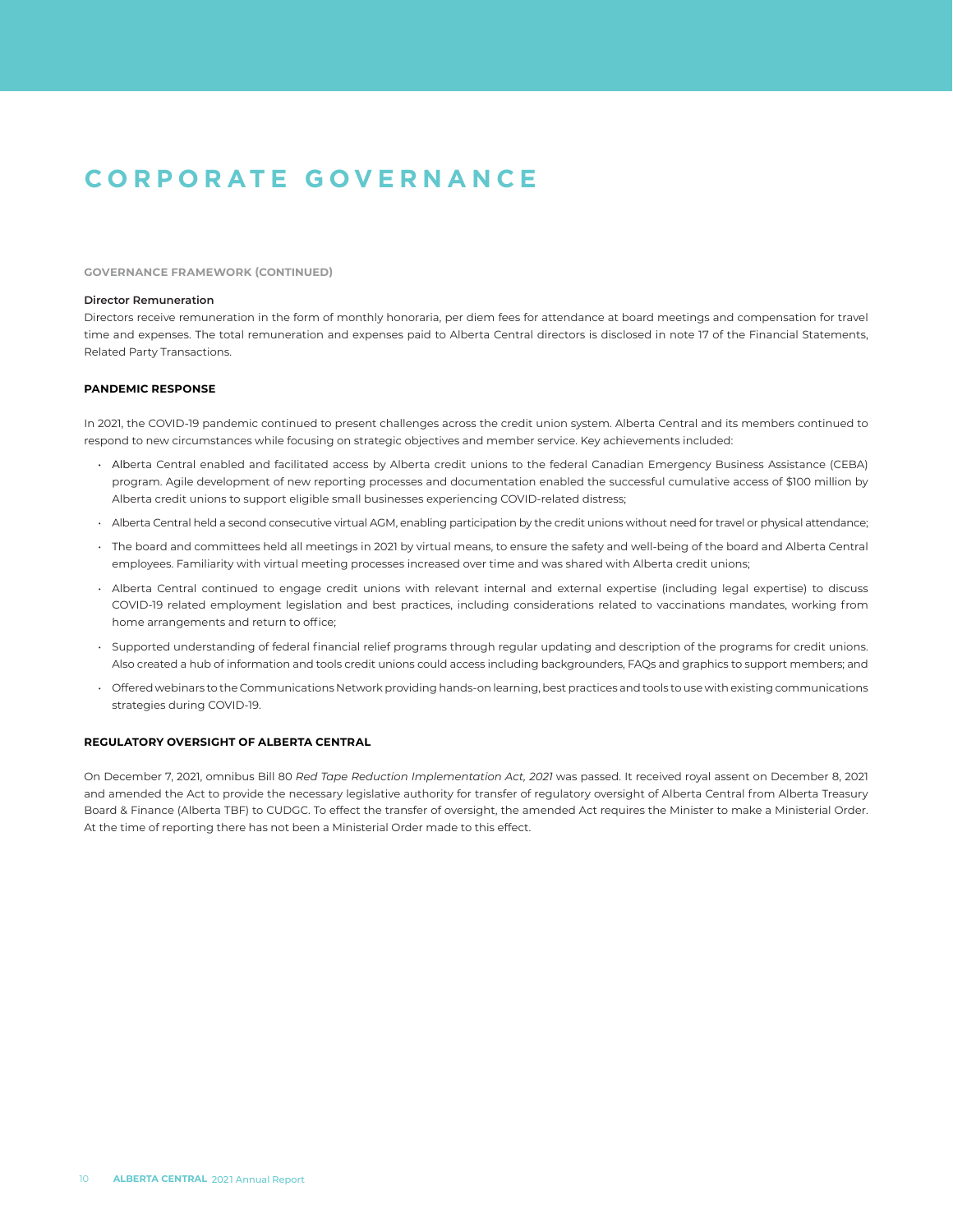### **OVERVIEW**

This section of the annual report, which provides management's discussion and analysis (MD&A), reviews and analyzes the results of operations and financial condition of Alberta Central for the year ended December 31, 2021 and enables readers to assess material changes in the financial condition and operating results of the central. The financial information within this MD&A should be read in conjunction with Alberta Central's audited financial statements for the year ended December 31, 2021, which were approved by the board on February 24, 2022. The results presented in this MD&A, and in the financial statements, are reported in Canadian dollars and have been prepared in accordance with International Financial Reporting Standards (IFRS). This MD&A provides comments regarding Alberta Central's core business, joint ventures, economic outlook, financial performance, liquidity and capital management, and risk management.

### **CAUTIONARY NOTE REGARDING FORWARD-LOOKING STATEMENTS**

This annual report contains forward-looking statements that include, but are not limited to, financial performance objectives, economic review and outlook for the Alberta and Canadian economies, vision and strategic goals. Such statements require management to make assumptions and involve inherent risks and uncertainties, general and specific. Undue reliance should not be placed on forward-looking statements as actual results may differ materially from expectations due to a number of factors including but not limited to legislative or regulatory changes and general economic conditions in Alberta and Canada. Alberta Central does not undertake to update any forward-looking statements contained in this annual report.

### **WHO WE ARE**

Alberta Central is the central banking facility, service bureau and trade association for Alberta's credit unions. Alberta Central's goal is to grow its capabilities as a marketplace connector – connecting credit unions to the products, services, and partnerships they need to be market leaders. Our purpose is to champion change in the credit union system and provide valuable expertise to our member credit unions.

Alberta Central is committed to drive meaningful change within the credit union system by:

- Proactively developing partnerships with stakeholders both inside and outside the credit union system;
- Being a thought leader, developing, sharing and deploying knowledge and strategic insight for the benefit of credit unions;
- Offering innovative products and services through new partnerships such as the PPJV;
- Advancing the collective voice of the credit union system with key stakeholders, including government, and advocating on priority issues;
- Working to increase awareness of the credit union difference with the general public.

During 2021 Alberta credit unions continued to support their members through the COVID-19 pandemic where they faced some of the most challenging personal and financial situations. Through these challenges, Alberta Central had a heightened focus on actively serving Alberta's credit unions from a remote work environment to protect the health and safety of employees and stakeholders. For 2022, Alberta Central will continue to champion credit union needs with a plan for a welcome return to in-person consultation, engagement, governance and events based on government guidelines.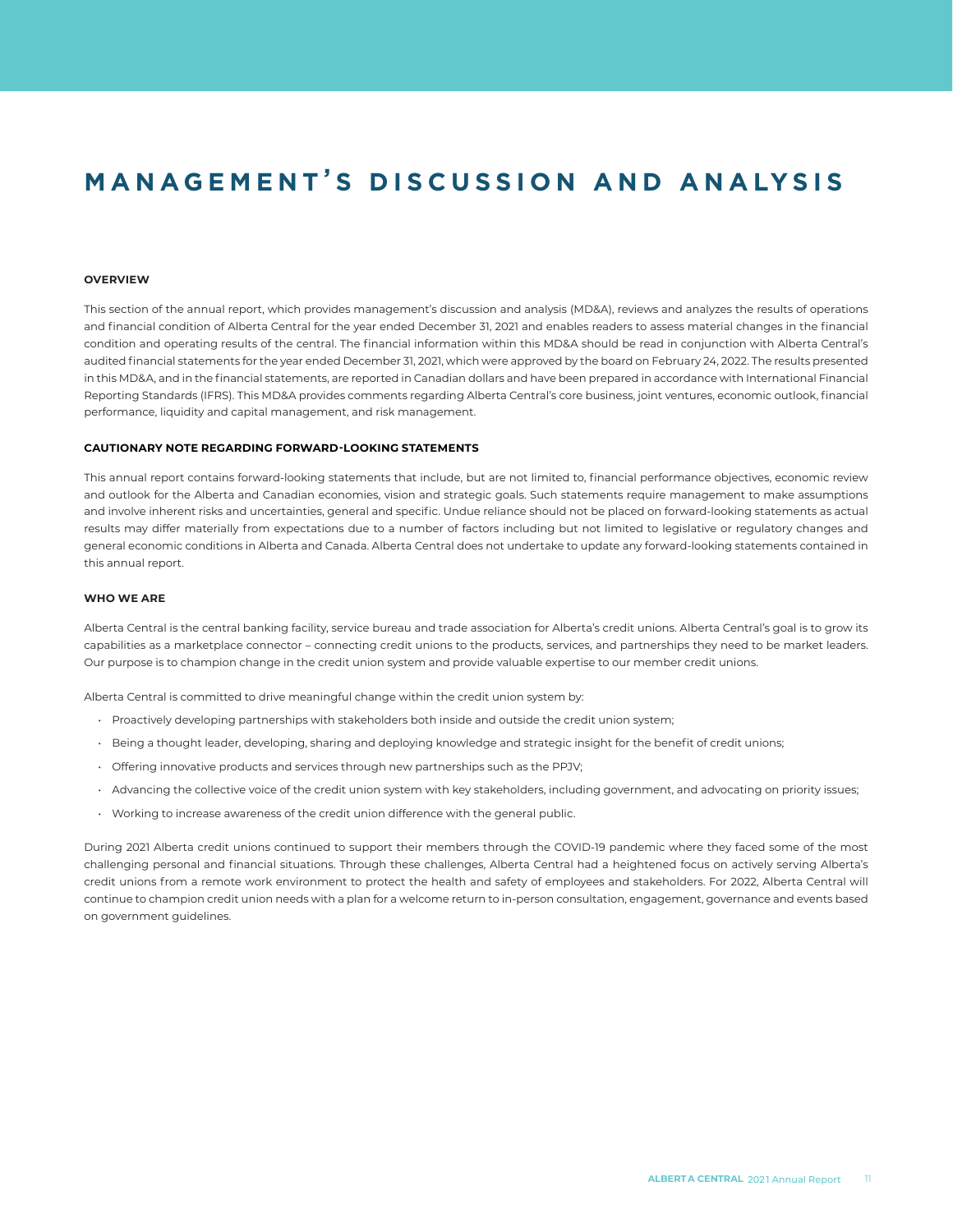# **CORE BUSINESS**

Reflecting its cooperative business model and ownership by members, Alberta Central is not primarily profit driven.

As liquidity manager for the Alberta credit union system, Alberta Central's earning capacity is influenced by the large proportion of high quality and liquid, but lower yielding assets in its securities portfolio. The expense structure is reflective of Alberta Central's role in bringing value to credit unions as a trade organization and in government advocacy services to represent credit union interests with provincial regulators and government.

Through joint ventures, Alberta Central provides payments processing and information technology (IT) services.

Supporting the financial needs of credit unions, Alberta Central promotes system growth by providing credit union lending, foreign exchange, derivative and loan syndication programs, allowing credit unions to take advantage of Alberta Central's industry expertise and strong financial rating. Alberta Central's commercial paper program, which carries an R-1 (low) credit rating by DBRS Morningstar, also provides access to capital markets.

Alberta Central is governed under the Act and is regulated by Alberta TBF.

### **JOINT VENTURES**

#### **Payments**

In 2019, the three Prairie Centrals, Alberta Central, Credit Union Central of Saskatchewan, and Credit Union Central of Manitoba, formed PPJV, each with a 33.3 percent interest, to transform and modernize credit union payment services.

The core purpose of PPJV is to provide efficient, cost-effective, modernized payments processing infrastructure that delivers innovation and new payment product offerings for members. This strategic partnership supports credit unions by leveraging economies of scale, provides risk mitigation and accelerates development of processing technology solutions.

Transition to the PPJV platform from four legacy payment streams is scheduled to be primarily completed in 2022 with the fifth payment stream scheduled for completion in 2023.

Alberta Central's financial statements include its proportionate share of revenue and expenses of the PPJV joint arrangement.

#### **Information Technology Services**

Alberta Central's 33.3 percent interest in Celero Solutions (Celero) and Celero's 49.0 percent interest in Everlink Payment Services Inc. (Everlink), enables it to support IT solutions and systems for credit unions and other financial institutions.

Celero is a leading provider of digital technology and integration solutions to credit unions and financial institutions across Canada. The organization was considered one of the top hardware, software and service providers in the global financial services industry in 2021, ranking #91 on the 2021 IDC FinTech Rankings, the most comprehensive vendor ranking in the worldwide financial services industry.

In 2021 Celero continued its commitment to clients to deliver innovative products and solutions. A key accomplishment was renewing and expanding its partnership with Fiserv in delivering and supporting the DNA banking platform. Through this partnership, Celero has a leading position as a core banking provider and conversion expert for the Canadian credit union system.

During 2021, Celero completed implementations of its Celero Xpress™ digital banking platform and secured more credit unions for implementation in 2022. In addition, Celero implemented Office 365 for credit unions across the country.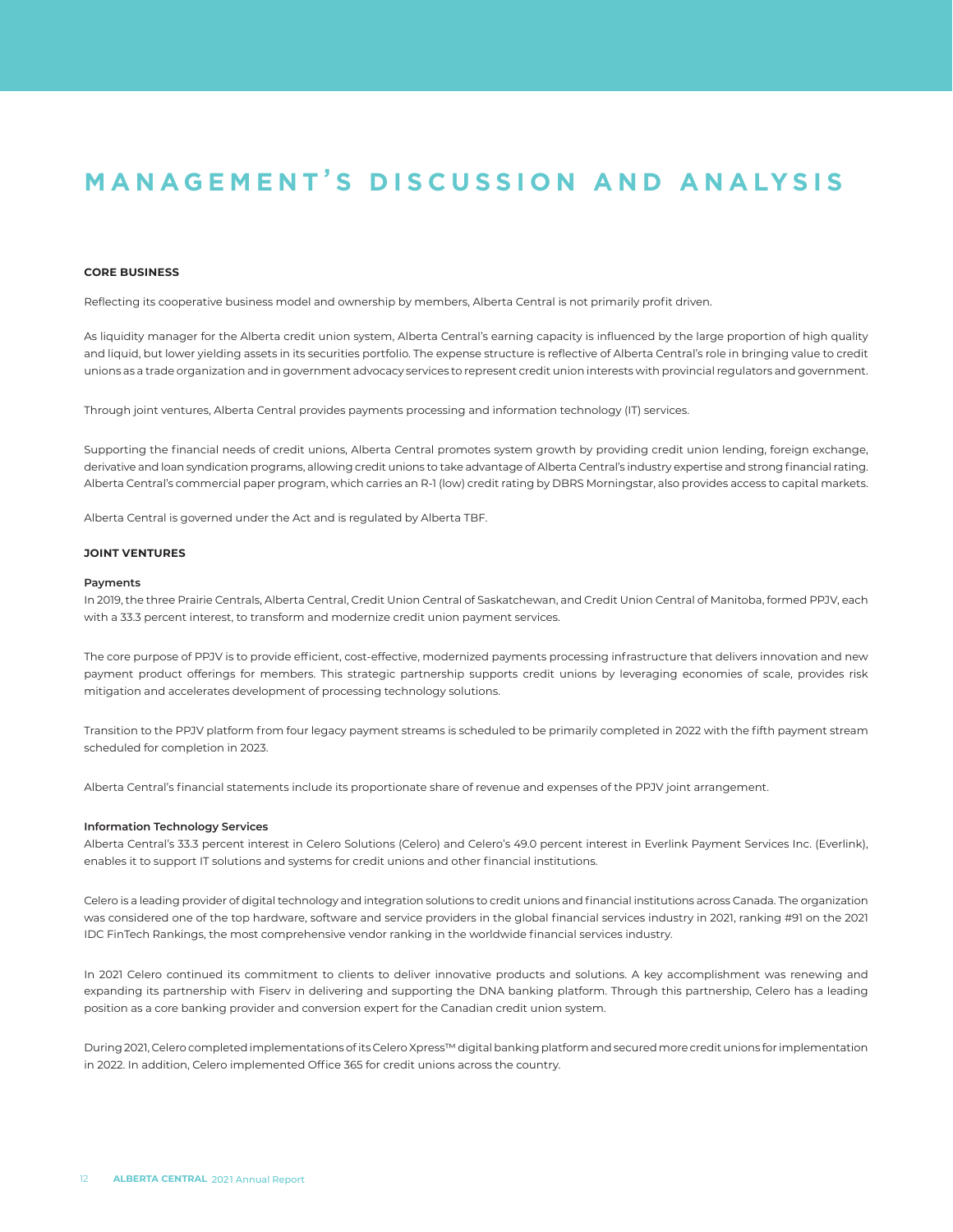### **JOINT VENTURES (CONTINUED)**

Continued strengthening of cyber security and technology resilience remains high priority for the organization – Celero is implementing a comprehensive cyber security strategy to advance its operations, protocols and standards alignment and continue to improve and exceed peer benchmarks. It also continued to achieve the Payment Card Industry (PCI) certification for service providers and again received an unqualified audit report from Deloitte on its independent annual 3416 audit.

During 2022-2023 Celero will continue its focus on product and service delivery, which includes transitioning its data centre to the cloud and delivering on product roadmaps for Celero Xpress™ and Celero Xchange.

Everlink is a leading provider of comprehensive, innovative and integrated payments solutions and services for credit unions, banks, and small/ medium enterprises across Canada. Everlink offers a diversified range of integrated payments solutions. These include automated teller machine managed services, card issuance and management, fraud management systems and mobile payments, and payment network connectivity via the payment network gateway.

### **2021 ECONOMIC ENVIRONMENT**

COVID-19 continued to be one of the dominant economic stories in 2021. New waves of infections in the spring and the fall forced many provincial governments to reintroduce restrictions on economic activity, leading to a pause in the recovery. As a result, growth in Canada was weaker than expected at the beginning of the year. Nevertheless, Canada's recovery from the COVID-induced recession has been one of the fastest on record, both for economic activity and employment.

The high vaccination rate and proof of vaccination schemes have helped remove some of the restrictions and allowed the hardest-hit sectors to partially recover. However, wide divergences between sectors of the economy persist, with the accommodation and food services industry still significantly lagging the rest of the economy.

The COVID-19 recession has been atypical. First, it was more akin to a natural disaster than a demand shock. The main difference between the current pandemic and a typical natural disaster has been the scale (global versus regional) and the duration (years versus weeks) of the disruption. Second, on average, households in Canada are better off now than before the pandemic, with real disposable income above its pre-pandemic trend and a vast amount of savings accumulated.

The labour market ended 2021 having recovered all job losses from 2020, and the level of employment is now above where it was at the onset of the pandemic. However, the unemployment rate is still higher than it was at the beginning of the pandemic, suggesting more recovery is needed.

The housing market recorded its best year, with a record high level of transactions and strong price increases. The market is being supported by changing housing preferences due to the pandemic, a better financial situation for many households and record low interest rates. In addition, house prices have surged in many regions because of record low inventories.

In Alberta, the recovery has been proceeding at the same pace as in the rest of the country. As such, the level of employment is above its prepandemic level. Nevertheless, while the unemployment rate is below its pre-pandemic level, this is partly the result of some workers leaving the labour force. The housing market also saw a record level of activity in 2021. However, there was a higher level of inventories and a weaker housing market at the onset of the recession.

One of the most significant economic stories of 2021 for Alberta has been the sharp reversal of fortune for the oil and gas sector. In April 2020, when oil prices collapsed, the province produced an estimated \$1 billion of oil per month. Since July 2021, the monthly value of oil production has surpassed the previous peak seen in 2014, reaching a record of \$10 billion in October due to rising prices and production volumes.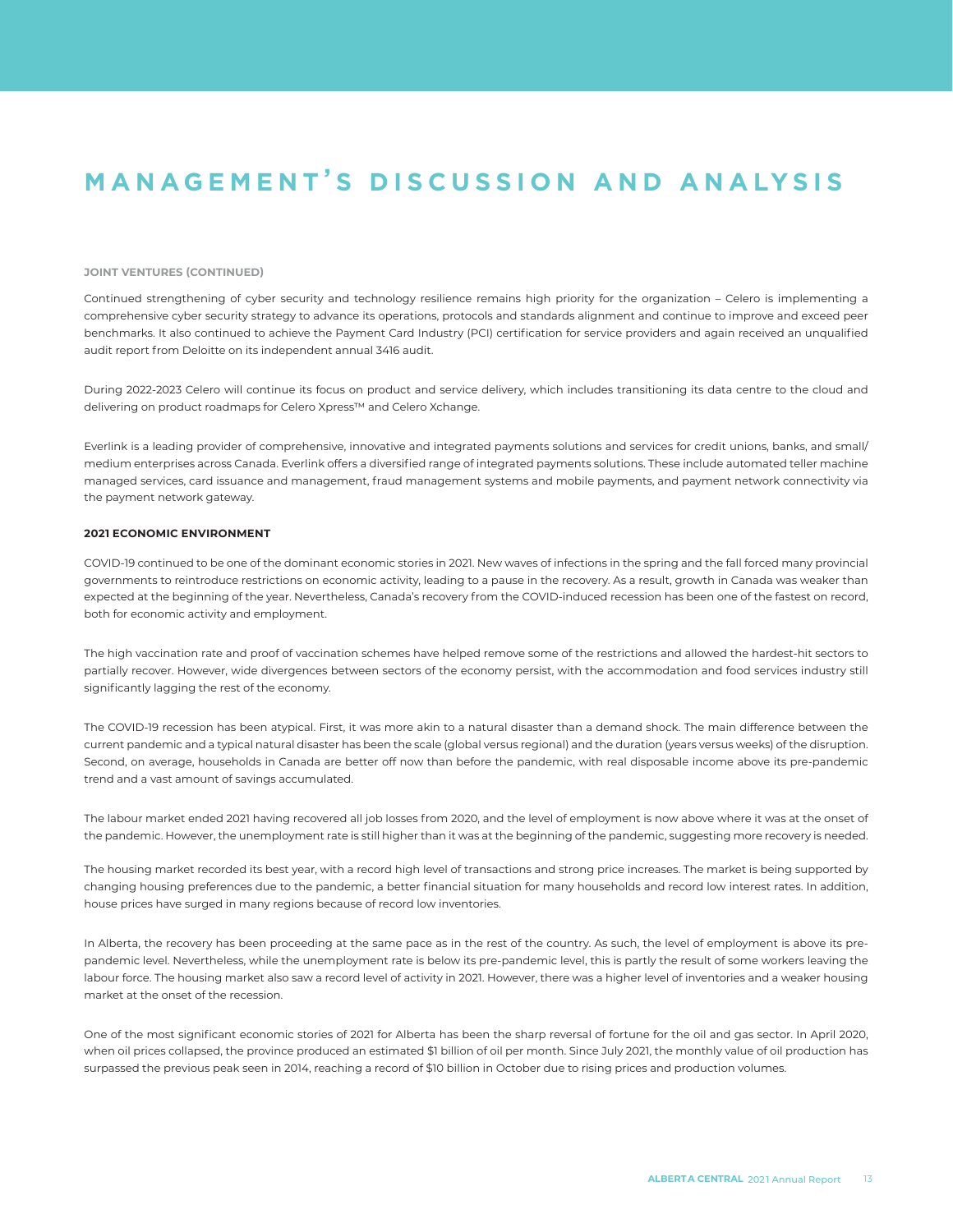# **2022 ECONOMIC OUTLOOK**

Economic recovery is expected to continue in 2022, albeit at a slower pace than in 2021, as economic activity continues to normalize. However, a rise in COVID-19 cases in late 2021 and the associated restrictions will temporarily pause the recovery in early 2022. Moreover, growth in 2022 is likely to be held back by multiple supply constraints.

Many households have benefited from a sharp increase in disposable income and savings during the pandemic. Consumer spending will depend on how quickly the government support programs are phased out, leading to a normalization in income, and whether households decide to spend the savings accumulated during the pandemic.

2021 was a record year for the housing market and some of that strength should continue in the first half of 2022, as buyers rush to the market ahead of interest rate increases or before being priced out entirely. In late 2022, a moderation in housing activity is expected as continued price increases and higher interest rates reduce affordability.

In Alberta, record production value in the oil and gas sector is expected to be a powerful tailwind for the Alberta economy in 2022, supporting income, employment, investment and government revenues. Despite the surge in oil revenues, Alberta is not expected to return to the pre-2015 boom, at least in 2022. Energy producers remain focused on repairing their balance sheets, improving profitability and tackling the challenges of decarbonization, climate change and energy transition.

The housing market is expected to remain strong in Alberta in 2022, supported by rising income and employment. While rate hikes likely could slow the market, housing affordability in Alberta does not depend on low rates to the same extent as in other cities in Canada.

The province's economy is expected to grow by 6.2 percent in 2021 and 4.2 percent in 2022, higher than the 3.8 percent expected for the rest of the country. Moreover, the Alberta economy will start to expand beyond its 2014 peak at some point in 2022, erasing the contraction seen in 2015 - almost seven years later.

### **Canadian Dollar**

The Canadian dollar was one of the best performers in 2021 against the US dollar. This was mainly the result of higher commodity prices and rising interest rate expectations. The Canadian dollar is expected to appreciate only marginally against the US dollar in 2022. The resiliency in commodity prices should support the Canadian dollar, while less aggressive rate increases in Canada than in the US will offset some of the appreciation pressures. The Canadian dollar is forecast to end the year at a level of \$0.81 relative to the US dollar.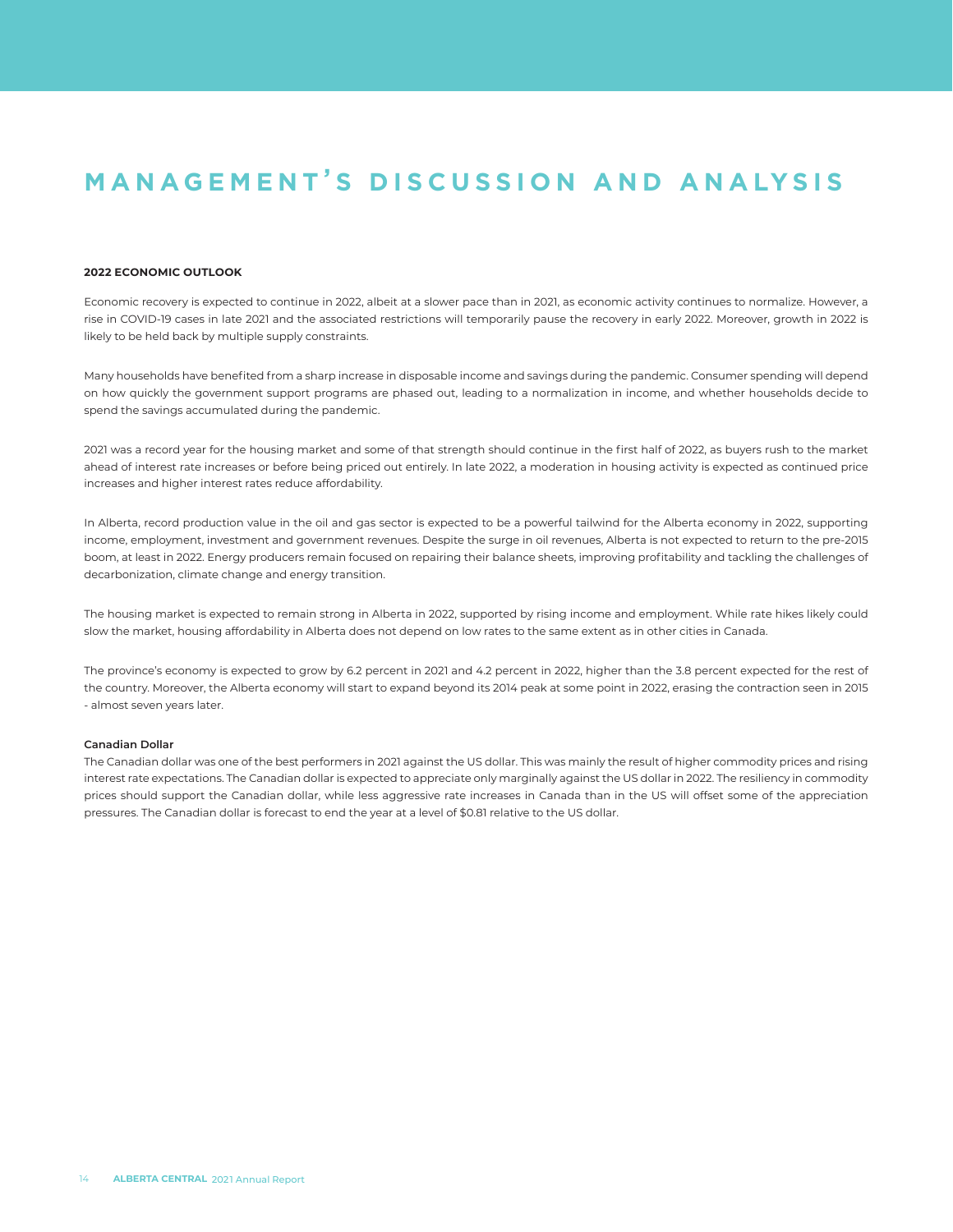### **2021 FINANCIAL PERFORMANCE OF THE ALBERTA CREDIT UNION SYSTEM** <sup>1</sup>

During 2021, improved economic indicators in Alberta positively impacted the financial results of the Alberta credit union system. Credit unions continued to experience high levels of deposits and liquidity. Profitability of the system was boosted by reductions in loan provisioning and increased net interest income.

### **Growth**

Based on the 2021 year-end figures (October 31, 2021), annual total asset growth among Alberta's credit unions was 2.9 percent (2020 – 5.1 percent). Growth was below the 5-year annual average of 3.5 percent and the 10-year annual average of 4.4 percent.

Annual loan growth was 4.4 percent (2020 – 1.2 percent), above the 5-year annual average of 3.2 percent and consistent with the 10-year annual average of 4.4 percent. Annual deposit growth was 4.5 percent (2020 – 5.5 percent), higher than the 5-year and 10-year annual averages of 3.1 percent and 3.6 percent respectively.

*Alberta Credit Union System – Balance Sheet Growth (source: CUDGC)*

| 2021                   |        |               | 2020   |               |
|------------------------|--------|---------------|--------|---------------|
|                        | \$     | <b>GROWTH</b> |        | <b>GROWTH</b> |
| (millions of dollars)  |        |               |        |               |
| <b>Total loans</b>     | 27,731 | 4.4%          | 23,692 | 1.2%          |
| Residential            | 13,262 | 2.0%          | 13,004 | 0.3%          |
| Commercial             | 8,212  | 9.2%          | 7,518  | 5.5%          |
| Consumer               | 1,722  | (5.4%)        | 1,819  | (11.1%)       |
| Agricultural & other   | 1,535  | 13.6%         | 1,351  | 6.1%          |
| <b>Total assets</b>    | 29,045 | 2.9%          | 28,238 | 5.1%          |
| <b>Member deposits</b> | 24,452 | 4.5%          | 23,402 | 5.5%          |

While system assets continue to grow due to growth in member deposits, the rate of growth has declined as deposit growth has slowed compared to the high levels experienced during the pandemic in 2020. The system increased its market share in loans at 6.9 percent (2020 - 6.7 percent), while deposit market share decreased slightly to 8.7 percent (2020 – 8.9 percent).

### **Profitability**

Net income before taxes and patronage dividends totaled \$246.2 million (2020 – \$142.7 million), or 0.86 percent of average assets (2020 – 0.52 percent). This is higher than the five-year annual average of 0.77 percent and the 10-year annual average of 0.79 percent. The year-over-year increase was driven by an increase in net interest income and significant reductions in loan provisioning with improving economic conditions in Alberta as the impacts of the pandemic eased.

Credit union members received patronage and share dividends totaling \$84.1 million during 2021 (2020 - \$80.0 million).

With Alberta Central's role as liquidity manager and a requirement for Alberta credit unions to maintain statutory liquidity deposits with the provincial central, the outlook for growth in Alberta Central's yielding asset base is naturally tied to the performance of the Alberta credit union system including the generation of deposits and growth in loans.

<sup>&</sup>lt;sup>1</sup> Alberta credit union system financial information has been provided by CUDGC, the regulator of the provincial credit union system. Alberta Central has not verified  *the accuracy or completeness of this information. All financial information is based on a fiscal October 31 year end.*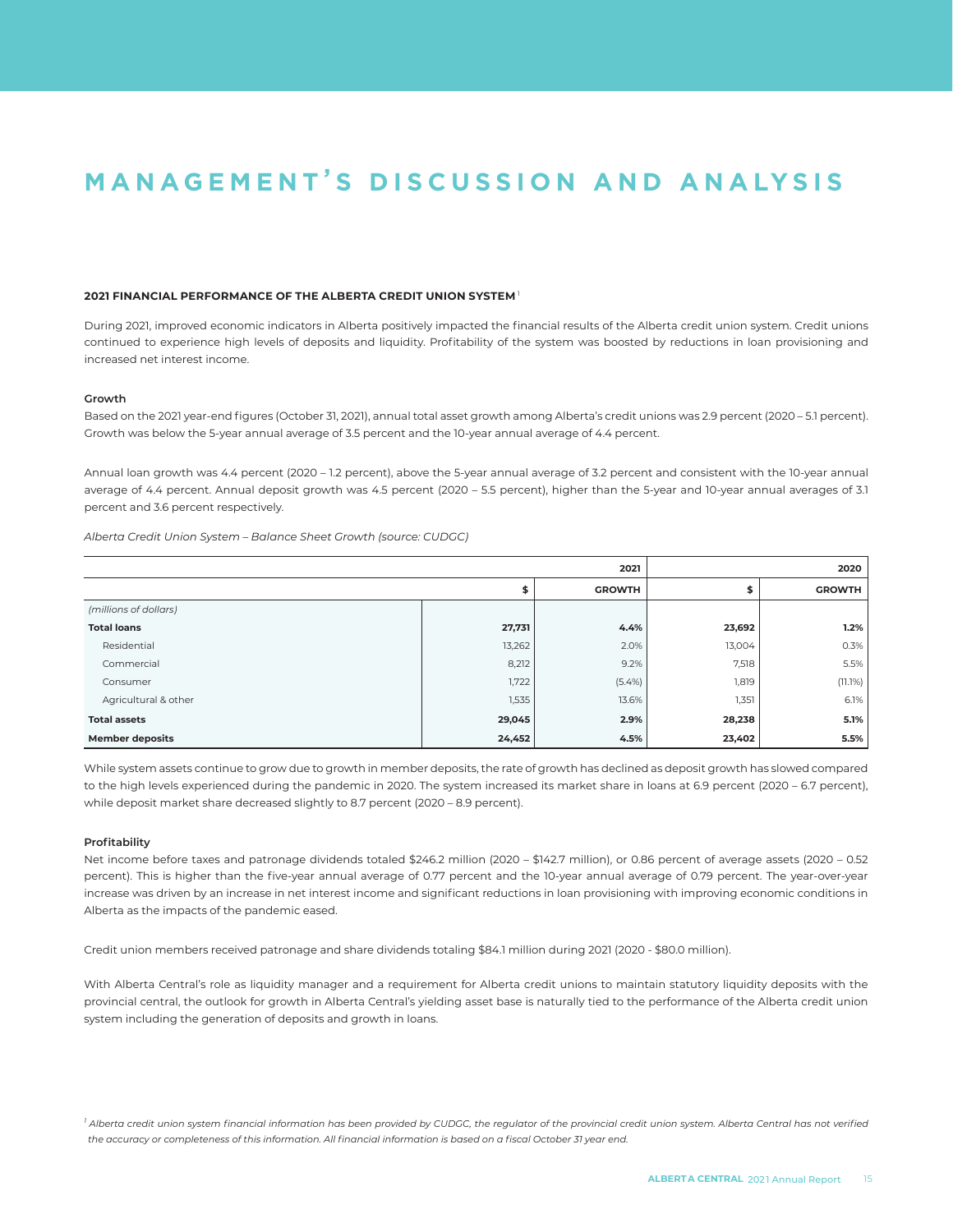**2021 FINANCIAL PERFORMANCE OF THE ALBERTA CREDIT UNION SYSTEM (CONTINUED)**

*Alberta Credit Union System – Profitability (source: CUDGC)*

| 2021                                           | 2020   |
|------------------------------------------------|--------|
| (millions of dollars)                          |        |
| 28,501<br>Average Assets                       | 27,553 |
| <b>Financial Margin</b><br>646.1               | 599.6  |
| (as a % of average assets)<br>2.27%            | 2.18%  |
| Net income before taxes and patronage<br>246.2 | 142.7  |
| (as a % of average assets)<br>0.86%            | 0.52%  |

# **Credit Quality and Loan Provisioning**

Year-over-year, loan delinquencies (60 days and over) decreased from 1.00 percent of loans to 0.81 percent. This figure is below the high of 1.29 percent experienced in 2010 during the financial crisis credit cycle.

Net loan impairment charges (defined as impairment charges net of impairment reversals) decreased from \$65.2 million in 2020 to a recovery of (\$8.74) million in 2021. These amounts represented a decrease from 0.28 percent in 2020 to (0.04) percent of average net loans in 2021, compared to the 5-year annual average of 0.13 percent. Loan loss provision levels remain low relative to industry standards.

### **Capital**

The system maintains strong capital ratios in support of its activities with 2021 capital available as a percentage of risk weighted position strengthening over 2020, and capital available as a percentage of total assets also strengthening over 2020.

## *System Capital Ratios*



### **Membership**

For the seventeenth consecutive year, Canada's credit unions were awarded the Customer Service Excellence Award in the 2021 Ipsos Financial Service Excellence Awards. The annual program recognizes Canadian financial institutions for excellence in customer experience. Canadian credit unions were recognized in a total of five categories in 2021, four of them as the sole winner.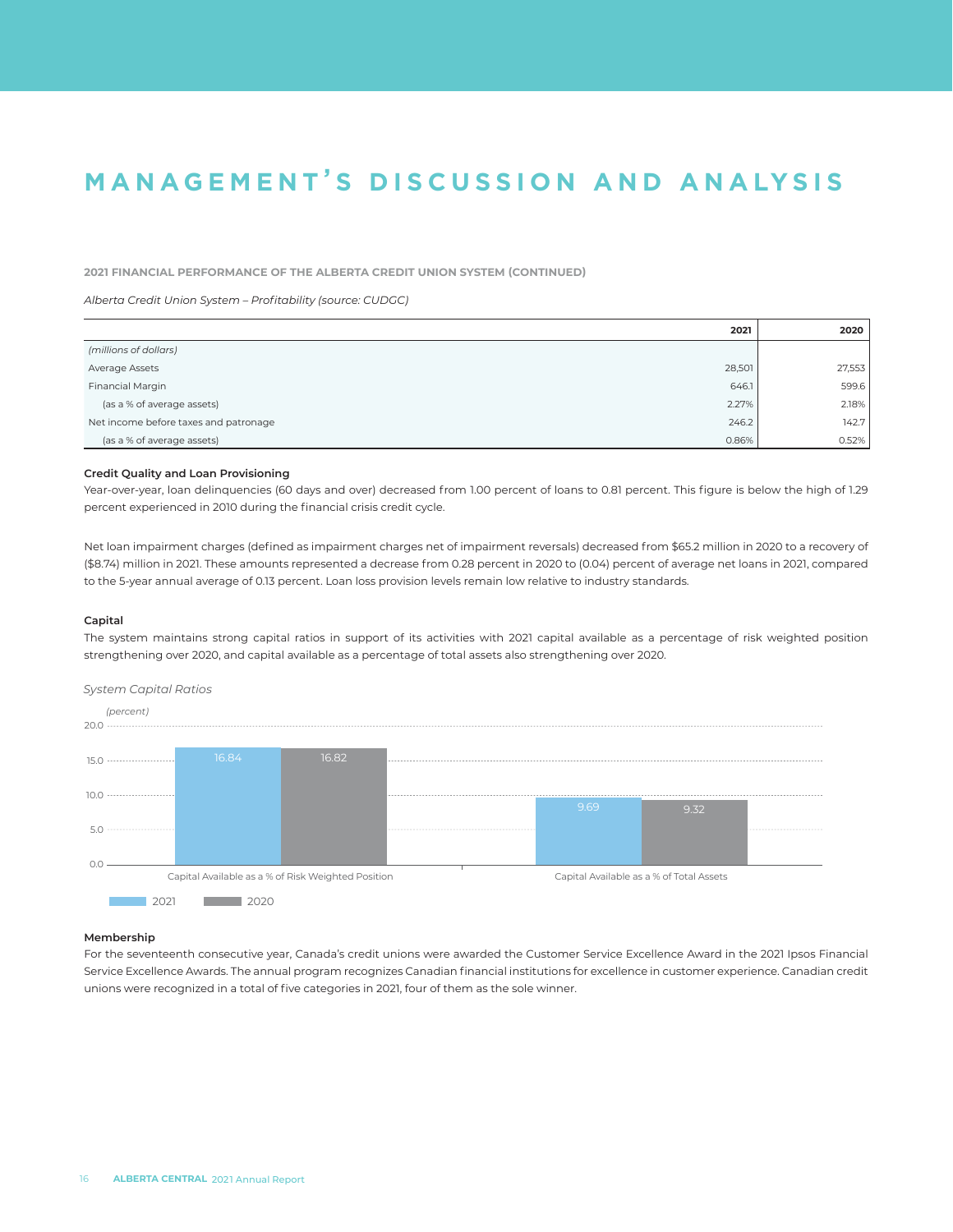### **2021 FINANCIAL PERFORMANCE OF ALBERTA CENTRAL**

### **Financial Overview**

Alberta Central's 2021 comprehensive income of \$3.9 million (2020 - \$9.3 million) reflects the significant investment in the transition to a modernized payments platform through PPJV during the year. Net interest income returned to levels consistent with historical trends, following record highs experienced during 2020 following the Bank of Canada's 150 basis point (bps) reduction in Q1 2020. Provision expenses for credit losses reduced year-over-year resulting from generally improving economic indicators in Alberta and the easing of COVID-19 restrictions.

### **Net Interest Income**

Alberta Central's 2021 net interest income before provisions for credit losses was \$15.0 million (2020 - \$19.6 million). As liquidity manager for the Alberta credit union system, Alberta Central's earning capacity is influenced by the large proportion of high quality and liquid, but lower yielding assets in its securities portfolio to address risk appetite and regulatory considerations of both the central and credit unions. Given its role, the impact of interest rate changes on Alberta Central's earning asset base can differ from the impacts experienced by credit unions. Alberta Central was favorably exposed to falling rates in 2020, so the 150 bps reduction in interest rates last year temporarily buoyed Alberta Central's net interest income; that positive effect gradually reversed in 2021, with margins returning to levels more closely in line with historical trends (see chart below)



*Net Interest Income before Provision for Credit Losses*

Monitoring exposures to interest rate fluctuations and their potential impacts on interest margins is accomplished through interest rate scenario testing of assets, liabilities and equity against the effects of multiple possible interest rate increases and decreases. Alberta Central's *Investment Policy* defines specific tolerances for changes in net interest income and net economic value. Gap analysis and simulation modeling is used to analyze the effects of interest rate fluctuations on net interest income. This forecasting is used in developing defensive strategies, where appropriate, to ensure any variations are managed within established tolerance limits. All policy limits and targets associated with interest rate risk were met throughout 2021.

In January 2022, the Bank of Canada left its policy rate unchanged at 0.25 percent but removed its forward-guidance, signalling that rate hikes are imminent. The Bank's Governing Council noted that "interest rates will need to increase, with the timing and pace of those increases guided by the Bank's commitment to achieving the 2 percent inflation target." Interest rate increases that materialize in 2022 will have a temporary downward effect on Alberta Central's net interest income as deposit liabilities reprice more quickly than portfolio assets.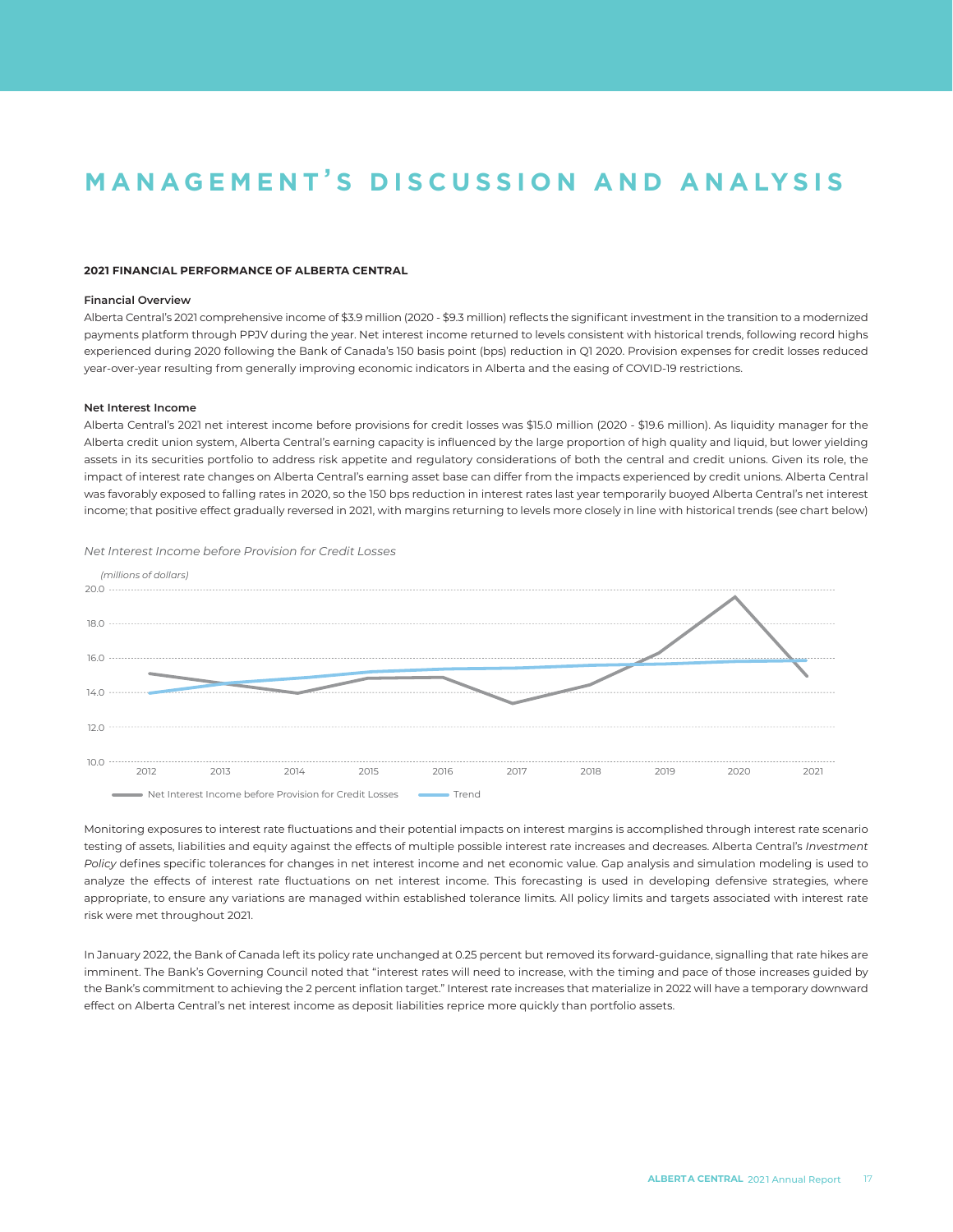# **2021 FINANCIAL PERFORMANCE ALBERTA CENTRAL (CONTINUED)**

The following chart highlights Alberta Central's percentage interest yields and interest expense:



*Percentage Interest Yields (Expense)*

#### **Provision for Credit Losses**

As a financial institution, Alberta Central is exposed to credit risk, primarily through its investment and lending activities. Although Alberta Central's non-credit union (commercial) lending portfolio is concentrated in Alberta, credit risk exposure remains diversified across industry sectors.



Alberta Central remains committed to its loan syndication program to redistribute liquidity within the system and provide participating credit unions with higher yielding assets. However, economic uncertainty during much of 2021 driven by the COVID-19 pandemic, and the economic outlook and timing of a sustained economic recovery, meant that opportunities to participate in quality syndicated loan transactions were limited.

As an asset class, the commercial portfolio presents a higher risk profile than the other asset classes on Alberta Central's balance sheet. Alberta Central management regularly reviews its commercial loan portfolio to assess whether there has been a significant increase in credit risk since initial recognition. Loan loss provisions are calculated in accordance with IFRS 9 *Financial Instruments*, on a loan-by-loan basis, taking into account considerations such as collateral value and future cash flows to be realized relative to the outstanding loan balance. The provision for impaired loans is measured by evaluating multiple scenarios and the probability of each scenario.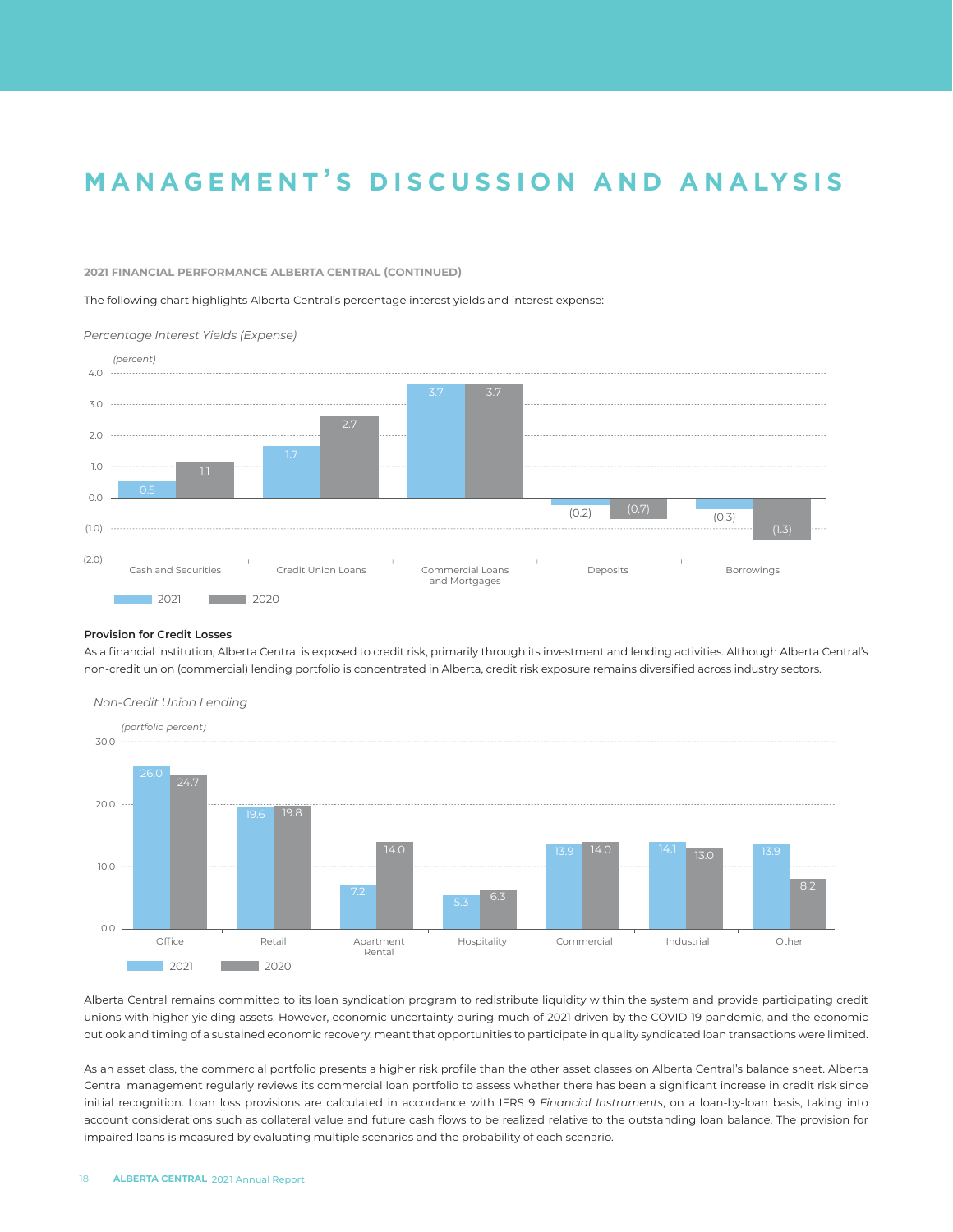### **2021 FINANCIAL PERFORMANCE ALBERTA CENTRAL (CONTINUED)**

Alberta Central has considered the impact and uncertainty associated with the COVID-19 pandemic and related economic impacts, including the expected timing of economic recovery, the possibility of continued government restrictions, and the reduction or phasing out of government support programs. Judgment has been applied in assessing the possible impact of credit deterioration associated with these uncertainties. Alberta Central considers probability weighted scenarios to estimate the impact of forward-looking factors on expected credit losses (ECL's). The December 31, 2021 weighting for downside scenarios was 40 percent (2020 – 50 percent), reflecting generally improving economic indicators in Alberta and the easing of COVID-19 restrictions.

No new loan delinquency surfaced in 2021. In response to the COVID-19 pandemic, Alberta Central implemented a loan deferral program in 2020 for eligible borrowers. At December 31, 2021 Alberta Central had one (2020 – six) commercial loans totaling \$9.2 million (2020 - \$15.5 million) under an interest only payment deferral program. The loan subject to deferral is classified as a stage 2 loan and is not considered to be impaired (stage 3) as the borrower continues to service the loan under the agreed interest only deferral terms.

In aggregate, the balance sheet provision for credit losses increased by \$1.7 million to a total provision of \$11.4 million (2020 – \$9.7 million).

The carrying value of credit impaired commercial loans, net of specific provisions, is \$8.7 million (2020 - \$14.2 million). The year-over-year reduction in net impaired loans is largely due to one impaired loan being paid out with no resulting loss during 2021. Actual realization on the remaining carrying value of the loans could vary significantly, either positively or negatively, from these estimates.

Notes 2(d), 3(c), 9, and 19 (a) to the financial statements provide further details regarding 12 month and lifetime credit provisions. The provision for credit losses as a percentage of the commercial portfolio has increased 1.6 percent over 2020; almost 1.0 percent of the change is attributable to a decrease in the overall size of the commercial loan portfolio.



*Provisions on Commercial Loans and Mortgages*

The securities portfolio consists of high quality, highly liquid assets in which the credit risk is considered to be very low. Alberta Central manages credit exposure on investment activities by adhering to an *Investment Policy* that identifies a basic standard of investment quality. The IFRS 9 balance sheet allowance for credit losses in the securities portfolio is \$0.3 million (2020 - \$0.2 million).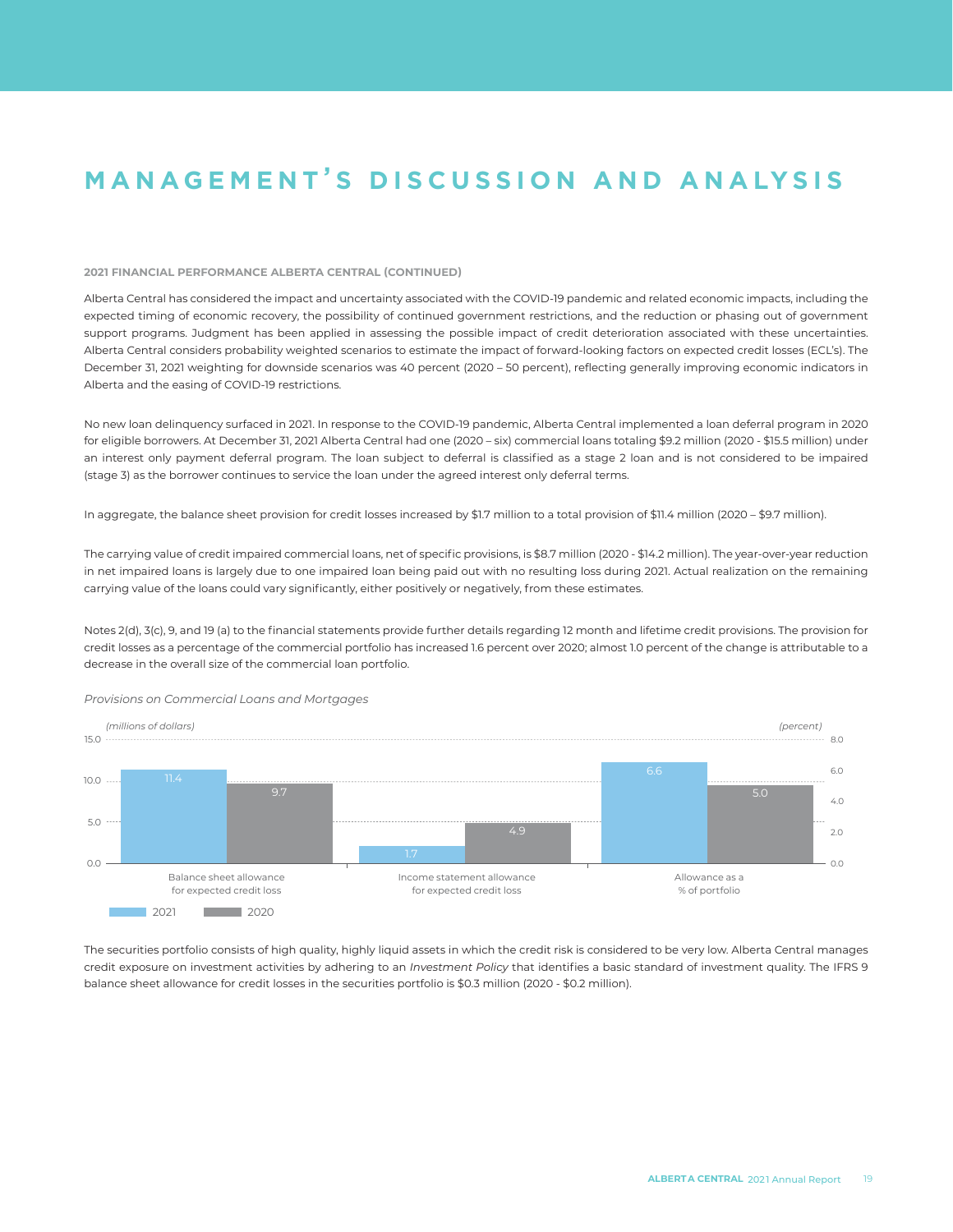**2021 FINANCIAL PERFORMANCE ALBERTA CENTRAL (CONTINUED)**

### **Operating Revenues**

In addition to its net interest income, Alberta Central earns operating revenue from its interest in payment services through PPJV, credit union member dues, complementary financial services, ancillary services provided on a fee for service basis and other operating revenues from various facilities, human resources and accounting services provided to its joint ventures. Operating revenues increased in 2021 to \$25.6 million (2020 – \$24.9 million).

### *Operating Revenues*



Alberta Central's share of both PPJV's total income and total expenses are recorded through Alberta Central's operating revenues and operating expenses. Alberta Central's share of PPJV's revenue from payment services was in line with 2020 revenues.

Alberta Central has prioritized spending within its trade function to support its commitment to becoming a marketplace connector – a platform through which credit unions connect to products, services, knowledge and partnerships they need to be market competitive for their members. Program eligibility for dues funding includes matters related to governance, credit union system advocacy, credit union collaboration, co-operative citizenship and applicable legal requirements. As trade activities are undertaken for the benefit of all Alberta credit unions, the costs are allocated amongst the credit unions as dues. Dues charged to credit unions were up \$0.2 million from the prior year.

Alberta Central's dues budget also includes Alberta credit unions' share of other programs and initiatives assessed by Canadian Credit Union Association (CCUA) on a 'pass through' basis. This dues revenue is netted against the amounts paid to CCUA with no net impact on Alberta Central's results.

Financial services operating revenues include revenue from complementary activities in the treasury and lending areas, such as foreign exchange, asset/liability management and commercial loan application fees. Also included is revenue from ancillary services such as manuals, credit union audit services, cash services and purchasing which are offered on a direct cost, fee-for-service basis. Current year revenues earned by Alberta Central's financial and ancillary services were down \$0.5 million from 2020 with the decrease relating primarily to the outsourcing of Alberta Central's cash services function.

Other operating revenues, consisting primarily of fees for services provided to Alberta Central's joint ventures, increased year-over-year reflective of increased service offerings.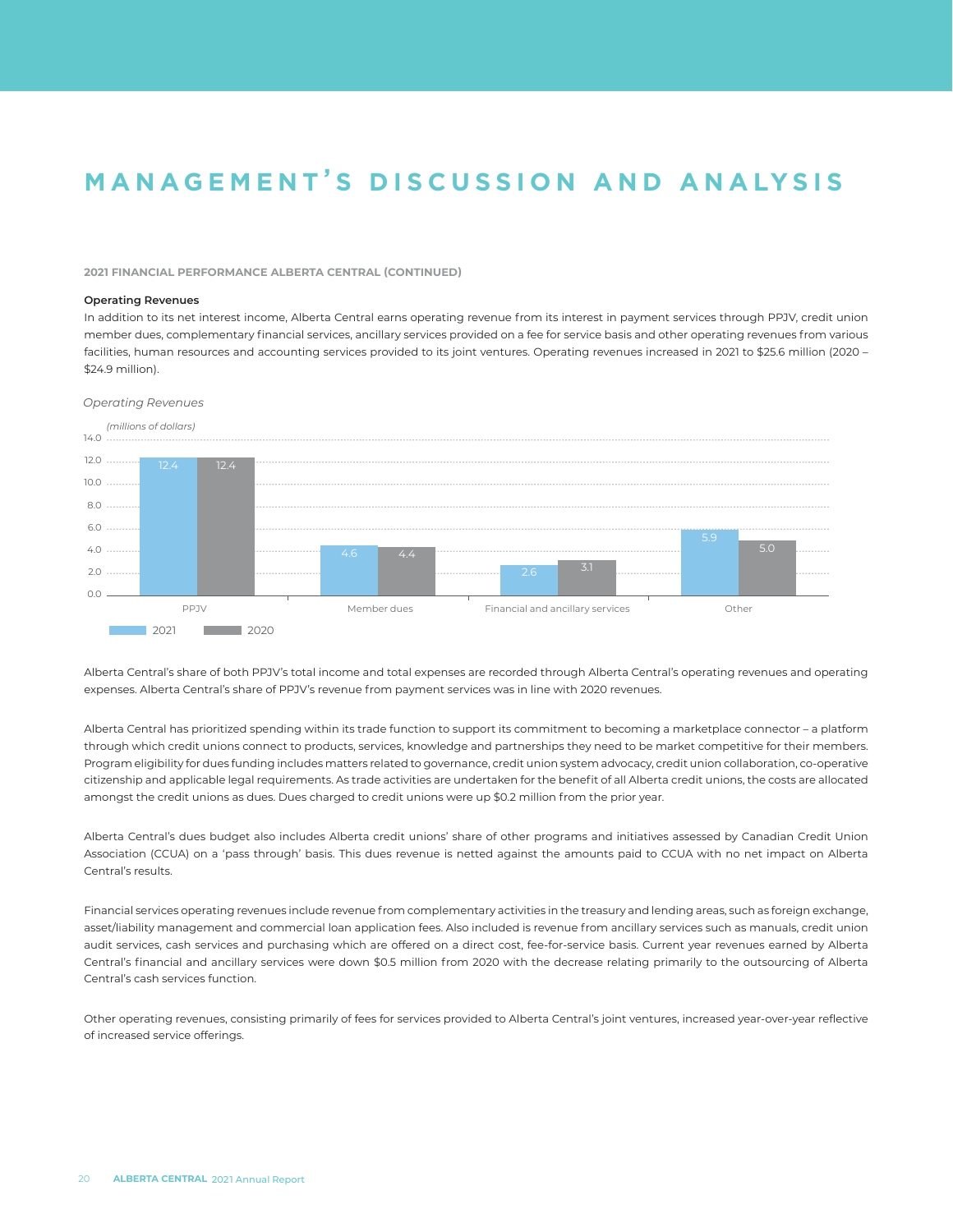**2021 FINANCIAL PERFORMANCE ALBERTA CENTRAL (CONTINUED)**

### **Operating Expenses**

Operating expenses include those relating directly to Alberta Central and also include Alberta Central's share of operating and transition expenses in PPJV. Operating expenses including personnel, payments processing, clearing and settlement, property and equipment, administration and other, information technology services, and organization costs, increased to \$41.5 million (2020 - \$32.4 million).

Payments processing, clearing and settlement, property and equipment, and administration costs increased over the prior year due largely to transition costs relating to the PPJV.

#### *Operating Expenses*



### **Earnings from Equity Method Investments**

Alberta Central's 33.3 percent interest in Celero is equity accounted within the statement of income and includes Celero's 49.0 percent equity interest in Everlink. Alberta Central's share of net income was \$2.2 million in 2021 (2020 - \$0.4 million). The year-over-year increase in income was driven by implementations of Celero's Xpress™ digital banking platform. Everlink results increased year-over-year as a result of a 15.7 percent increase in transaction processing due to significantly larger mobile debit transaction processing and merchant point-of-sale transaction revenues.

Alberta Central's 8.71 percent interest in CU CUMIS Wealth Holdings (CU CUMIS) is equity accounted within the statement of income and includes CU CUMIS' 50 percent interest in Aviso Wealth. A significant portion of CU CUMIS' share of income from Aviso Wealth is distributed to credit unions as limited partnership unitholders. Such distributions are recorded as an expense within CU CUMIS.

### **Accumulated Other Comprehensive Income (AOCI)**

The majority of the balance of AOCI at December 31, 2021 and prior year relates to estimates of fair value in Interac Corporation (\$4.3 million net of deferred tax), CU CUMIS (\$18.8 million net of deferred tax), and Concentra Bank (\$8.8 million net of deferred tax) (see Events after the reporting date below). Other AOCI amounts relate to changes in realized and unrealized gains and losses on securities and remeasurements of net defined benefit pension asset or liability. Unrealized increases in AOCI are excluded from regulatory capital and net income.

### **Critical Accounting Estimates and Assumptions**

The accompanying financial statements have been prepared in compliance with IFRS. The significant accounting policies used in preparation of the audited financial statements are described in Note 3. These accounting policies require management to make judgements, estimates and assumptions that affect reported amounts of assets and liabilities at the date of the financial statements and the reported amounts of income and expenses during the period. Actual results could differ from those estimates. Significant areas of estimation uncertainty as described in Note 2(d) include those relating to provisions for credit losses, assessment of the business model within which assets are held and whether contractual terms of cash flows are solely payments of principal and interest, fair value of financial instruments and intangible asset impairment assessment.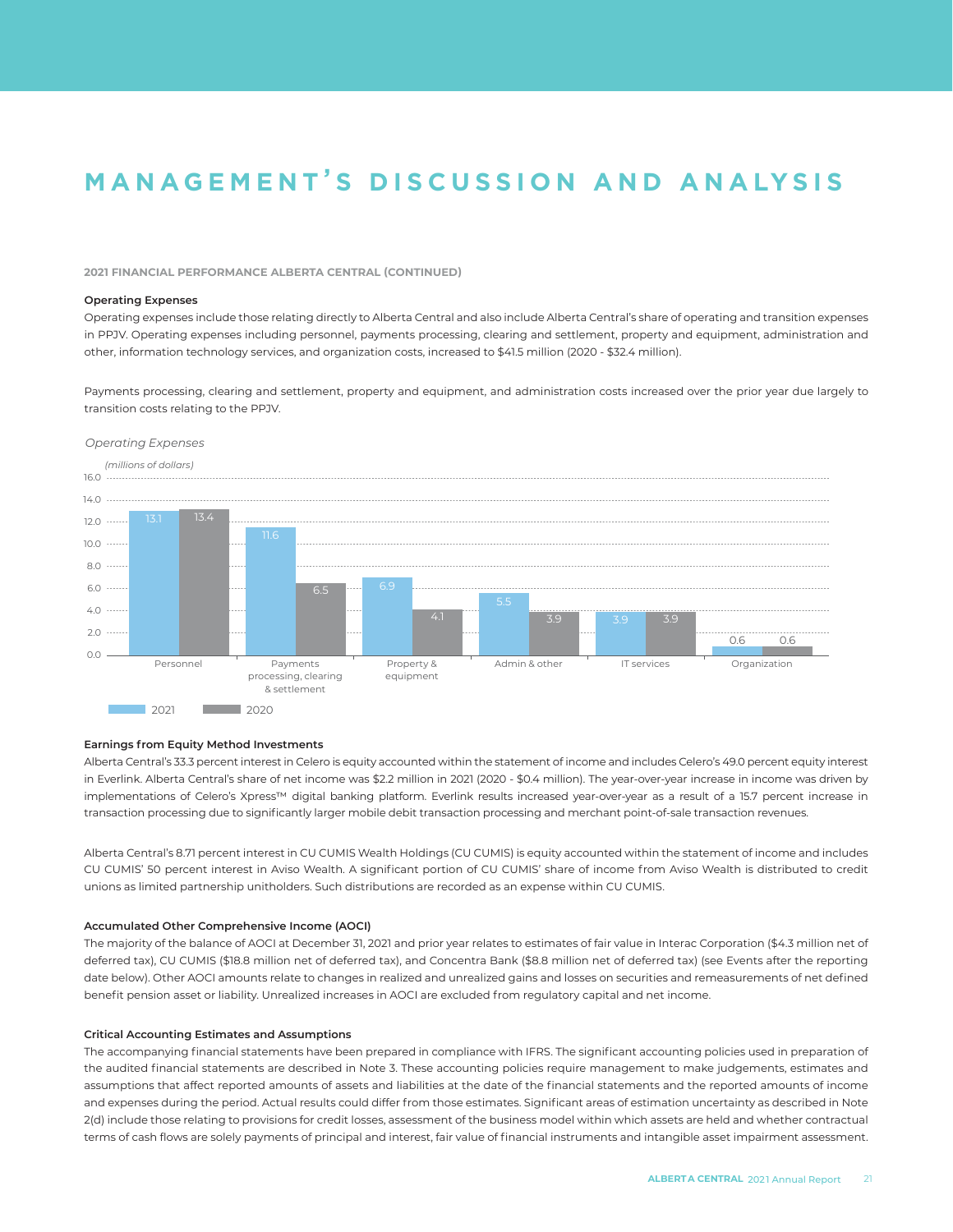**2021 FINANCIAL PERFORMANCE ALBERTA CENTRAL (CONTINUED)**

### **Events After the Reporting Date**

On January 5, 2022, Alberta Central made a capital contribution of \$1.0 million to 189286 Canada Inc.

On February 7, 2022, a sale of Concentra Bank was announced. Alberta Central's board of directors approved the sale of its equity interest in Concentra Bank which has a carrying value of \$14.1 million and is classified as fair value through other comprehensive income (FVOCI). The closing of the transaction is subject to regulatory approval. Final measurement of the estimated purchase consideration will occur at the closing date which is expected to be in 2022.

On February 24, 2022, Alberta Central's board of directors declared a share capital dividend to members of approximately \$3.9 million for payment on March 4, 2022.

### **Internal Control over Financial Reporting**

There have been no changes in Alberta Central's design of internal controls and procedures over financial reporting during the year ended December 31, 2021 that have materially affected, or are reasonably likely to materially affect, Alberta Central's internal control over financial reporting during the period covered by this MD&A.

### **LIQUIDITY MANAGEMENT**

Alberta Central plays two key roles in the liquidity framework of the Alberta credit union system – as the direct clearing agent and prescribed liquidity manager for Alberta's credit unions.

Direct clearing is the process through which Canada's major financial institutions settle payments among themselves. Alberta Central participates with other Canadian credit union centrals in a group clearing arrangement under the terms of the *Credit Union System Group Clearing Joint Venture Agreement*. The Group Clearer is a member of Payments Canada that exchanges payment items and effects clearing and settlement. Central 1 functions as the administrator of the joint venture, maintaining the joint venture's group clearing account with the Bank of Canada. Alberta Central and the other provincial centrals maintain accounts with Central 1.

As liquidity manager, Alberta Central is responsible for managing the statutory deposits of Alberta's credit unions. Alberta Central's bylaws require Alberta credit unions to maintain a minimum of one percent of their assets as share capital in Alberta Central. Alberta credit unions are also required to maintain liquidity deposits at Alberta Central such that their total liquidity deposits and share capital held with Alberta Central comprise no less than nine percent of each credit union's liabilities. These deposits serve as a liquidity reserve for the system in the event of a sudden and unexpected withdrawal of system member deposits. Credit unions may also elect to deposit any additional funds with Alberta Central that they may hold over and above the statutory requirements.

Alberta Central's investment portfolio continues to be comprised primarily of very low risk, highly liquid assets. Provincial legislation requires Alberta Central to maintain six percent of Alberta credit union system assets in government securities or certain other qualifying liquid assets maturing within one year. As of December 31, 2021, substantially all investments within the portfolio carried a rating of at least R-1 (low) or A, and approximately 91 percent of the portfolio carried a remaining term to maturity of under one year.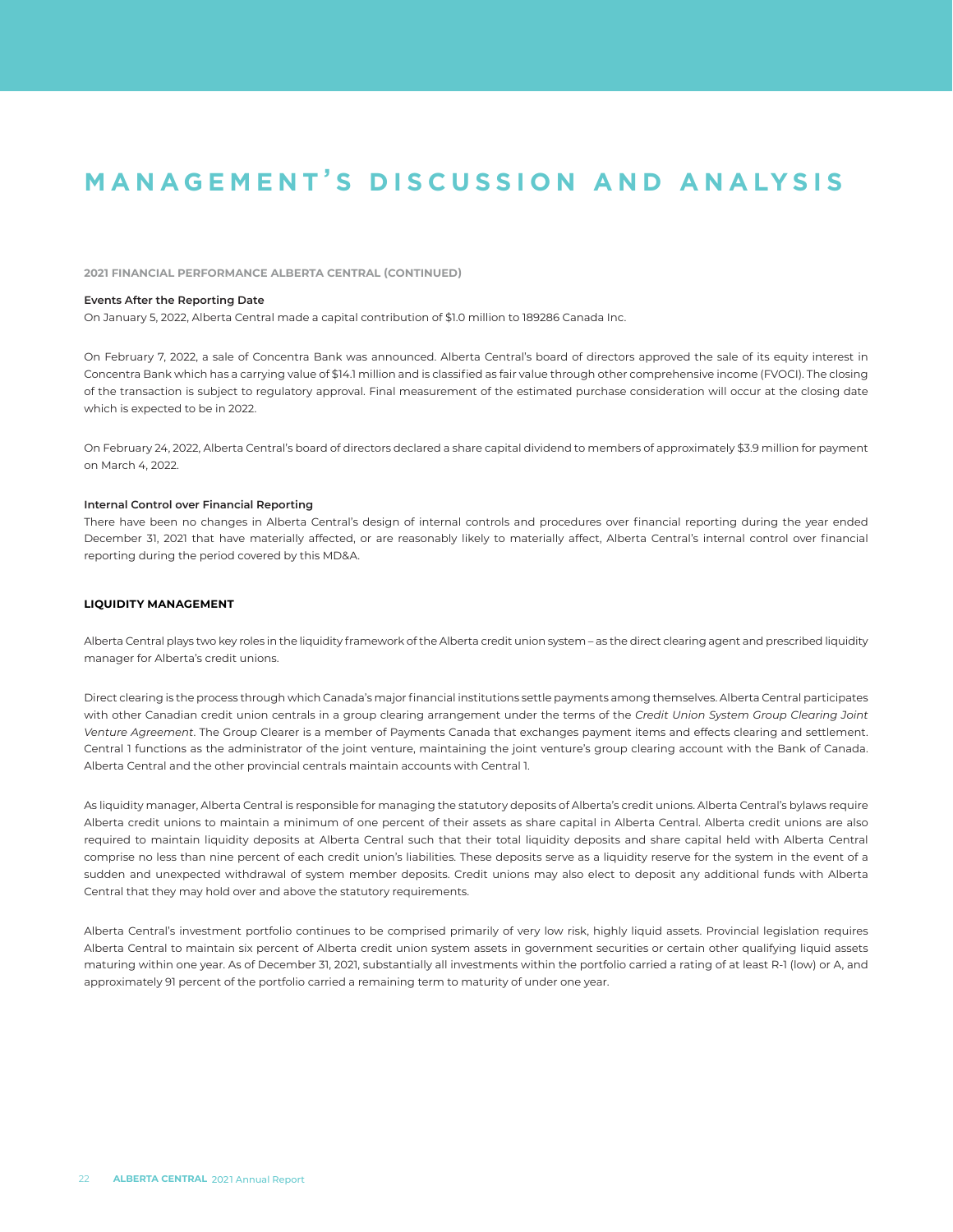# **LIQUIDITY MANAGEMENT (CONTINUED)**

The qualifying liquidity portfolio composition is outlined in the following chart.



One third of the amount prescribed above must mature within 90 days. The required balance in qualifying liquid assets at December 31, 2021 was \$1.7 billion (2020 - \$1.7 billion). Alberta Central's liquidity reserves, when measured by year-end balances and throughout the year, were in excess of the requirements under provincial legislation, and were comparable year-over-year.

The following chart below plots the relationship of Alberta Central's actual to required liquidity over the past two years.

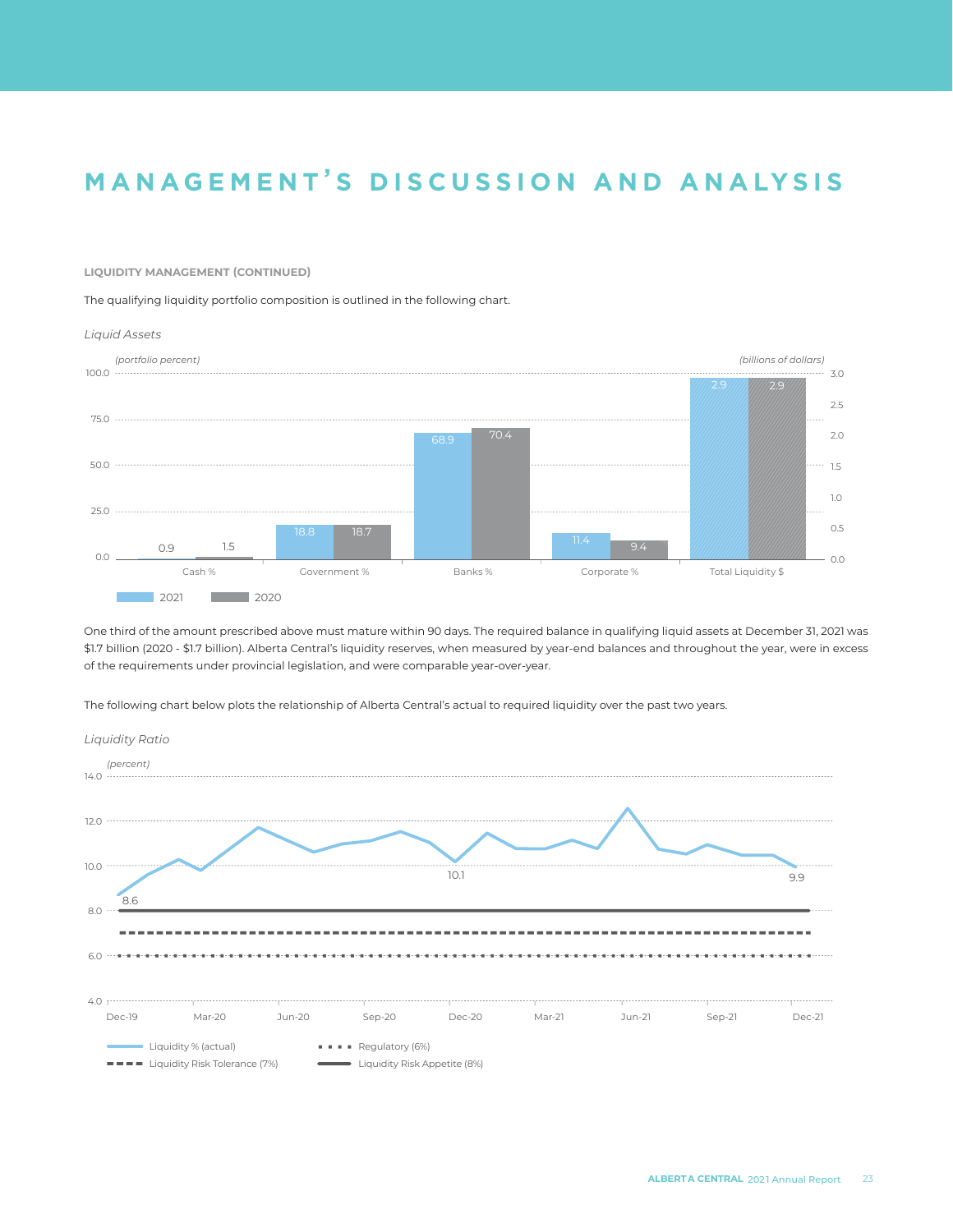### **CAPITAL MANAGEMENT**

Alberta Central maintains strong capital ratios to support the risks and activities of the business. Alberta Central's board-approved *Capital Policy*  outlines capital management objectives, responsibilities and reporting. The capital management objectives are to:

- Balance member credit unions' desire for a return on capital with the capital requirements of Alberta Central to fulfill its liquidity mandate;
- Maintain a strong capital base to support the continued growth and changing circumstances of the credit union system through the development of Alberta Central's business;
- Maintain a consistently strong credit rating and investor confidence; and
- Comply with the capital requirements set by its regulator (Alberta TBF).

Alberta Central's capital levels are regulated under guidelines issued by Alberta TBF and require Alberta Central to maintain a prescribed borrowing multiple, the ratio of borrowings to regulatory capital, of 15:1 or less. Alberta Central is required to complete an Internal Capital Adequacy Assessment Process (ICAAP), which forms part of the regulatory framework established by Alberta TBF that applies to Alberta Central.

Alberta Central's ICAAP is a key component of Alberta Central's ERM program and determines the level of capital that should be maintained to support the nature and level of Alberta Central's risk profile, specifically defining capital risk appetite (internal operating limit (IOL)) and risk tolerance (board policy limit (BPL)).

Alberta credit unions are required under Alberta Central's bylaws to maintain an amount equal to one percent of their assets in share capital at Alberta Central. This requirement ensures the additional injection of share capital into Alberta Central as the credit union system and Alberta Central's balance sheet continues to grow. The share capital requirement for credit unions is a component of their overall requirement to hold nine percent of their deposit liabilities as liquidity in Alberta Central.

Alberta Central's bylaws also provide the ability for Alberta Central to call for capital in the event that capital levels fall below specified risk tolerance levels.

Alberta Central's leverage ratio ranged between 9.2:1 and 11.2:1 in 2021 as presented in the following chart. The borrowing multiple spike to 11.2:1 resulted from higher than normal deposit levels; Alberta Central's capital position remained stable. The strong and stable capital position enabled the company to take on additional credit union deposits, which pushed leverage slightly over risk appetite as measured by the IOL, while remaining well within its capital risk tolerance as measured by the BPL. The capital adequacy risk appetite statement contemplates such circumstances, noting, *"the board is willing to tolerate some risks in certain circumstances that may result in temporary fluctuations in the borrowing multiple over the IOL, for example those as a result of fluctuations in liquidity deposits at Alberta Central."*



*Borrowing Multiple Leverage*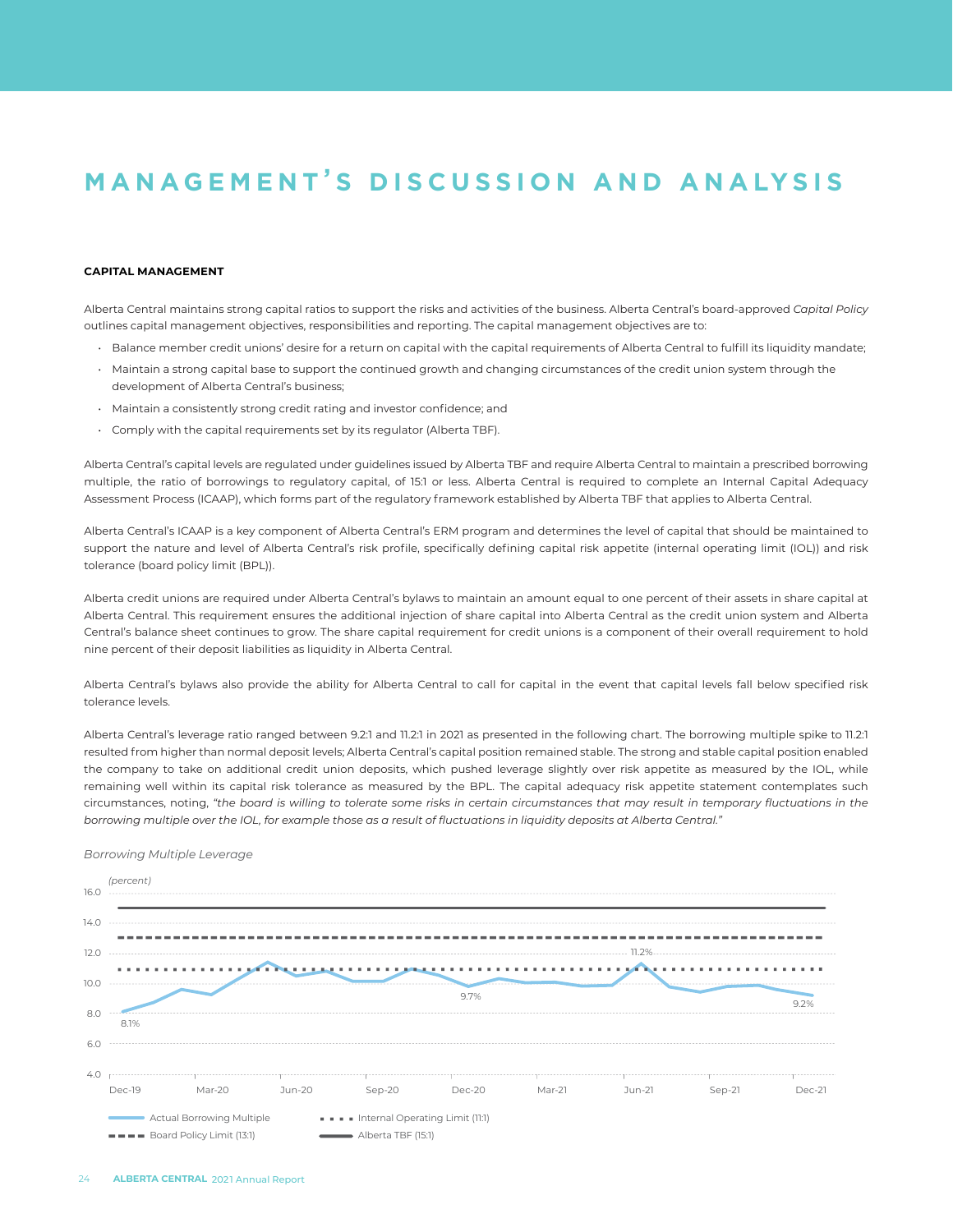### **CAPITAL MANAGEMENT (CONTINUED)**

Alberta Central also prepares a *Capital Plan*, which serves as a tool for the board in assessing the adequacy of Alberta Central's forward-looking capital position in fulfilling its capital management objectives. Once approved by the board, both the ICAAP and *Capital Plan* are provided to Alberta TBF.

The *Capital Plan* forecasts the expected organic growth of Alberta Central's capital over a three-year period assuming annual income budgets are achieved and a share dividend as outlined in the *Capital Policy* is approved by the board. The current plan also considers the impact of the formation of the PPJV on Alberta Central's capital adequacy, which is forecast to remain within risk appetite through the three year capitalplanning horizon.

Share capital dividends are determined based on a board-approved *Capital Policy* that provides for a first quarter share dividend based on Alberta Central's prior year pre-tax return on equity, with a cap and a floor based on the prime rate of interest plus 1.5 percent and the prime rate of interest minus 1.0 percent respectively.

The payment of share capital dividends and the timing and amount of such dividends is subject to the discretion of the board after consideration of Alberta Central's capital adequacy risk appetite, as determined through the ICAAP, its *Capital Pla*n, and after a review of year-end results.

Share capital dividends of \$5.7 million were paid in the first quarter of 2021 (2020 - \$10.1 million).

On February 24, 2022, Alberta Central's board of directors declared a share capital dividend of \$3.9 million for payment in the first quarter of 2022.

# **RISK MANAGEMENT**

Risk is inherent in business and when managed appropriately is a source of growth and sustainability. Alberta Central's objective is to optimize risk for the protection and creation of member value. Optimizing risk means striking a balance between risk and reward and at the same time ensuring that Alberta Central's risk-taking is consistent with its strategic plan and board approved risk appetites. In order to meet risk management objectives, risks must be identified, understood, measured, assessed and managed on an enterprise-wide basis.

### **Enterprise Risk Management Framework**

Alberta Central's ERM framework integrates its risk management process into the overall strategic management and governance structure of the organization. It also provides the policies and structure to allow it to identify, assess, mitigate where appropriate, and accept risk in accordance with its risk appetite and tolerance. Quarterly risk assessments are completed with the Management Risk Committee (MRC) and key results are shared with the AFRC and the board. This process ensures that Alberta Central is cognizant of the material risks that it faces and mitigates them, as necessary, until they reach an acceptable level. Ongoing review and approval of risk appetite and tolerance statements by the board is integral to the ERM framework and will continue through 2022.

Alberta Central has determined that the following risk categories are most applicable to its business operations.

### **Capital Adequacy Risk**

Capital adequacy risk is the risk of financial loss and/or regulatory intervention due to the failure of Alberta Central to maintain the prescribed capital base to meet regulatory requirements and/or the capital base necessary to support its business plans. Alberta Central's capital management processes anticipate the capital requirements and the sources that will be drawn upon to maintain the necessary level of capital throughout the year. Management regularly monitors and reports the levels and quality of the company's capital to the AFRC and the board.

Annually the board approves Alberta Central's ICAAP and *Capital Plan*. The board has approved risk appetite and tolerance statements pertaining to capital adequacy risk.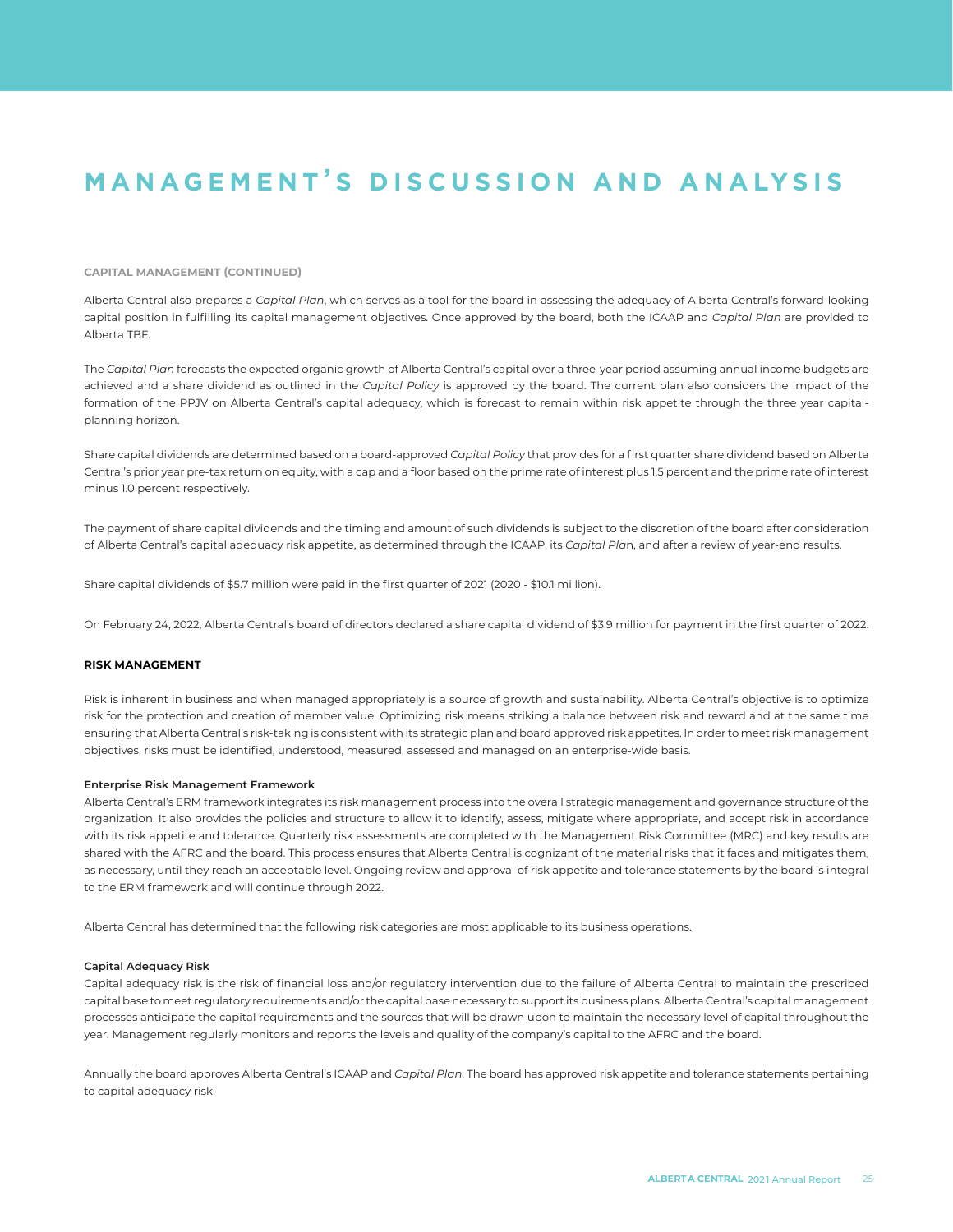### **RISK MANAGEMENT (CONTINUED)**

## **Liquidity Risk**

Liquidity risk is the inability to meet financial commitments through regular cash flows which could lead to losses as the organization may need to raise funds at higher costs or sell assets at reduced prices. For Alberta Central this means ensuring that liquid assets are available to meet the needs of Alberta credit unions, as well as its own needs.

Alberta Central ensures there is sound management of liquidity and funding risk and has a liquidity management plan in the case of a liquidity event. The board has a conservative appetite for liquidity risk and therefore has established an internal liquidity target level of greater than 8 percent of system assets in eligible liquid assets. Alberta Central is willing to accept liquidity risks that carry a low probability of triggering reliance on contingent sources of liquidity and increased cost of funds. Alberta Central's investments are of high-grade credit quality that can be pledged or sold to provide liquidity as needed, even under stressed market conditions. As a further risk management strategy, Alberta Central maintains a well-diversified funding structure and develops external sources of liquidity outside the credit union system. Cash flow forecasting, liquidity stress testing and contingency planning are key elements of the liquidity risk management framework.

Alberta Central is the liquidity manager for the Alberta credit union system, which is regulated by provincial regulations and guidelines. Policy and procedures are established to comply with regulations, guidelines and board approved risk appetite and tolerance statements. Alberta Central has established investment and lending policies to ensure it is able to generate sufficient funds to meet all of its financial commitments in a cost effective manner as they occur. These policies are annually reviewed and approved by the board. The internal Asset Liability Committee (ALCO) and AFRC review, on a regular basis, reporting on Alberta Central's current and forecasted liquidity position as well as the composition and amount of liquid assets held within the investment portfolio. Stress testing is performed to assess the amount by which the level of liquid assets could decrease while continuing to meet regulatory requirements; the results of these stress tests are reported to the ALCO and AFRC on a regular basis. Alberta Central's board approved *Stress Testing Policy*, as it relates to liquidity, is to ensure that the organization maintains an adequate cushion of unencumbered high quality liquid assets held as insurance against a range of liquidity stress scenarios. This stress testing is also an important component in assessing Alberta Central's formal liquidity contingency plans. The results of the stress tests are reported to the board annually. Alberta Central's *Liquidity Management Plan* is subject to biennial review and approval by the board and forms an important component of Alberta Central's liquidity management framework. These plans are tested annually, last tested 2021 and will continue through 2022. The board has approved risk appetite and tolerance statements pertaining to liquidity risk.

Economic conditions created from the COVID-19 pandemic have led to increased deposit levels from member credit unions, however, this has not had a significant impact on Alberta Central's liquidity risk.

## **Market Risk**

Market risk is comprised of interest rate risk, foreign exchange risk and other price risk.

#### *Interest Rate Risk*

Interest rate risk is the risk that interest rate fluctuations may erode Alberta Central's earnings or economic value. Alberta Central's statement of financial position is comprised of interest-bearing assets and liabilities with different maturity dates, which expose Alberta Central to interest rate risk. Monitoring exposures to interest rate fluctuations and their potential impacts on interest margins is accomplished through interest rate scenario testing of assets, liabilities and equity against the effects of multiple possible interest rate increases and decreases. Alberta Central's *Investment Policy* defines specific tolerances for changes in net interest income and net economic value. Gap analysis and simulation modeling is used to analyze the effects of interest rate fluctuations on net interest income. This forecasting is then used in developing defensive strategies, where appropriate, to ensure any variations are managed within established tolerance limits. The board has approved risk appetite and tolerance statements pertaining to interest rate risk.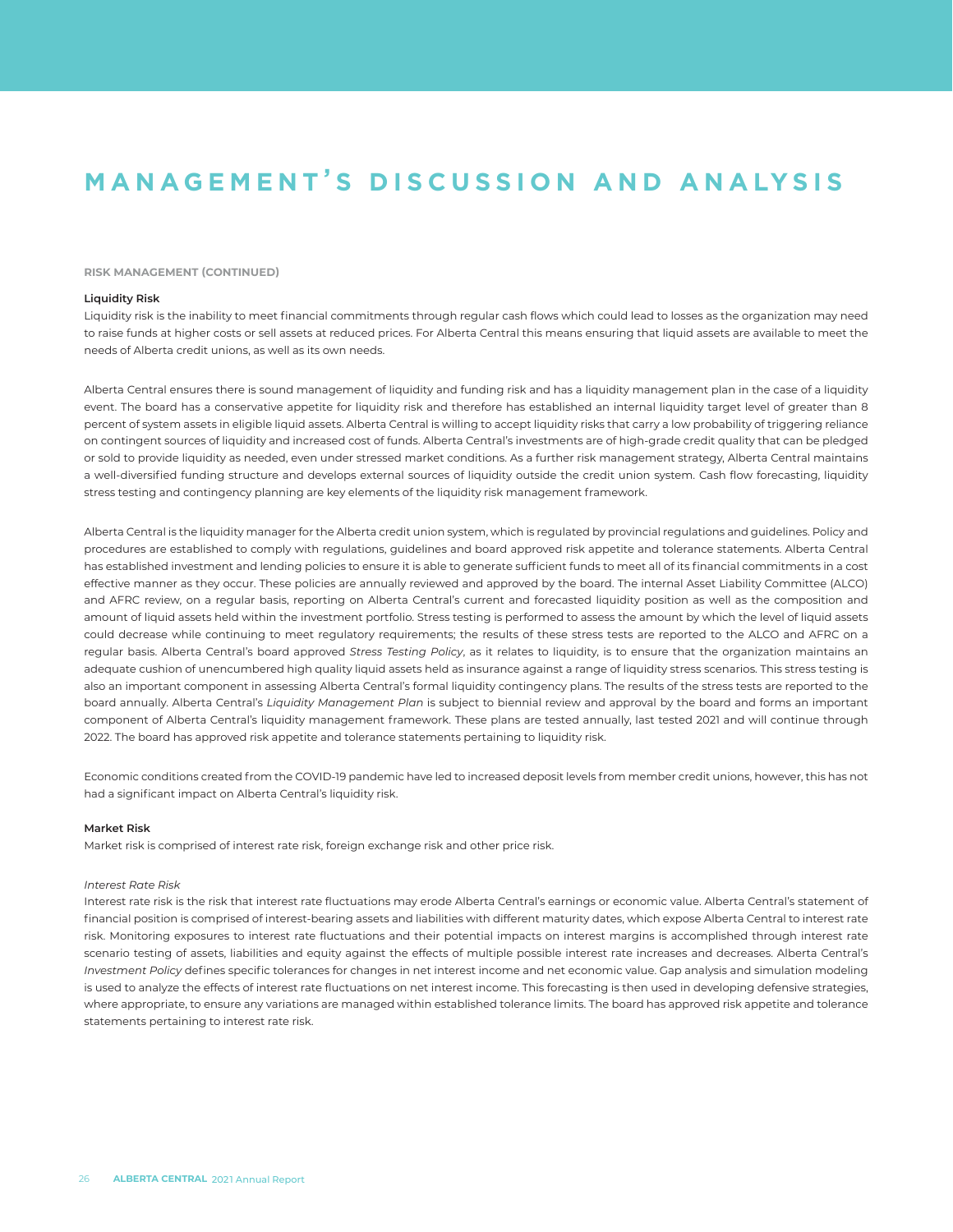### **RISK MANAGEMENT (CONTINUED)**

### *Foreign Exchange Risk*

Foreign exchange risk is the risk that Alberta Central's earnings will be negatively affected by currency fluctuations. Alberta Central's foreign exchange policies and procedures specifically identify the types of transactions permitted, authorizations, limits, and monitoring and reporting requirements. Alberta Central's exposure to foreign exchange fluctuations is monitored on a daily basis. The board has approved risk appetite and tolerance statements pertaining to foreign exchange risk.

### *Other Price Risk*

Other price risk is the risk that the fair value or future cash flows of a financial instrument will fluctuate because of changes in market prices (other than those arising from interest rate risk or foreign exchange risk), whether those changes are caused by factors specific to the individual financial instrument or its issuer, or factors affecting all similar financial instruments traded in the market.

Alberta Central's qualifying liquidity portfolio consists primarily of short-term, highly liquid, high investment grade credit quality securities. Business is restricted to activities that are understood and that can be accurately valued. Strong risk management is applied as it is expected by stakeholders, including regulators and rating agencies, to support investment risk. The board, on the recommendation of the AFRC, establishes written policies to ensure prudent investment standards are applied. Alberta Central's *Investment Policy* is reviewed and approved by Alberta Central's board annually. The policy is approved by Alberta TBF each year before being adopted by Alberta Central. Asset liability management is the responsibility of qualified treasury personnel with management oversight from an internal management committee, the ALCO, which reviews risk exposure at quarterly meetings. The board has approved risk appetite and tolerance statements pertaining to other price risk.

### **Credit Risk – Commercial Lending**

Credit risk is the potential for loss due to the failure of a borrower or counterparty to meet its financial or contractual obligations. Alberta Central is exposed to credit risk in its lending operations and in its investment activities. Alberta Central's lending and investment policies addressing credit risk are reviewed and approved annually by the board. Management regularly reviews credit procedures to ensure they provide relevant, appropriate guidance for the underwriting and administration of all types of loans. Alberta Central's lending activity is predominantly to serve the needs of Alberta credit unions and their members. Alberta Central's commercial lending activity is usually as a secondary syndication partner with credit unions; however, loans must meet Alberta Central's lending criteria without reliance on the due diligence process of any syndication partner. Commercial lending credit decisions are the responsibility of qualified commercial lending personnel in conjunction with the internal Management Credit Committee (MCC). The board has approved risk appetite and tolerance statements pertaining to commercial lending credit risk.

Alberta Central has considered the impact and uncertainty associated with the COVID-19 pandemic and related economic impacts on its commercial lending portfolio, including the expected timing of economic recovery, the possibility of continued government restrictions, and the reduction or phasing out of government support programs. Alberta Central has applied judgment in assessing the possible impact of credit deterioration associated with these uncertainties. As such, Alberta Central has considered probability weighted scenarios to estimate the impact of forward-looking factors on ECL.

### **Credit Risk – Investments**

Alberta Central maintains high financial stewardship standards, ensuring that the investment portfolio consists of highly liquid, high investment grade credit quality that meets Alberta Central's standards for quality including being recognized by credit rating agencies. Risk within the investment portfolio is managed by diversifying counterparty risk in the derivative portfolio and individual investments. Investments are restricted to securities that are understood and that can be accurately valued. Strong risk management is applied as it is expected by stakeholders, regulators and rating agencies to support investment risk. In the *Investment Policy*, the board sets out key requirements for ensuring appropriate risk limits in the investment portfolio. These include investment types, minimum quality standards, authority levels, and reporting requirements. The board has approved risk appetite and tolerance statements pertaining to investment credit risk.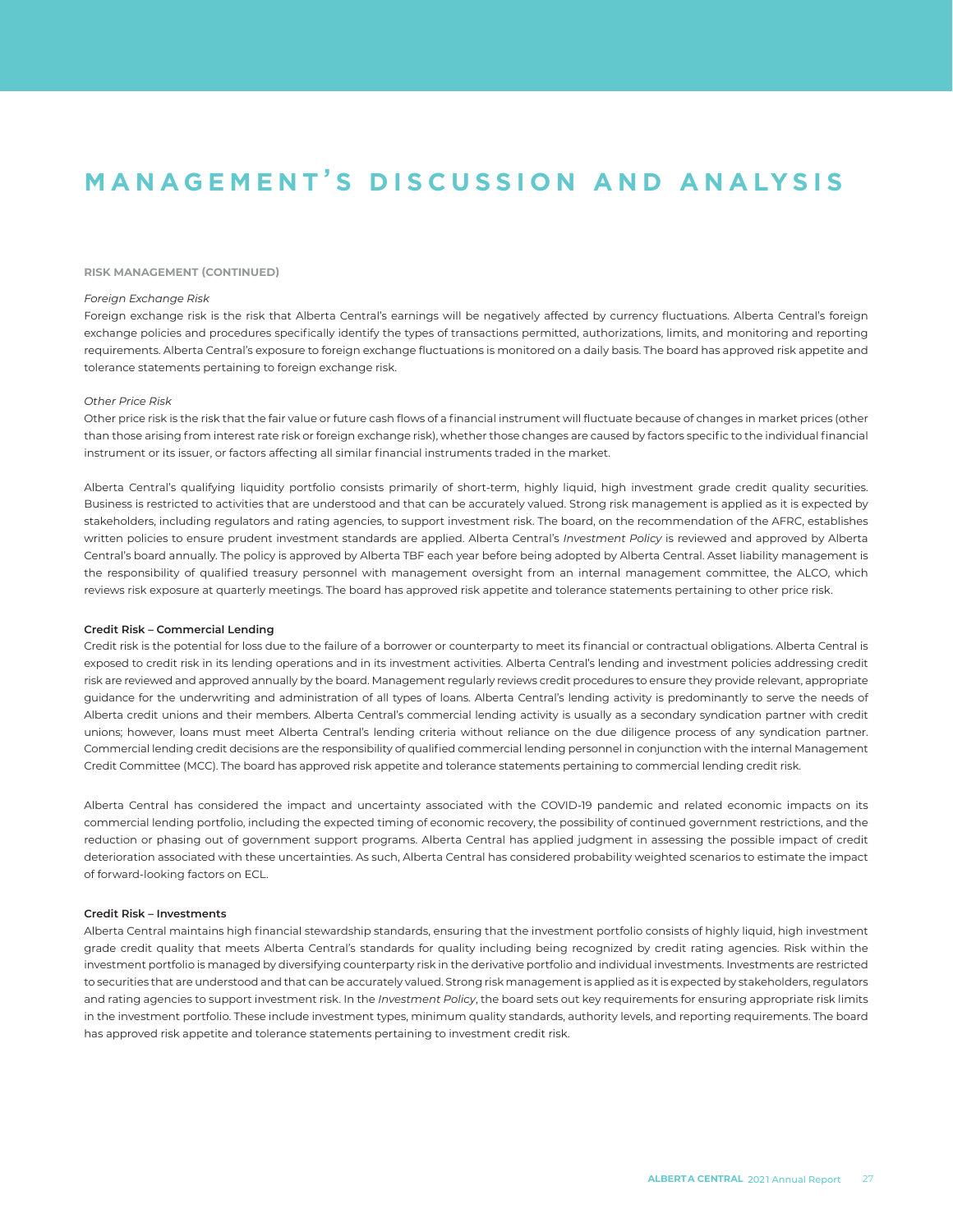## **RISK MANAGEMENT (CONTINUED)**

### **Operational Risk**

Operational risk includes risk associated with conducting the business operations of Alberta Central. It is the risk of loss arising from inadequate or failed internal processes, people, and systems, or from external events. It encompasses cyber security, fraud and all internal control activities including the management of third parties and material outsourced arrangements. Its impact can be financial loss, loss of reputation, loss of competitive position or regulatory censure. In setting its risk appetite, the board recognizes that operational risk is an inevitable consequence of being in business, the risk(s) may be outside the control of management and acceptance of some risk is necessary to foster innovation and efficiencies within business practices. Therefore, the board expects management to build a culture which promotes awareness of operational risk, to implement a formal due diligence and review process for material third parties, monitor key operational risk indicators, continuously strive to improve working processes, and invest in employees/resources, training, risk management practices, insurance protection, disaster recovery and business continuity planning to a level that balances the level of risk undertaken with the pursuit of objectives to ensure the level of risk remains within appetite. Alberta Central manages operational risk through established policies and procedures and systems of internal controls. During 2020, and continuing through 2021, Alberta Central invoked its Pandemic Response plan which effectively enabled full service to the Alberta credit union system with little interruption.

The board has approved risk appetite and tolerance statements pertaining to operational risk.

#### **Strategic Risk**

Strategic risks are internal or external uncertainties, whether event or trend driven, which could impact Alberta Central's ability to implement and achieve its strategy or strategic objectives. This risk is a function of the compatibility between the organization's strategic goals, the business initiatives developed to achieve those goals, the resources deployed against these goals and the quality of implementation. Alberta Central employs a number of means in order to ensure that its strategic plans are appropriate and relevant. The board has approved risk appetite and tolerance statements pertaining to strategic risk.

### **Legal and Regulatory Risk**

Legal and regulatory risk is the risk of loss due to failure to comply with legal and regulatory requirements. Alberta Central's activities have been subject to reviews and periodic on-site regulatory examinations. Alberta Central's Chief Compliance Officer maintains a legislative and regulatory compliance management system through which legislative and regulatory requirements are annually reviewed and reported. The effectiveness of the controls and processes are annually reviewed and reported to the AFRC by internal audit. New policies and procedures are developed to address legislative and regulatory requirements as appropriate. The board receives an annual compliance report in which any deficiencies and corresponding action plans are identified. The board has approved risk appetite and tolerance statements pertaining to legal and regulatory risk.

### **Corporate Governance Risk**

Corporate governance risk is the risk of financial and/or reputational impairment caused by lack of effectiveness of the board and senior management. Alberta Central's organizational structures, policies and controls are designed to provide effective corporate governance. Effective corporate governance is attained through the diligence of knowledgeable and competent directors and senior management and through ongoing succession planning for management leadership roles. Governance activities ensure that critical information reaching executive management and the board is sufficiently complete, accurate and timely to enable appropriate decision-making, and provide the control mechanisms to ensure that strategies, directions and instructions from the board and management are carried out systematically and effectively. The composition, roles and responsibilities, and practices of the board and executive management include having appropriate skills for their roles, high standards of ethics which sets the right tone at the top, diversified skills among board members and board independence. Alberta Central is committed to practicing good governance through full disclosure of corporate governance practices, proper and efficient management of resources and maintaining accountability of the board, management and employees. The board has approved risk appetite and tolerance statements pertaining to corporate governance risk.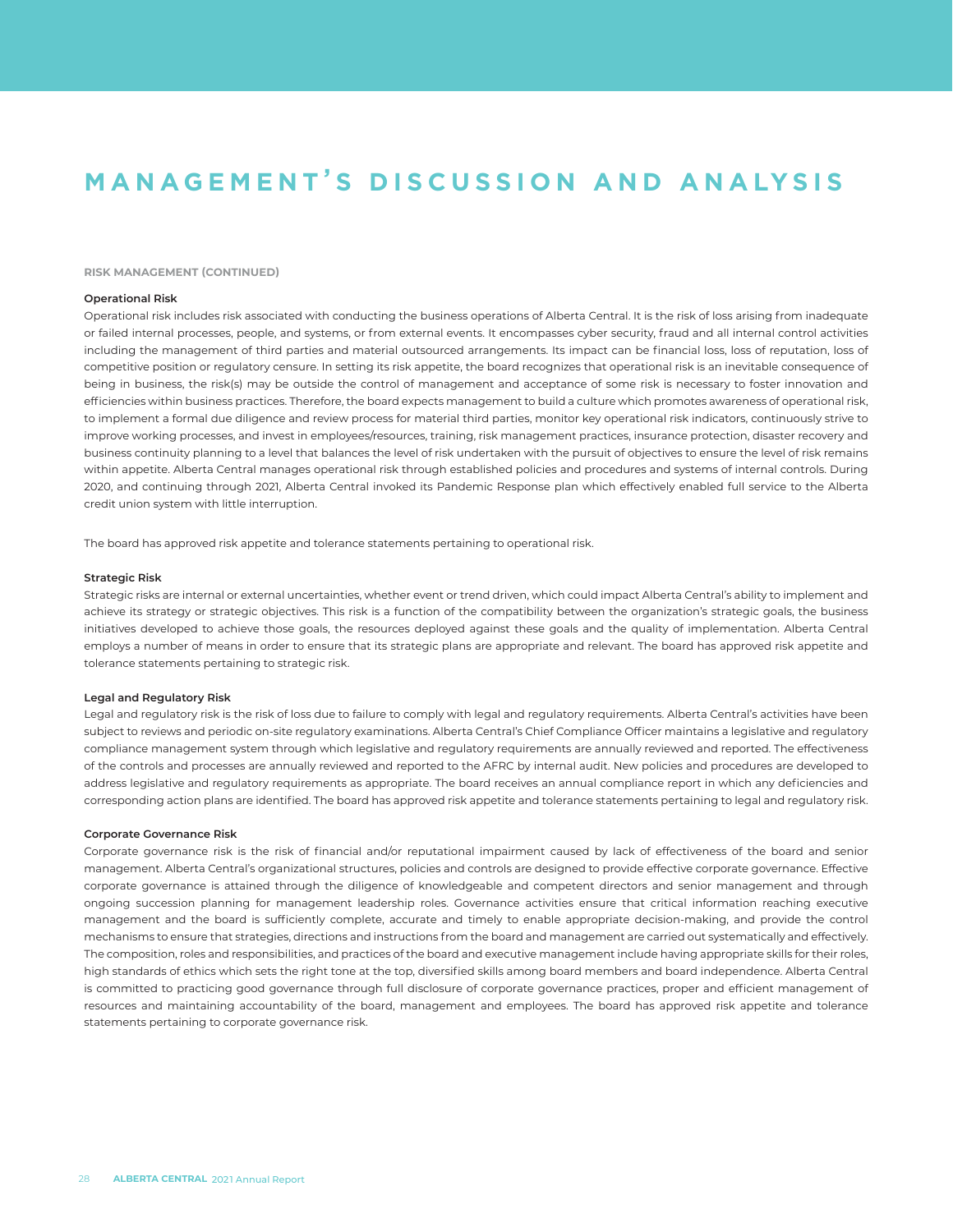# **MANAGEMENT ' S R E S P O N S I B I L I T Y F O R F I N A N C I A L R E P O R T I N G**

**MANAGEMENT OF CREDIT UNION CENTRAL ALBERTA LIMITED (ALBERTA CENTRAL)** is responsible for the integrity and fair presentation of the financial information contained in this annual report. The financial statements have been prepared in accordance with International Financial Reporting Standards and, where necessary, include amounts which are based on the best estimates and judgment of management. Financial information appearing throughout this annual report is consistent with the financial statements.

Alberta Central's accounting and related financial controls are designed, and supporting procedures maintained, to provide reasonable assurance of the timely production of reliable and accurate financial information, the promotion of operational efficiency, that assets are safeguarded against loss from unauthorized use or disposition and liabilities are recognized. These supporting procedures include the careful selection and training of qualified staff, the establishment of organizational structures providing a well-defined division of responsibilities and accountability for performance, and the communication of policies and guidelines of business conduct and risk management throughout Alberta Central. The system of internal controls is further supported by a professional staff of internal auditors who conduct periodic inspections of all major aspects of Alberta Central's operations. The internal auditors have full access to, and meet regularly with, the Audit, Finance and Risk Committee (the committee) of the board of directors to review and discuss the results of their work.

Regulators conduct examinations and make such enquiries into the business affairs of Alberta Central as they may deem necessary to satisfy themselves that the provisions of the appropriate legislation are being duly observed and that Alberta Central is in sound financial condition.

The committee, composed entirely of external directors, reviews the financial statements, including key management estimates and judgments material to the financial results before such financial statements are approved by the board of directors and submitted to the members of Alberta Central. The committee reviews the audit plans of the internal and external auditors, the results of their audits and management's response to any identified recommendations for improvements in internal control. The committee is also responsible for recommending the appointment of the external auditors to the board of directors.

KPMG LLP, the independent auditors, have audited the financial statements of Alberta Central in accordance with Canadian generally accepted auditing standards and have expressed their opinion in the following report to the members. The auditors have full and unrestricted access to, and meet periodically with, the committee both in the presence and absence of management to discuss their audit and related findings.

 $\mathcal{R}^{\prime}$ 

**BENJAMIN CHAPPELL** PRESIDENT & CEO

February 24, 2022

**ANNE GILLESPIE**  CHIEF FINANCIAL & GOVERNANCE OFFICER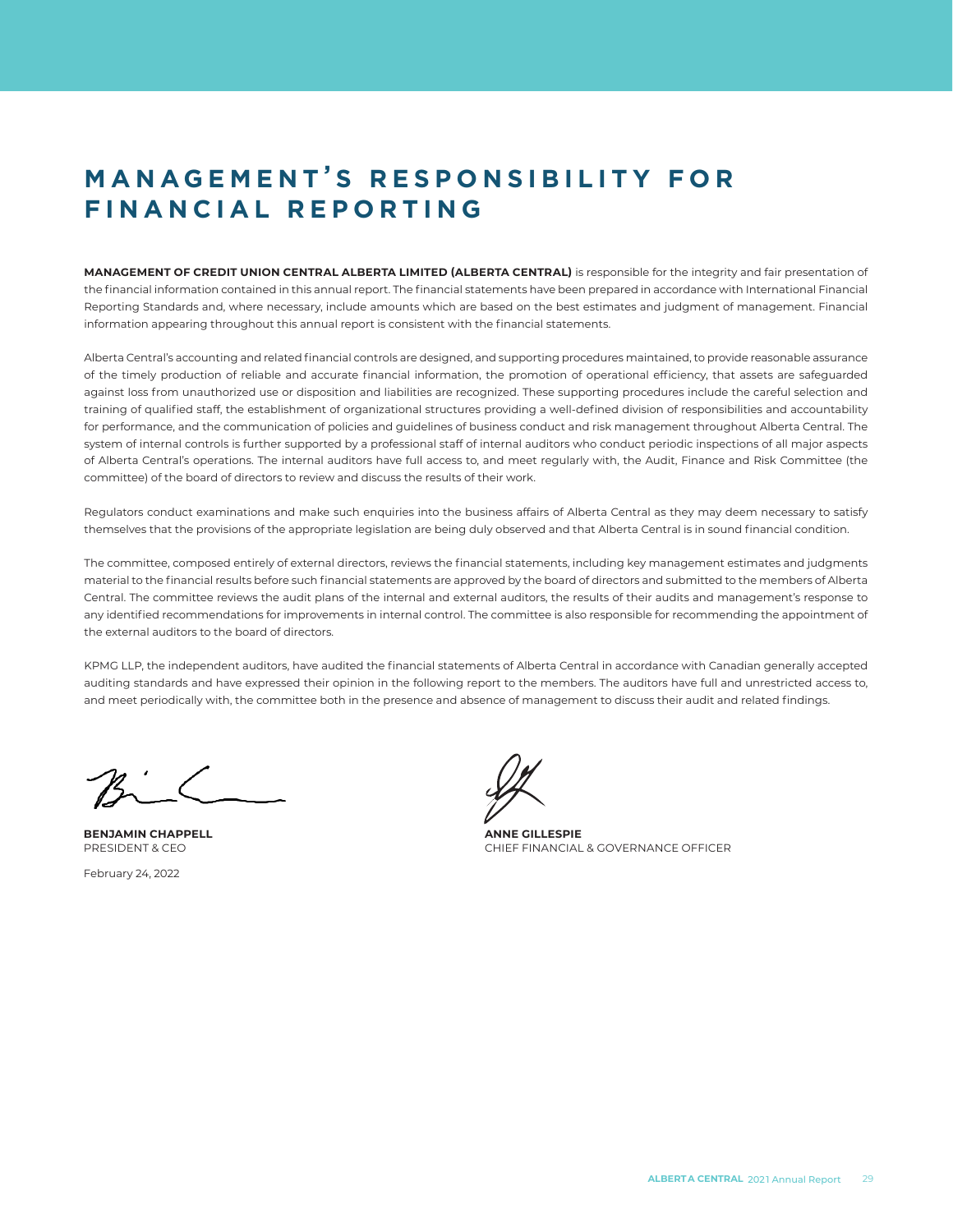# **INDEPENDENT AUDITORS ' REPORT**

# **TO THE MEMBERS OF CREDIT UNION CENTRAL ALBERTA LIMITED**

### **Opinion**

We have audited the accompanying financial statements of Credit Union Central Alberta Limited (the Entity), which comprise:

- the statement of financial position as at December 31, 2021
- the statement of income and comprehensive income for the year then ended
- the statement of members' equity for the year then ended
- the statement of cash flows for the year then ended
- and notes to the financial statements, including a summary of significant accounting policies

(hereinafter referred to as the "financial statements").

In our opinion, the accompanying financial statements present fairly, in all material respects, the financial position of the Entity as at December 31, 2021, and its financial performance and its cash flows for the year then ended in accordance with International Financial Reporting Standards (IFRS) as issued by the International Accounting Standards Board (IASB).

#### **Basis for Opinion**

We conducted our audit in accordance with Canadian generally accepted auditing standards. Our responsibilities under those standards are further described in the "Auditors' Responsibilities for the Audit of the Financial Statements" section of our auditors' report.

We are independent of the Entity in accordance with the ethical requirements that are relevant to our audit of the financial statements in Canada and we have fulfilled our other ethical responsibilities in accordance with these requirements.

We believe that the audit evidence we have obtained is sufficient and appropriate to provide a basis for our opinion.

### **Responsibilities of Management and Those Charged with Governance for the Financial Statements**

Management is responsible for the preparation and fair presentation of these financial statements in accordance with IFRS as issued by the IASB and for such internal control as management determines is necessary to enable the preparation of financial statements that are free from material misstatement, whether due to fraud or error.

In preparing the financial statements, management is responsible for assessing the Entity's ability to continue as a going concern, disclosing as applicable, matters related to going concern and using the going concern basis of accounting unless management either intends to liquidate the Entity or to cease operations, or has no realistic alternative but to do so.

Those charged with governance are responsible for overseeing the Entity's financial reporting process.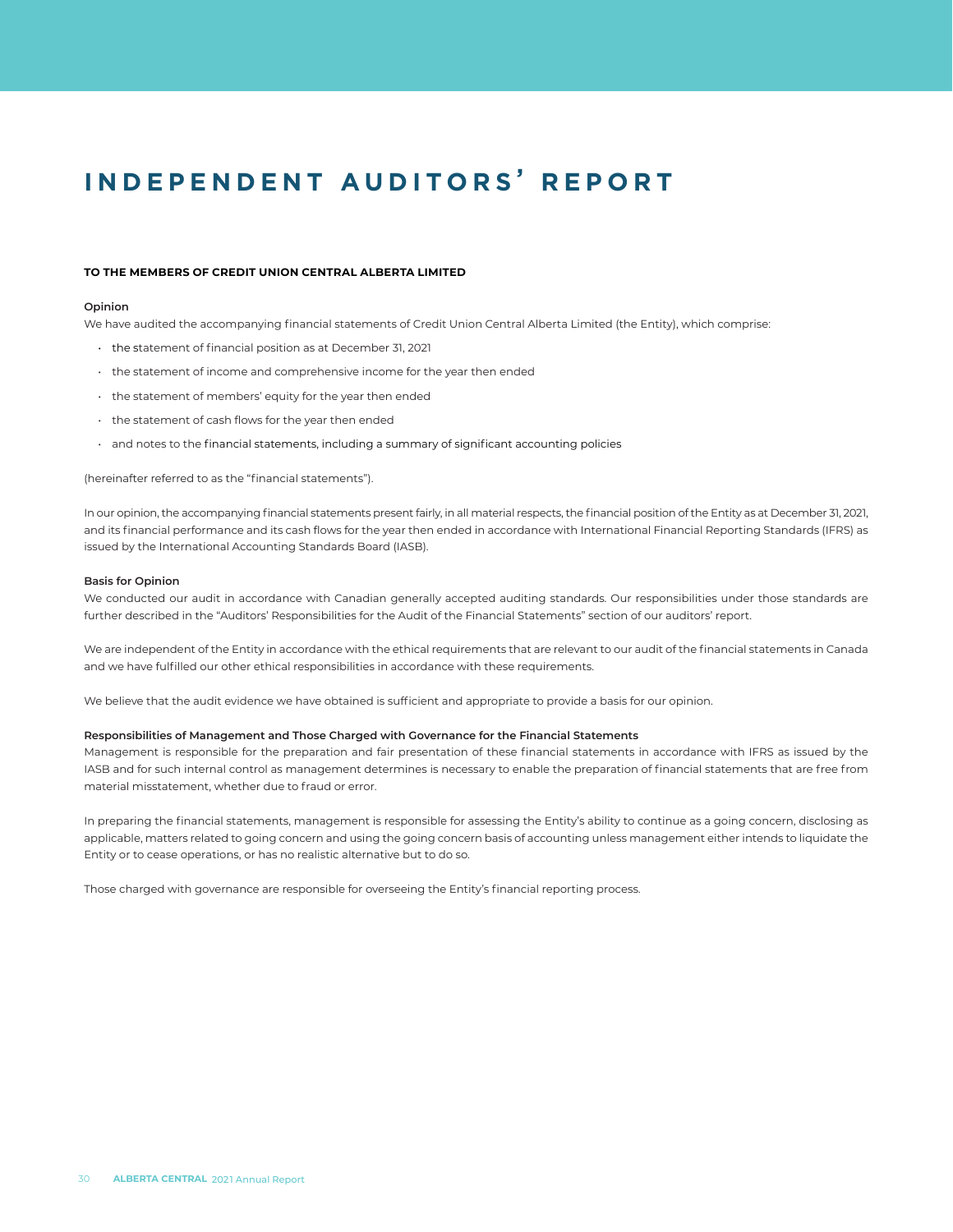# **INDEPENDENT AUDITORS ' REPORT**

### **Auditors' Responsibilities for the Audit of the Financial Statements**

Our objectives are to obtain reasonable assurance about whether the financial statements as a whole are free from material misstatement, whether due to fraud or error, and to issue an auditors' report that includes our opinion.

Reasonable assurance is a high level of assurance, but is not a guarantee that an audit conducted in accordance with Canadian generally accepted auditing standards will always detect a material misstatement when it exists.

Misstatements can arise from fraud or error and are considered material if, individually or in the aggregate, they could reasonably be expected to influence the economic decisions of users taken on the basis of the financial statements.

As part of an audit in accordance with Canadian generally accepted auditing standards, we exercise professional judgment and maintain professional skepticism throughout the audit.

#### We also:

• Identify and assess the risks of material misstatement of the financial statements, whether due to fraud or error, design and perform audit procedures responsive to those risks, and obtain audit evidence that is sufficient and appropriate to provide a basis for our opinion.

The risk of not detecting a material misstatement resulting from fraud is higher than for one resulting from error, as fraud may involve collusion, forgery, intentional omissions, misrepresentations, or the override of internal control.

- Obtain an understanding of internal control relevant to the audit in order to design audit procedures that are appropriate in the circumstances, but not for the purpose of expressing an opinion on the effectiveness of the Entity's internal control.
- Evaluate the appropriateness of accounting policies used and the reasonableness of accounting estimates and related disclosures made by management.
- Conclude on the appropriateness of management's use of the going concern basis of accounting and, based on the audit evidence obtained, whether a material uncertainty exists related to events or conditions that may cast significant doubt on the Entity's ability to continue as a going concern. If we conclude that a material uncertainty exists, we are required to draw attention in our auditors' report to the related disclosures in the financial statements or, if such disclosures are inadequate, to modify our opinion. Our conclusions are based on the audit evidence obtained up to the date of our auditors' report. However, future events or conditions may cause the Entity to cease to continue as a going concern.
- Evaluate the overall presentation, structure and content of the financial statements, including the disclosures, and whether the financial statements represent the underlying transactions and events in a manner that achieves fair presentation.
- Communicate with those charged with governance regarding, among other matters, the planned scope and timing of the audit and significant audit findings, including any significant deficiencies in internal control that we identify during our audit.
- Obtain sufficient appropriate audit evidence regarding the financial information of the entities or business activities within the group Entity to express an opinion on the financial statements. We are responsible for the direction, supervision and performance of the group audit. We remain solely responsible for our audit opinion.

 $kPMC$  11P

# **CHARTERED PROFESSIONAL ACCOUNTANTS**

Calgary, Canada February 24, 2022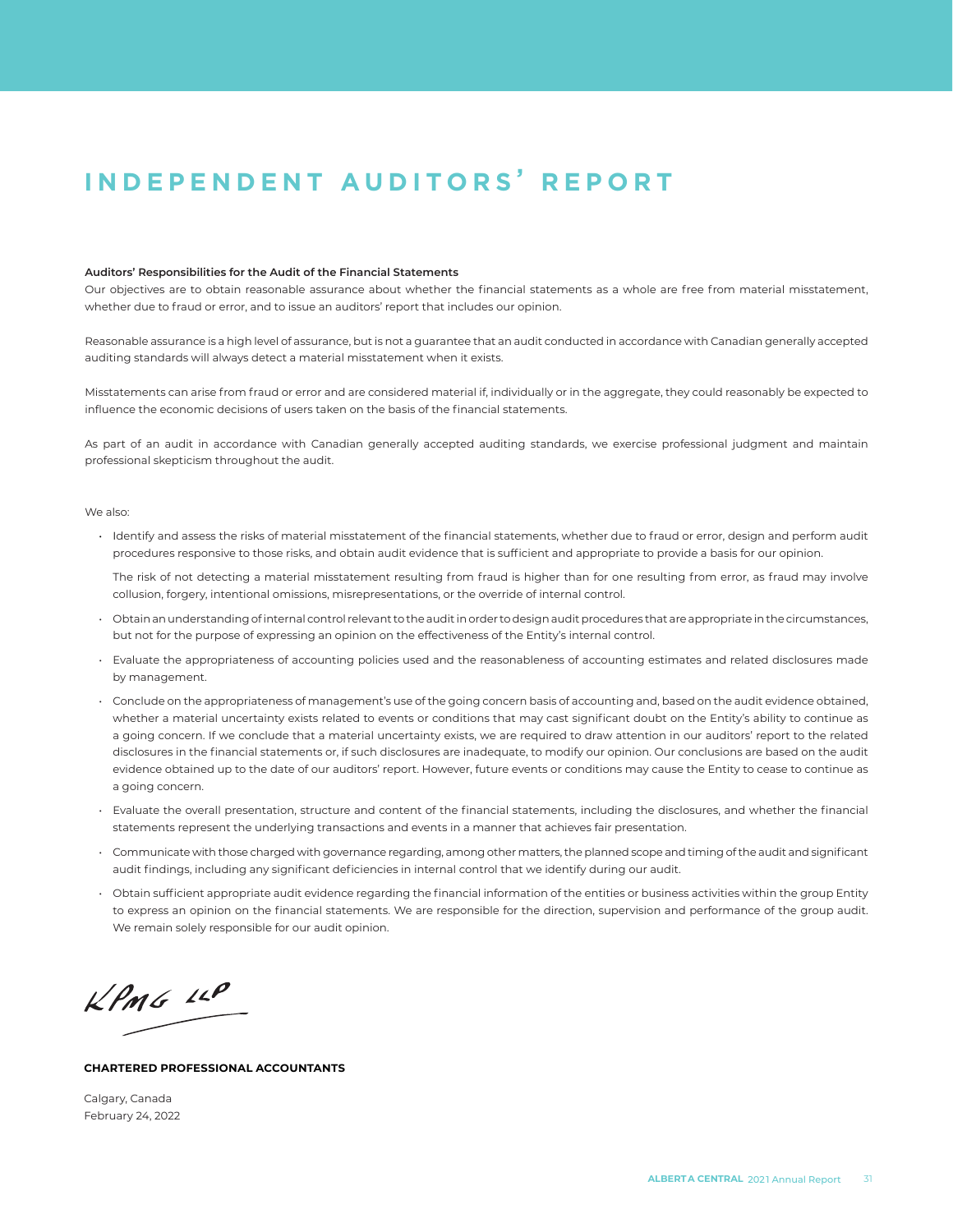# **STATEMENT OF INCOME AND COMPREHENSIVE INCOME**

| YEAR ENDED DECEMBER 31                                                               | 2021      | 2020      |
|--------------------------------------------------------------------------------------|-----------|-----------|
| (thousands of dollars)                                                               |           |           |
| Financial income                                                                     |           |           |
| Interest on securities                                                               | 16,355    | 35,535    |
| Interest on loans                                                                    | 6,399     | 7,159     |
|                                                                                      | 22,754    | 42,694    |
| Financial expenses                                                                   |           |           |
| Interest on members' deposits                                                        | 6,869     | 20,310    |
| Interest on loans and notes payable                                                  | 855       | 2,787     |
|                                                                                      | 7,724     | 23,097    |
| Net interest income                                                                  | 15,030    | 19,597    |
| Provision for credit losses (Note 9)                                                 | (1,750)   | (4, 852)  |
| Net interest income after provision for credit losses                                | 13,280    | 14,745    |
| Operating revenues (Note 4)                                                          | 25,587    | 24,868    |
| Operating expenses (Note 4)                                                          | (41, 542) | (32, 378) |
| Earnings from equity method investments (Note 8)                                     | 2,483     | 703       |
| Income (loss) before income taxes                                                    | (192)     | 7,938     |
| Income taxes (Note 6)                                                                |           |           |
| Current income tax expense                                                           |           | 1,268     |
| Deferred income tax (recovery)                                                       | (458)     | 233       |
|                                                                                      | (458)     | 1,501     |
| <b>Net income</b>                                                                    | 266       | 6,437     |
| Other comprehensive income                                                           |           |           |
| Items that will never be reclassified to net income:                                 |           |           |
| Remeasurements of net defined benefit pension asset or liability                     |           |           |
| (net of income tax (recovery) of \$79; 2020 - (\$103)) (Note 5)                      | 241       | (305)     |
| Change in unrealized gain (loss) on equity securities at FVOCI                       |           |           |
| (net of income tax (recovery) of \$2,492; 2020 - (\$80)) (Note 7)                    | 7,851     | (506)     |
| Items that are or may be reclassified to net income:                                 |           |           |
| Change in unrealized gains (losses) on debt securities at FVOCI                      |           |           |
| (net of income tax (recovery) of (\$1,611); 2020 - \$1,175) (Note 7)                 | (5,265)   | 3,813     |
| Reclassification adjustments for realized gains (losses) on debt securities at FVOCI |           |           |
| (net of income tax (recovery) of \$233; 2020 - (\$60)) (Note 7)                      | 762       | (182)     |
|                                                                                      | 3,589     | 2,820     |
| <b>Comprehensive income</b>                                                          | 3,855     | 9,257     |

*The accompanying notes are an integral part of these financial statements.*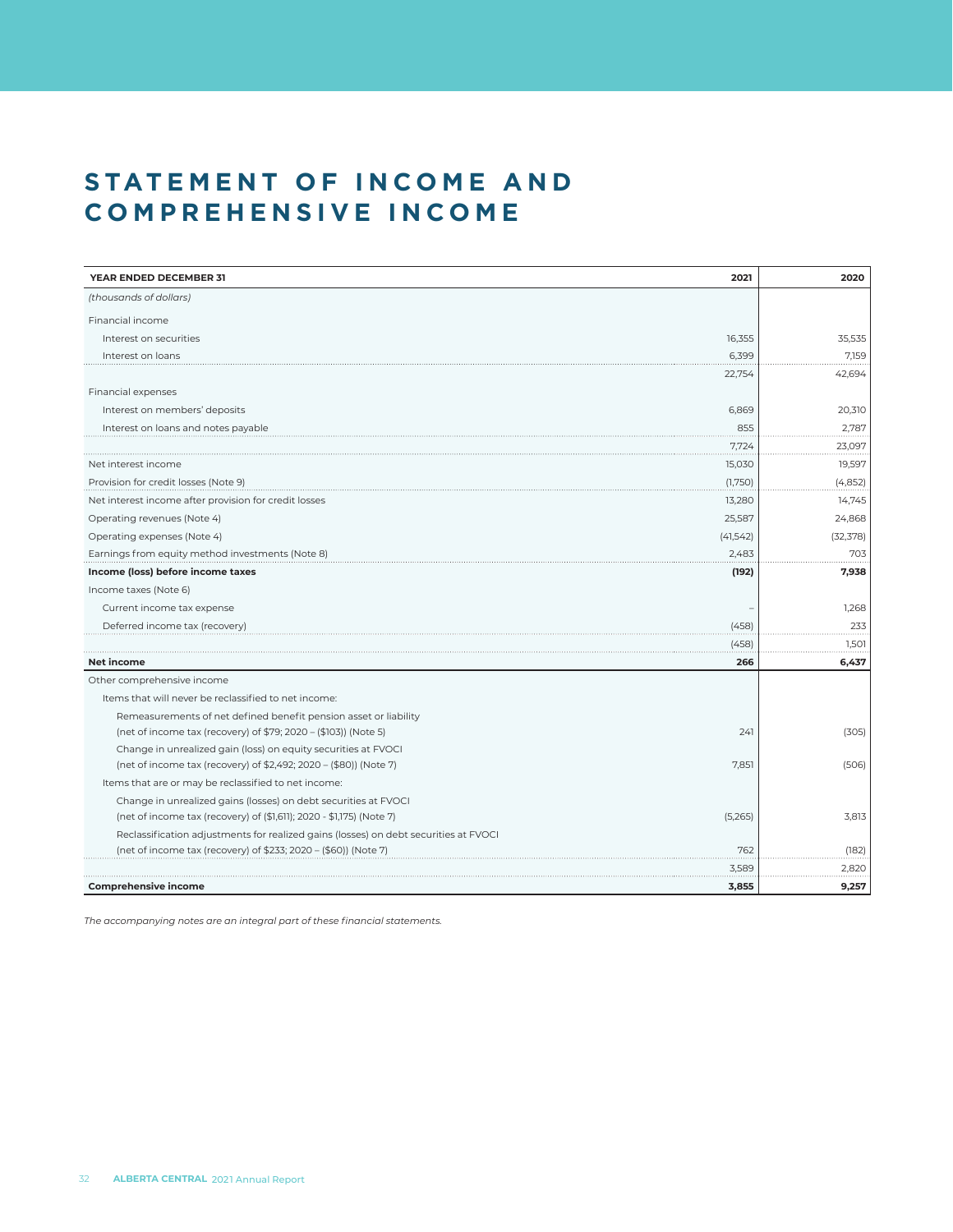# **STATEMENT OF FINANCIAL POSITION**

| <b>DECEMBER 31</b>                            | 2021      | 2020      |
|-----------------------------------------------|-----------|-----------|
| (thousands of dollars)                        |           |           |
| <b>Assets</b>                                 |           |           |
| Cash (Note 19a)                               | 27,209    | 43,567    |
| Securities (Note 7)                           | 3,129,451 | 3,165,088 |
| Loans (Note 9)                                | 161,950   | 201,902   |
| Derivative financial assets (Note 19)         | 26,849    | 14,783    |
| Other assets (Note 10)                        | 85,41     | 71,437    |
|                                               | 3,430,870 | 3,496,777 |
| <b>Liabilities</b>                            |           |           |
| Accounts payable and accrued liabilities      | 12,980    | 15,522    |
| Members' deposits (Note 12)                   | 2,751,979 | 2,912,139 |
| Notes payable and other liabilities (Note 13) | 273,619   | 194,348   |
| Derivative financial liabilities (Note 19)    | 28,187    | 23,304    |
|                                               | 3,066,765 | 3,145,313 |
| <b>Members' Equity</b>                        |           |           |
| Common share capital (Note 14)                | 274,484   | 261,306   |
| Retained earnings                             | 60,321    | 64,447    |
| Accumulated other comprehensive income        | 29,300    | 25,711    |
|                                               | 364,105   | 351,464   |
|                                               | 3,430,870 | 3,496,777 |

Events after the reporting date (Note 23)

*The accompanying notes are an integral part of these financial statements.*

# **Approved by the board of directors**

**PERRY DOOLEY** CHAIR, BOARD OF DIRECTORS

**JOHN VELDKAMP** CHAIR, AUDIT, FINANCE & RISK COMMITTEE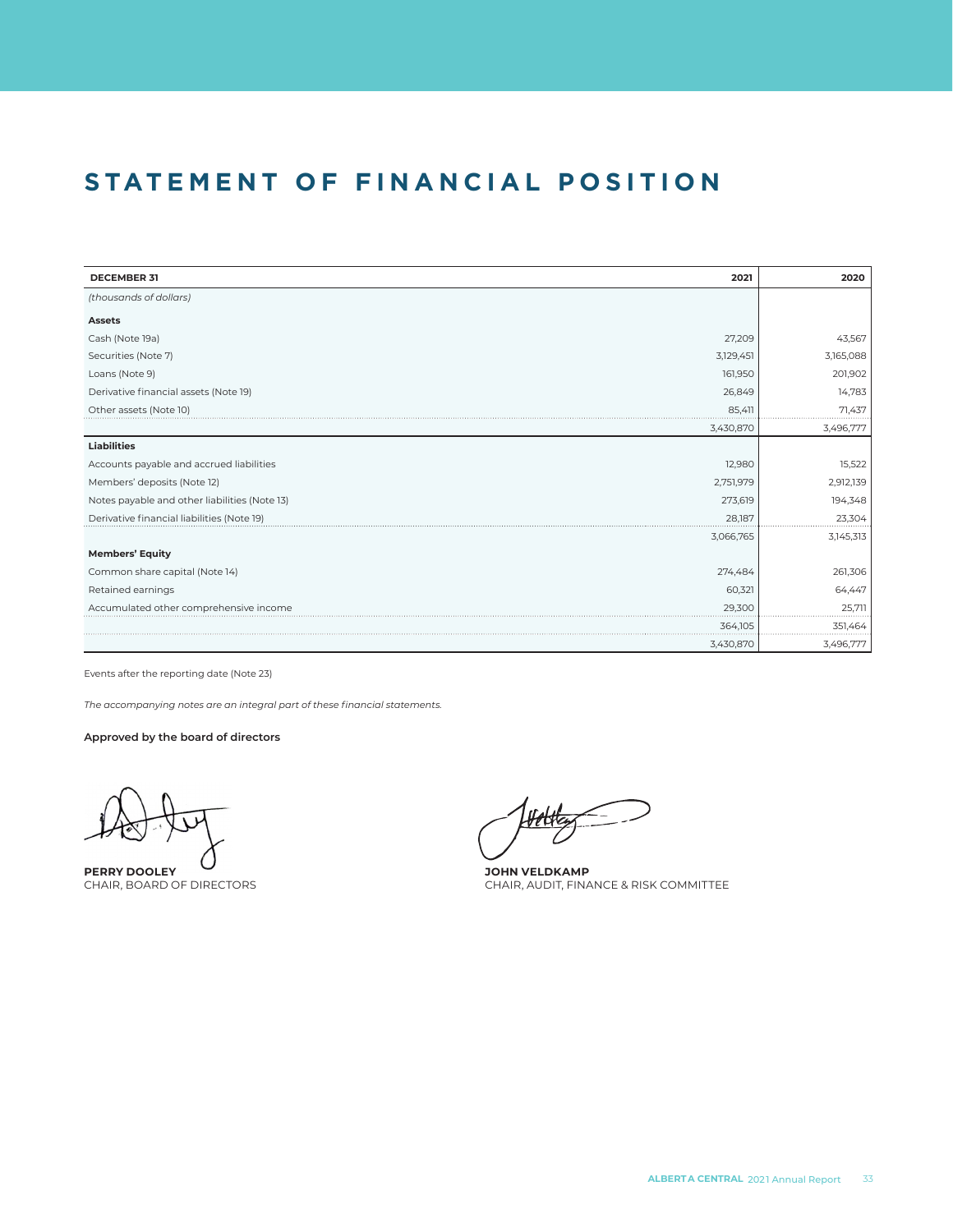# **STATEMENT OF MEMBERS ' EQUITY**

|                                                                               |                |                 | <b>ACCUMULATED</b><br><b>OTHER</b> |               |
|-------------------------------------------------------------------------------|----------------|-----------------|------------------------------------|---------------|
|                                                                               | <b>SHARE</b>   | <b>RETAINED</b> | <b>COMPREHENSIVE</b>               | <b>TOTAL</b>  |
|                                                                               | <b>CAPITAL</b> | <b>EARNINGS</b> | <b>INCOME</b>                      | <b>EQUITY</b> |
| (thousands of dollars)                                                        |                |                 |                                    |               |
| Balance as at January 1, 2020                                                 | 257,174        | 65,764          | 22,891                             | 345,829       |
| Net income                                                                    |                | 6,437           |                                    | 6.437         |
| Change in realized and unrealized gains and losses on securities at FVOCI     |                |                 |                                    |               |
| (net of income tax of \$1,035)                                                |                |                 | 3,125                              | 3,125         |
| Remeasurements of net defined benefit pension asset or liability              |                |                 |                                    |               |
| (net of income tax (recovery) of (\$103)) (Note 5)                            |                |                 | (305)                              | (305)         |
| Issue of share capital, net (Note 14)                                         | 4,132          |                 |                                    | 4.132         |
| Share capital dividends (net of income tax (recovery) of (\$2,383)) (Note 15) |                | (7,754)         |                                    | (7,754)       |
| Balance as at December 31, 2020                                               | 261,306        | 64,447          | 25,711                             | 351,464       |
| Net income                                                                    |                | 266             |                                    | 266           |
| Change in realized and unrealized gains and losses on securities at FVOCI     |                |                 |                                    |               |
| (net of income tax of \$1,114)                                                |                |                 | 3,348                              | 3,348         |
| Remeasurements of net defined benefit pension asset or liability              |                |                 |                                    |               |
| (net of income tax of \$79) (Note 5)                                          |                |                 | 741                                | 241           |
| Issue of share capital, net (Note 14)                                         | 13.178         |                 |                                    | 13.178        |
| Share capital dividends (net of deferred income tax (recovery)                |                |                 |                                    |               |
| of (\$1,345)) (Note 15)                                                       |                | (4, 392)        |                                    | (4, 392)      |
| Balance as at December 31, 2021                                               | 274.484        | 60,321          | 29,300                             | 364,105       |

*The accompanying notes are an integral part of these financial statements.*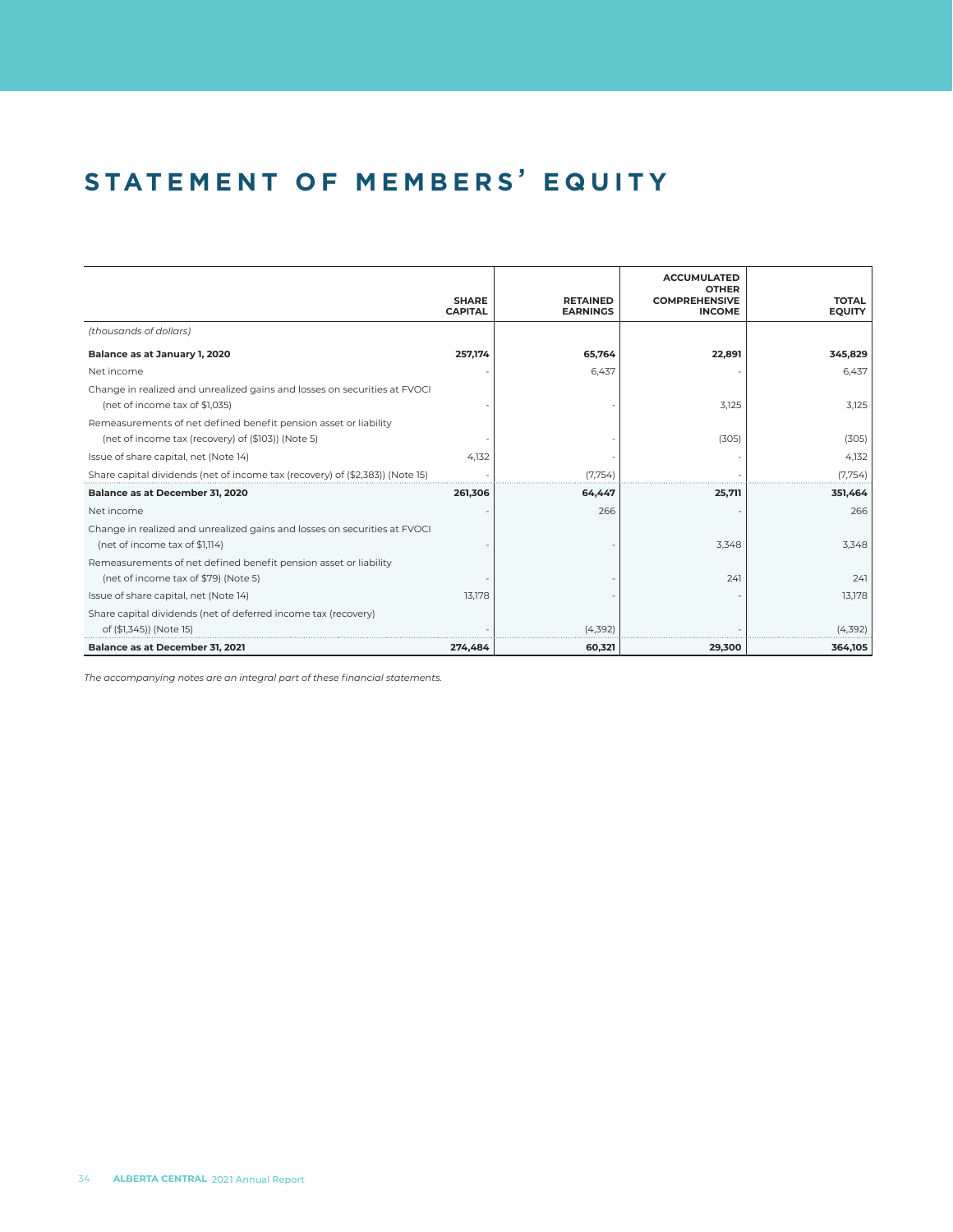# **STATEMENT OF CASH FLOWS**

| YEAR ENDED DECEMBER 31                                               | 2021       | 2020       |
|----------------------------------------------------------------------|------------|------------|
| (thousands of dollars)                                               |            |            |
| Cash resources provided by (used in):                                |            |            |
| <b>Operating activities</b>                                          |            |            |
| Net income                                                           | 266        | 6,437      |
| Adjustments for:                                                     |            |            |
| Depreciation and amortization (Note 11)                              | 4,919      | 1,829      |
| Provision for credit losses (Note 9)                                 | 1,750      | 4,852      |
| Deferred income tax (recovery)                                       | (458)      | 233        |
| Net interest income                                                  | (15,030)   | (19, 597)  |
| Interest received                                                    | 24,847     | 41,776     |
| Interest paid on deposits                                            | (7,809)    | (22, 649)  |
| Earnings from equity method investments (Note 8)                     | (2,483)    | (703)      |
|                                                                      | 6,002      | 12,178     |
| Changes in non-cash operating components                             |            |            |
| Cash in transit and other assets                                     | (800)      | (7,614)    |
| Derivative financial assets and liabilities                          | (7,183)    | 6,355      |
| Items in transit liability                                           |            | (70,057)   |
| Accounts payable and accrued liabilities                             | 1,303      | 2,733      |
| Net increase (decrease) in members' deposits                         | (159, 220) | 727,955    |
| Net decrease in loans                                                | 38,573     | 31,418     |
| Income taxes refunded                                                |            | 29         |
|                                                                      | (121, 325) | 702,997    |
| <b>Financing activities</b>                                          |            |            |
| Increase (decrease) in notes payable                                 | 73,928     | (128, 446) |
| Interest paid on loans and notes payable                             | (883)      | (3,397)    |
| Payment of lease liabilities                                         | (1,166)    | (1,201)    |
| Issuance of share capital, net of redemptions                        | 13,178     | 4,132      |
| Payment of share capital dividends                                   | (5,737)    | (10, 137)  |
|                                                                      | 79,320     | (139, 049) |
| <b>Investing activities</b>                                          |            |            |
| Sale (purchase) of securities                                        | 36,571     | (521, 296) |
| Distribution of prior year net income from equity method investments | 1,246      | 67         |
| Return of capital on investment in Celero                            | 1,097      | 1,306      |
| Acquisition of capital and intangible assets                         | (10, 616)  | (16, 765)  |
| Accounts payable and accrued liabilities                             | (2,651)    | 4,837      |
|                                                                      | 25,647     | (531, 851) |
| Increase (decrease) in cash resources                                | (16,358)   | 32,097     |
| Cash, beginning of year                                              | 43,567     | 11,470     |
| Cash, end of year 1                                                  | 27,209     | 43,567     |

*1 Cash includes \$2,472 (2020 - \$9,765) held in US denominations (\$3,124 CDN equivalent (2020 – \$12,426))* 

*The accompanying notes are an integral part of these financial statements.*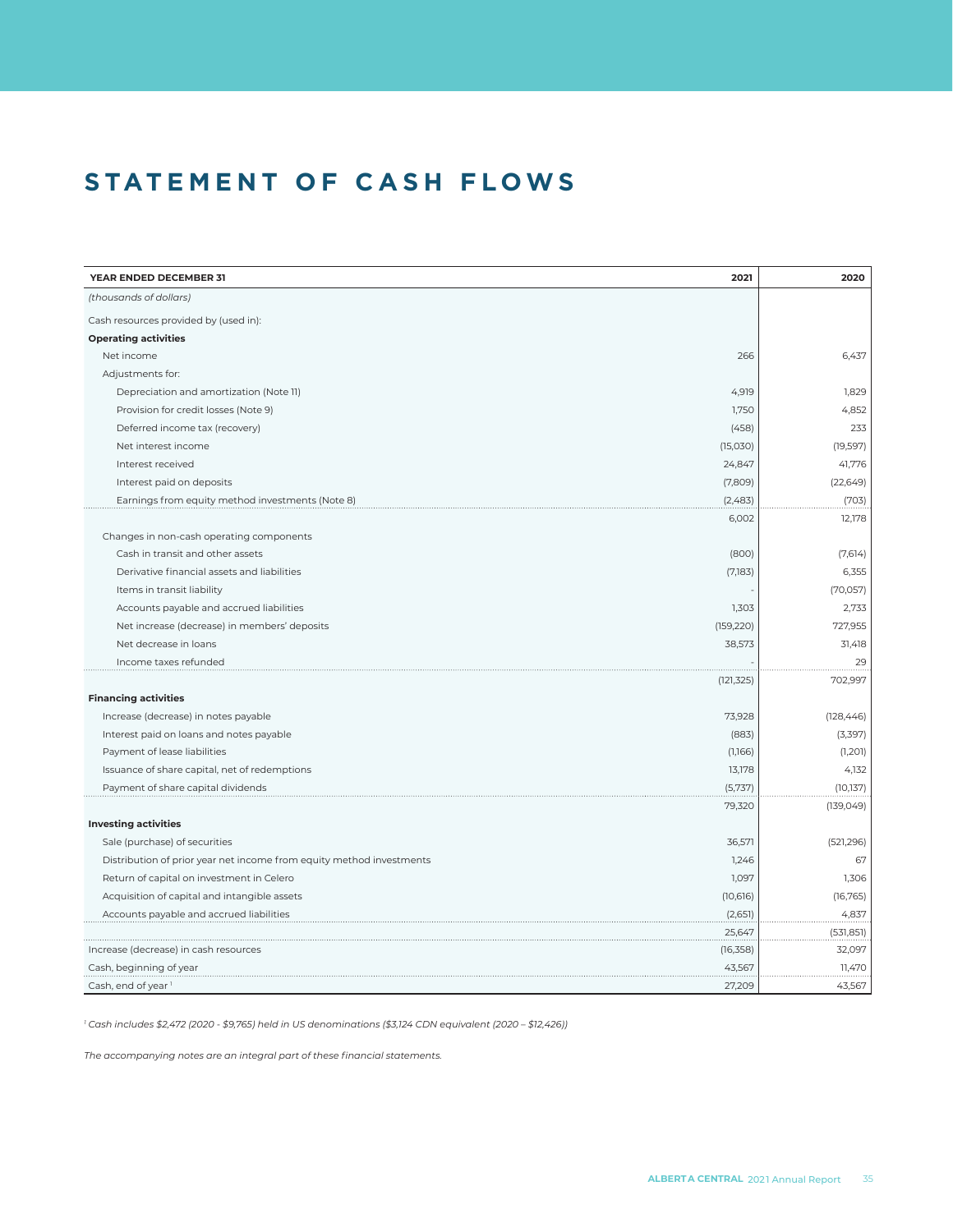(thousands of dollars except where otherwise noted)

# **1. GENERAL INFORMATION**

Credit Union Central Alberta Limited (operating as Alberta Central) is a limited liability company and is incorporated and domiciled in Canada. Alberta Central is governed by the Credit Union Act of Alberta. Alberta Central is provincially regulated by Alberta Treasury Board & Finance (Alberta TBF).

The address of its registered office is: 350N, 8500 Macleod Trail S.E. Calgary, Alberta

Alberta Central is the liquidity and trade association for credit unions in Alberta. Alberta Central's financial statements comprise the accounts of Alberta Central and its proportionate share of the assets, liabilities, revenue and expenses of its joint arrangement, Prairie Payments Joint Venture (PPJV). The PPJV provides payment services and related support services to the members of its owners, Alberta Central (33.3 percent), Credit Union Central of Saskatchewan (SaskCentral) (33.3 percent) and Credit Union Central of Manitoba (Manitoba Central) (33.3 percent) as well as to other organizations. The financial statements also comprise Alberta Central's equity share of the income of its significantly influenced associates, Celero Solutions (Celero) and CU CUMIS Wealth Holdings LP (CU CUMIS). Celero provides information technology services to credit unions, its owners, Alberta Central (33.3 percent), SaskCentral (33.3 percent) and Manitoba Central (33.3 percent), and to other organizations. The registered place of business for both PPJV and Celero is Calgary, Alberta. CU CUMIS is a partnership of the CUMIS Group Limited and five provincial credit union centrals – Atlantic Central, Central 1 Credit Union (Central 1), Manitoba Central, SaskCentral and Alberta Central. CU CUMIS holds a 50 percent interest in Aviso Wealth Inc., a wealth management company. The registered place of business for CU CUMIS is Toronto, Ontario.

# **2. BASIS OF PREPARATION**

#### **a) Statement of compliance**

Alberta Central prepares its financial statements in accordance with International Financial Reporting Standards (IFRS) as issued by the International Accounting Standards Board (IASB).

These financial statements have been approved for issue by the board of directors on February 24, 2022.

#### **b) Basis of measurement**

The financial statements have been prepared under the historical cost basis except for the following material items:

| <b>ITEMS</b>                                       | <b>MEASUREMENT BASIS</b>                                                            |
|----------------------------------------------------|-------------------------------------------------------------------------------------|
| Financial assets and liabilities at EVTPL          | Fair value                                                                          |
| Financial assets at EVOCL                          | Fair value                                                                          |
| Assets held for sale                               | Lower of carrying amount and fair value less costs to sell                          |
| Net defined benefit pension plan asset (liability) | Fair value of plan assets less the present value of the defined benefit obligation, |
|                                                    | as explained in Note 5                                                              |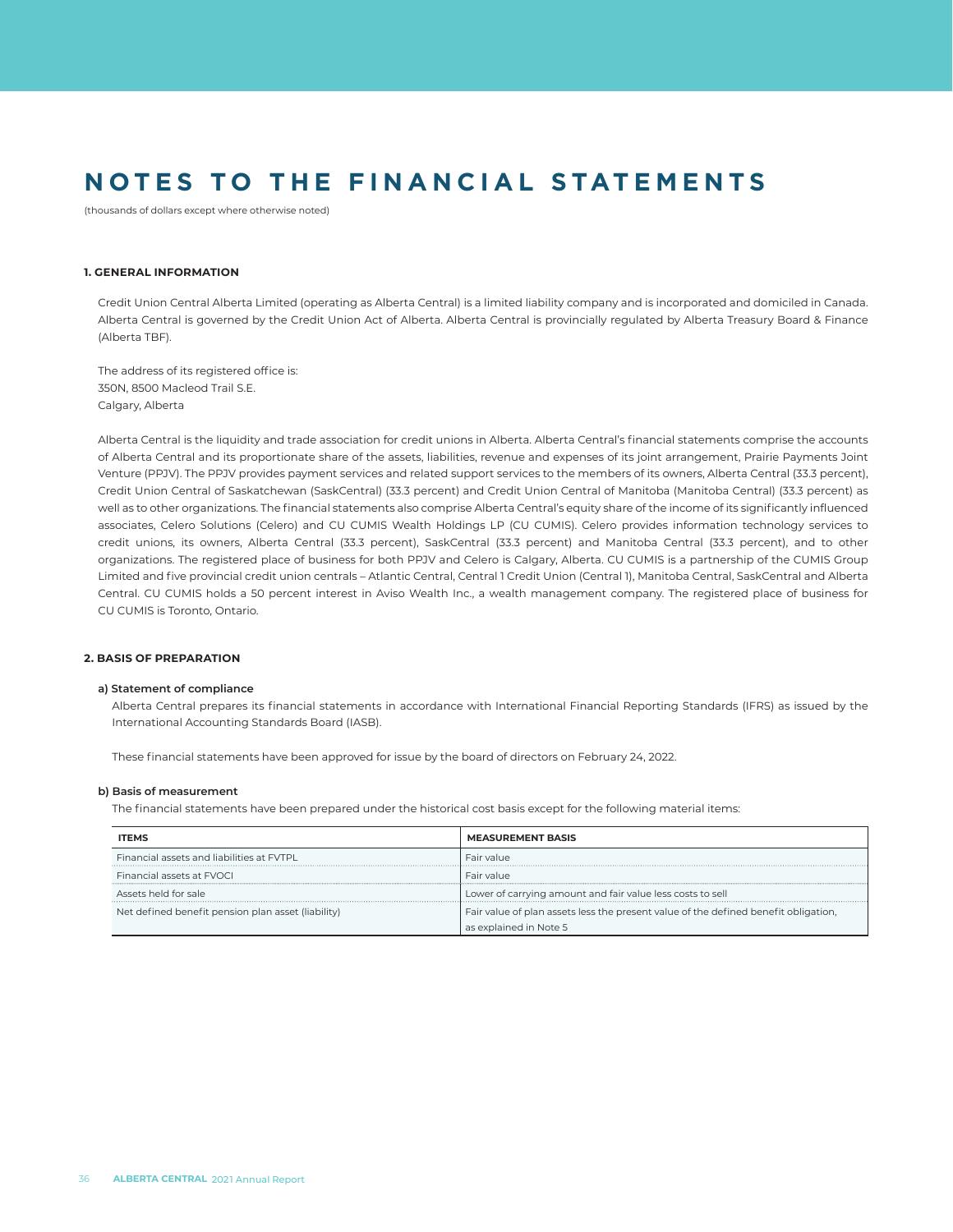(thousands of dollars except where otherwise noted)

### **2. BASIS OF PREPARATION (CONTINUED)**

### **c) Currency**

The financial statements are presented in Canadian dollars, which is Alberta Central's functional currency.

### **d) Significant estimates and assumptions**

The preparation of these financial statements in conformity with IFRS requires management to make estimates, judgments and assumptions that affect the application of accounting policies and the reported amounts of assets, liabilities, revenue and expenses. Actual results may differ from these estimates. Estimates, judgments and assumptions are evaluated on a continuous basis and are based on past experiences and other factors, including expectations with regard to future events. Revisions to accounting judgments and estimates are recognized in the period in which the judgments or estimates are revised and in any future periods affected. Areas of judgment and estimation uncertainty that have a significant risk of resulting in a material adjustment within the next financial year are described below.

During the year, the economic impacts of the COVID-19 pandemic have continued to result in heightened measurement uncertainty, specifically as it relates to the provision for credit losses, as described below. The overall impact of the pandemic continues to be uncertain and is dependent on various actions, including government economic responses and support efforts.

### *Provision for credit losses*

IFRS 9 requires estimates and assumptions to be made by management in determining provisions for credit losses. Management must make assumptions regarding the creditworthiness of individual borrowers, the timing of receipt of future cash flows (repayment from the borrowers), and estimate the net realizable value and timing of the realization of the collateral underlying the loan. All commercial lending activity is undertaken on a syndicated basis with credit unions where the credit union typically functions as the lead lender.

IFRS 9 requires a forward-looking expected credit loss (ECL) model. Assessment of whether there has been a significant increase in credit risk (SICR) since initial recognition, and the incorporation of forward-looking information in the measurement of ECL, requires considerable judgement (Note 3c). Estimates and assumptions regarding SICR and forward-looking macroeconomic factors in the measurement of expected credit losses considered possible economic impacts of the COVID-19 pandemic.

### *Business model and solely payments of principal and interest assessment*

To determine the classification of financial assets, management uses judgment to assess the business model within which the assets are held and whether contractual terms of the cash flows are solely payments of principal and interest on the principal amount outstanding (Note 3b).

### *Fair value of financial instruments*

The fair value of financial instruments where no active market exists, or where quoted prices are not otherwise available, is determined using valuation techniques. In these cases, the fair value is estimated from observable data in respect of similar financial instruments or using models. Where market observable inputs are not available, they are estimated based on appropriate assumptions regarding credit risk, market liquidity and timing of future cash flows. The use of valuation techniques in calculating the fair value of Alberta Central's investments in equity securities in cooperative enterprises is discussed further in Note 20.

### *Intangible asset impairment assessment*

Intangible assets are amortized over the useful economic life (Note 3j) and assessed for impairment on an annual basis while under development or whenever there is an indication that the intangible asset may be impaired. When carrying amount exceeds the recoverable amount, the asset is considered impaired and is written down to its recoverable amount which is the higher of fair value less costs of disposal and its value in use. In assessing value in use, the estimated future cash flows are discounted to their present value. In determining fair value less costs of disposal, recent market transactions are considered, or an appropriate valuation model is used.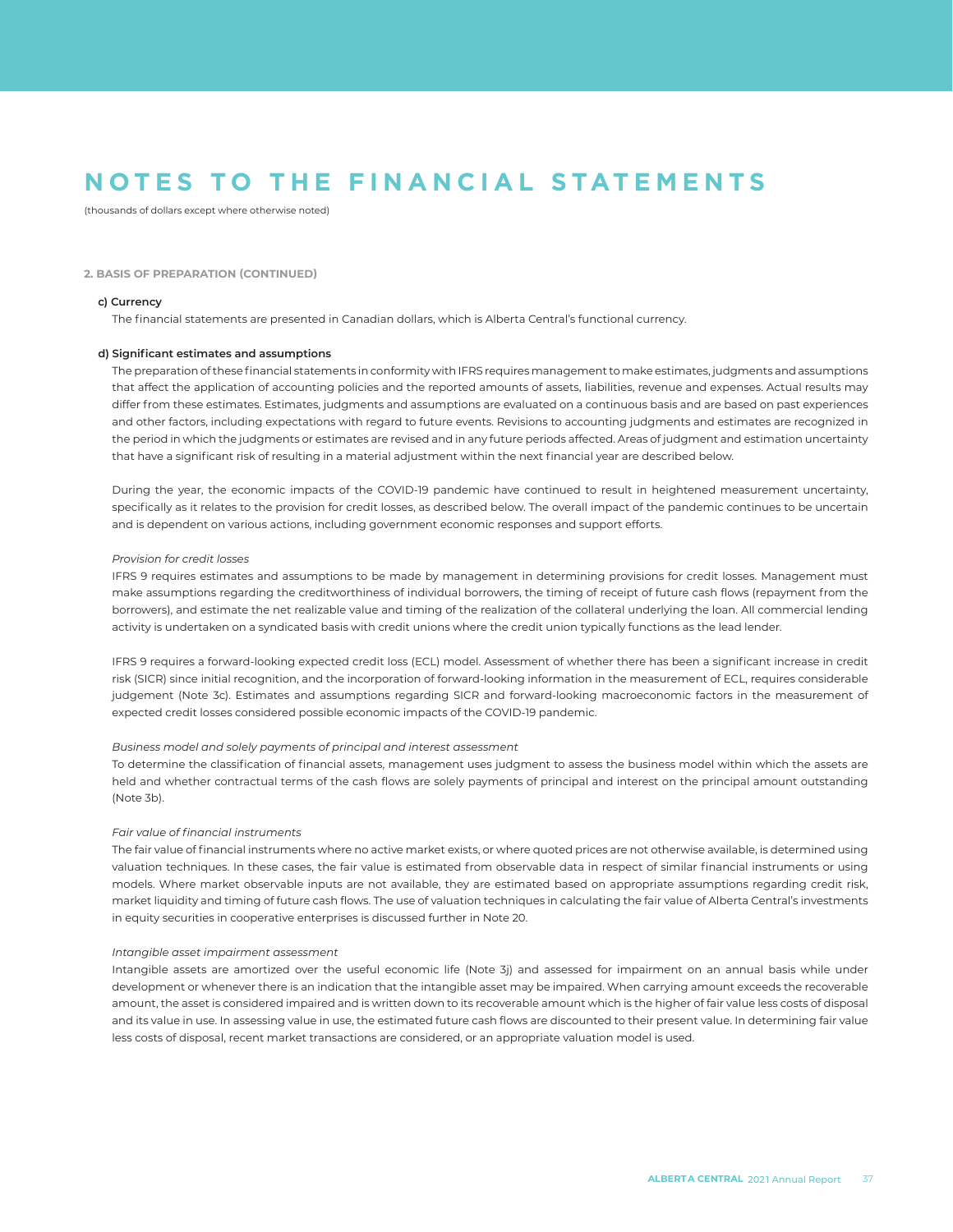(thousands of dollars except where otherwise noted)

# **3. SIGNIFICANT ACCOUNTING POLICIES**

The significant accounting policies applied in the preparation of these financial statements are summarized below and have been consistently applied to all years presented, except where otherwise noted.

#### **a) Revenue recognition**

Interest income on loans and securities is recognized in profit and loss using the effective interest method. The effective interest rate is the rate that exactly discounts estimated future cash receipts through the expected life of the financial asset to its net carrying amount. For credit-impaired financial assets, the effective interest rate is calculated based on the gross carrying amount of the financial asset less expected credit loss.

Revenues that fall within the requirements of IFRS 15 *"Revenue from contracts with customers"* are comprised primarily of payment processing, procurement services, cash services and membership dues. Payment processing, procurement and cash services are sold at fixed unit prices over the term of the contract and the related performance obligations are satisfied at the point in time in which the services are rendered to the customer. Membership dues are provided at fixed prices established annually and the related performance obligations are satisfied over time.

### **b) Financial assets and liabilitie**s

All financial assets are classified as FVTPL, FVOCI or amortized cost. All financial liabilities are classified as FVTPL or amortized cost. Financial assets and liabilities are recognized when Alberta Central becomes a party to the contractual provisions of the instrument. Alberta Central uses settlement date accounting for regular-way trades, which are purchases or sales of financial assets that require delivery of assets within the time frame generally established by regulation or convention in the market place.

#### *Business model and solely payments of principal and interest assessment*

To determine the classification of financial assets, management completes an assessment whether contractual cash flows are solely payments of principal and interest. For the purposes of this assessment, "principal" is defined as the fair value of the financial asset on initial recognition. "Interest" is defined as consideration for the time value of money and the credit risk associated with the principal amount outstanding during a particular period of time and for other basic lending risks and costs, as well as profit margin.

In assessing whether the contractual cash flows are solely payments of principal and interest, management considers the contractual terms of the instrument. This includes assessing whether the financial asset contains a contractual term that could change the timing or amount of contractual cash flows such that it would not meet this condition.

Alberta Central makes an assessment of the objective of a business model in which an asset is held at a segmented portfolio level because this best reflects the way the business is managed and information is provided to management. Portfolio segments differ primarily in strategy and objective resulting in a requirement to treat certain security pools differently. The information considered includes the stated policies and objectives for the portfolio segment and the operation of those policies in practice. In particular, it considers whether management's strategy focuses on earning contractual interest revenue, maintaining interest rate profile, maintaining a liquidity pool, matching the duration of financial assets to the duration of the liabilities that are funding those assets or realizing cash flows through the sale of those assets.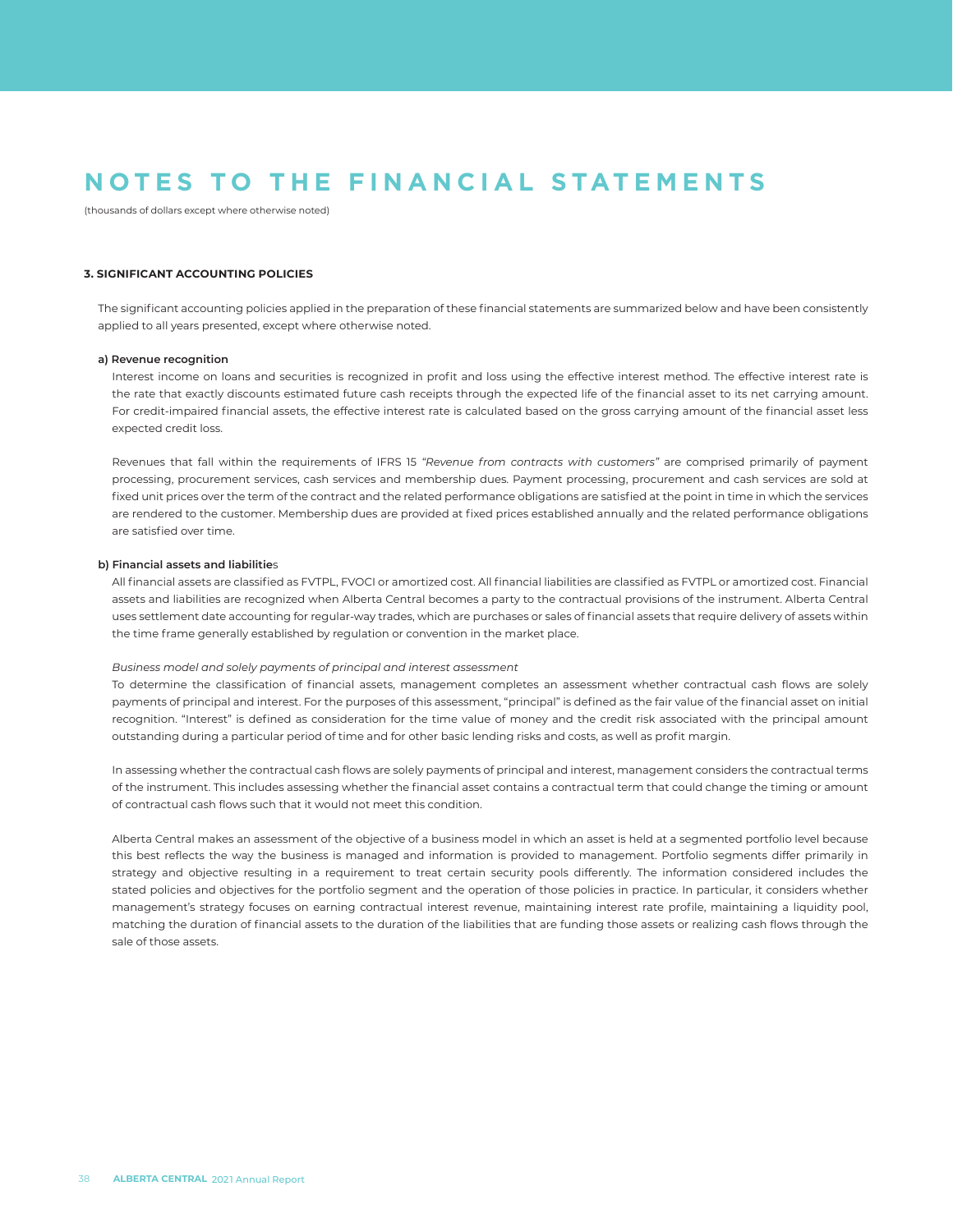(thousands of dollars except where otherwise noted)

## **3. SIGNIFICANT ACCOUNTING POLICIES (CONTINUED)**

*Fair value through other comprehensive income (FVOCI)* A financial asset is measured at FVOCI only if it meets both of the following conditions and is not designated as at FVTPL:

- the asset is held within a business model whose objective is achieved by both collecting contractual cash flows and selling financial assets; and
- the contractual terms of the financial asset give rise on specified dates to cash flows that are solely payments of principal and interest on the principal amount outstanding.

Debt securities classified as FVOCI are initially and subsequently measured at fair value. Interest income calculated using the effective interest method, foreign exchange gains and losses, and impairment are recognized in net income. Other net gains and losses are recognized in other comprehensive income (OCI). On derecognition, gains and losses accumulated in OCI related to debt securities are reclassified to net income.

Alberta Central's debt securities portfolio is held within a business model where the objective is achieved by both collecting contractual cash flows and selling financial assets to meet liquidity needs as they arise. As the contractual terms of the financial asset give rise on specified dates to cash flows that are solely payments of principal and interest, these financial assets are measured at FVOCI. However, Alberta Central may designate any financial asset or liability as FVTPL if certain specified conditions are met.

On initial recognition of an equity investment that is not held for trading, Alberta Central may irrevocably elect to present subsequent changes in fair value through OCI. This election is made on an investment-by-investment basis. Alberta Central has made this election for equity securities held in cooperative entities (Note 7). Accordingly, gains and losses accumulated in OCI related to equity securities are not reclassified to net income.

### *Amortized cost*

Financial assets classified as amortized cost are instruments which have contractual terms that give rise, on specified dates, to cash flows that are solely payments of principal and interest with fixed or determinable payments and fixed maturities that are held within a business model with the objective of collecting contractual cash flows. Financial liabilities are measured at amortized cost unless they are classified as FVTPL. Financial assets and liabilities classified as amortized cost are initially measured at fair value and subsequently measured at amortized cost using the effective interest method.

Alberta Central has classified cash, loans, accounts receivable, items in transit, certain debt securities, members' deposits, accounts payable and accrued liabilities, and notes payable and other liabilities, as amortized cost.

### *Fair value through profit or loss (FVTPL)*

All financial assets or liabilities not valued through FVOCI or amortized cost are classified as measured at FVTPL. In addition, on initial recognition, management may irrevocably designate a financial asset that otherwise meets the requirements to be measured at amortized cost, or at FVOCI, as at FVTPL, if doing so eliminates or significantly reduces an accounting mismatch that would otherwise arise. Derivative instruments must be classified as FVTPL unless they are designated as an effective hedging instrument. Alberta Central has classified derivative financial assets and derivative financial liabilities as FVTPL.

### *Accumulated other comprehensive income*

Accumulated other comprehensive income is included on the statement of financial position as a separate component of members' equity and includes re-measurements of the net defined benefit pension asset or liability and unrealized gains (losses) on both equity and debt securities designated as **FVOCL** 

### *Transaction costs*

Transaction costs are expensed as incurred for financial instruments classified or designated as FVTPL and are capitalized upon initial recognition for all other financial instruments.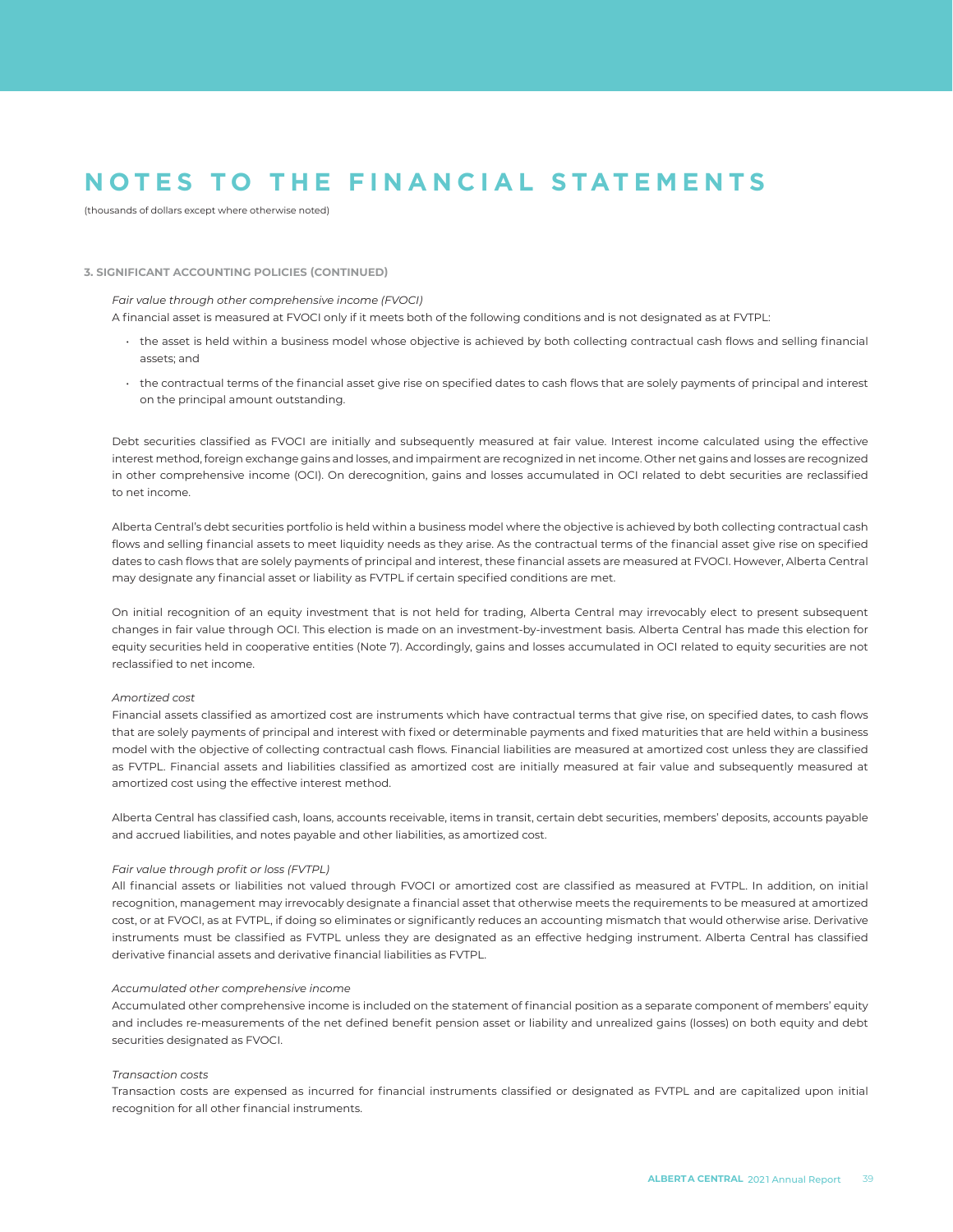(thousands of dollars except where otherwise noted)

### **3. SIGNIFICANT ACCOUNTING POLICIES (CONTINUED)**

### *Determination of fair value*

For financial instruments traded in an active market, fair value is determined by reference to quoted market prices or dealer price quotations. A financial instrument is regarded as quoted in an active market if quoted prices are readily and regularly available and those prices represent actual and regularly occurring market transactions on an arm's length basis. Where independent quoted market prices are not available, fair value is determined by reference to recent arm's length market transactions for similar instruments, the current fair value of other instruments having substantially the same terms, conditions and risk characteristics or through the use of other valuation techniques. For equity investments, fair value may be best represented by par value of the shares, if equal to redemption value, or cost, if cost represents the best estimate of fair value.

With the use of valuation techniques, fair value is estimated from observable data in respect to similar financial instruments, using models to estimate the present value of expected future cash flows or other valuation techniques, using inputs existing at the date of the statement of financial position. Alberta Central uses valuation techniques primarily to value its derivatives and certain equity investments.

### *Derecognition*

Financial assets are derecognized when the contractual rights to receive the cash flows from these assets have ceased to exist or substantially all the risks and rewards of ownership of the assets have been transferred. Financial liabilities are derecognized when the obligation has been discharged, cancelled or expired.

On derecognition of a financial asset, the difference between the carrying amount of the asset and the sum of the consideration received and any cumulative gain or loss that had been recognized in OCI is recognized in profit or loss. Any cumulative gain/loss recognized in OCI with respect to equity investment securities designated as FVOCI are not recognized in profit or loss on derecognition.

### **c) Provision for credit losses**

## *Impairment and provisions for expected credit losses*

Alberta Central reviews its financial assets that are not measured at FVTPL for impairment on a quarterly and annual basis in compliance with IFRS. The expected loss impairment model is based on a forward-looking approach and contains a three-stage methodology to evaluate changes in credit risk since initial recognition. For assets where there has not been a significant increase in credit risk since initial recognition (stage one), a loss provision equal to 12 months expected credit losses is recognized. If credit risk increases significantly from initial recognition (stage two) or if a financial asset is considered credit impaired (stage three), a loss provision equal to the lifetime expected credit losses is recognized.

ECL is a probability-weighted estimate of credit losses. The key inputs into the measurement of ECL, regardless of the presence of SICR are the following variables:

- probability of default (PD)
- loss given default (LGD)
- exposure at default (EAD)

These parameters are derived from internally developed statistical models and other historical data, which are adjusted to reflect forwardlooking information, including impacts of the COVID-19 pandemic. Experienced credit judgement has been applied to reflect the impact of the highly uncertain economic environment on credit conditions.

PD estimates at the reporting date are calculated based on statistical rating models and assessed using rating tools tailored to the various categories of counterparties and exposures.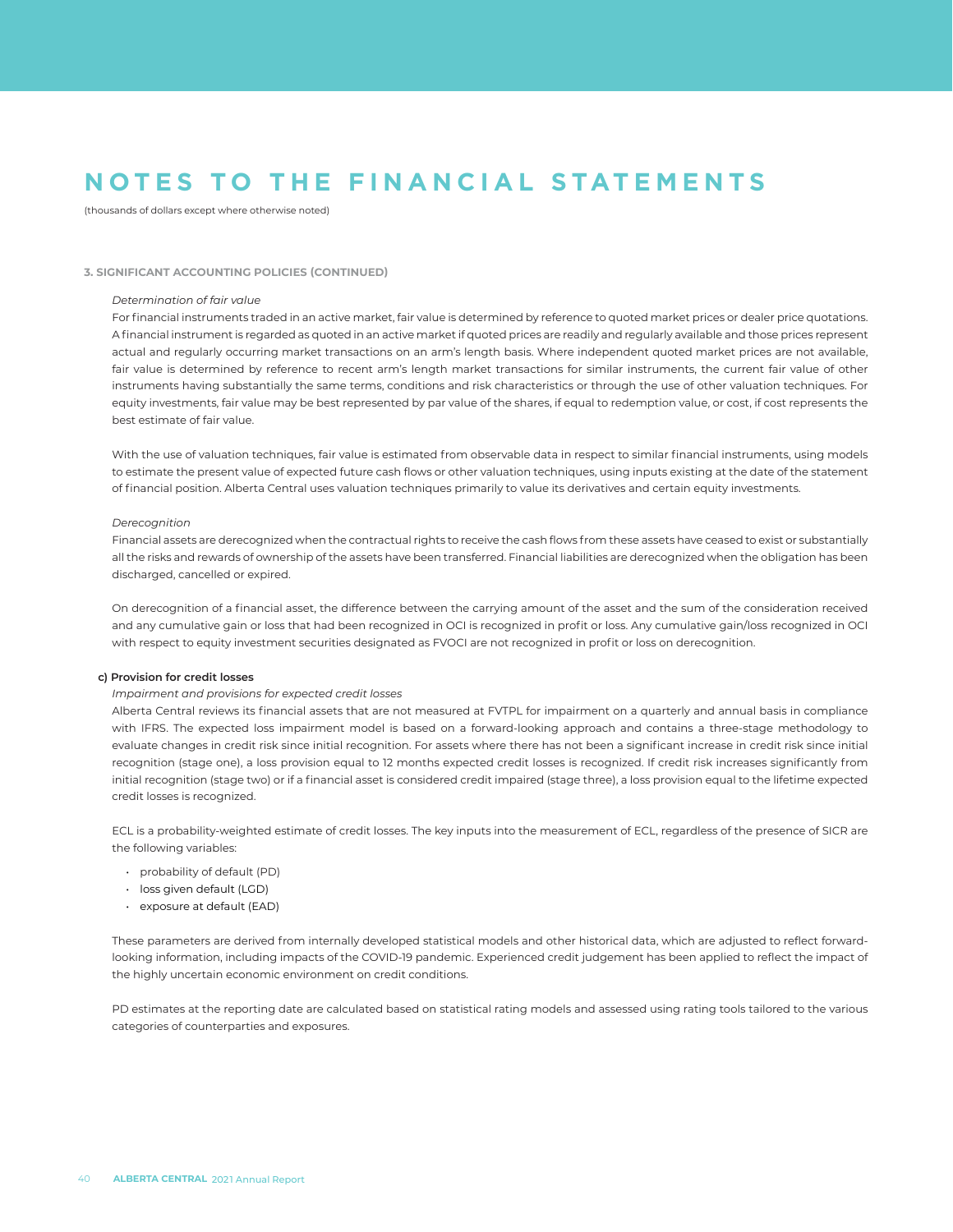(thousands of dollars except where otherwise noted)

# **3. SIGNIFICANT ACCOUNTING POLICIES (CONTINUED)**

LGD is the magnitude of the likely loss if a default occurs. Alberta Central estimates LGD parameters based on the value of security held for each asset (if applicable) compared to the exposure at default as well as historic experience with distressed sale discounts and costs to sell upon security realization. LGD estimates are recalibrated for different economic scenarios to reflect possible changes in property prices.

EAD represents the expected exposure in the event of a default. Alberta Central derives the EAD from the current exposure to the counterparty.

#### *Significant increase in credit risk*

When determining whether the risk of default on a financial instrument has increased significantly since initial recognition, Alberta Central considers reasonable and supportable information that is relevant and available. This includes both quantitative and qualitative information and analysis, based on Alberta Central's historical experience and credit risk assessment from qualified personnel, and from forward-looking information.

The objective of the assessment is to identify whether SICR has occurred for an exposure by comparing:

- remaining lifetime PD as at the reporting date; with
- remaining lifetime PD estimated at the time of initial recognition of the exposure.

The criteria for determining whether SICR has occurred include quantitative changes in PDs and qualitative factors, including payment delinquency. Using credit judgment and, where possible, relevant historical experience, Alberta Central may determine that an exposure has undergone a significant increase in credit risk based on particular qualitative indicators that it considers are indicative of such and whose effect may not otherwise be fully reflected in its quantitative analysis on a timely basis.

In response to the COVID-19 pandemic, Alberta Central implemented a loan deferral program for eligible borrowers. In assessing SICR, consideration is given as to whether participation in the loan deferral program is indicative of a short-term change in circumstances or an increase in the risk that the borrower will default over the life of the loan. Alberta Central has applied judgment in the assessment of industries that continue to be most affected by the COVID-19 pandemic and the related impact on risk ratings.

Alberta Central considers an asset to be credit impaired when an asset is more than 30 days past due, subject to other qualitative considerations, or is in default. Alberta Central considers a financial asset to be in default when the borrower is unlikely to pay its credit obligations in full, without recourse by Alberta Central to actions such as realizing security.

Inputs into the assessment of whether a financial instrument is in default and their significance may vary over time to reflect changes in circumstances.

### *Incorporation of forward-looking information*

Alberta Central incorporates forward-looking information into both its assessment of whether the credit risk of an instrument has increased significantly since its initial recognition and its measurement of ECL. External information includes economic data and forecasts published by government bodies and monetary authorities in Canada. The forecasting of forward-looking information continues to require an increased level of judgment given the economic uncertainty arising from the COVID-19 pandemic.

#### **d) Personnel**

### *Short-term employee benefits*

Short-term employee benefits include all benefits and payments made on behalf of Alberta Central personnel including wages, salaries, vacation, medical and dental benefits and short-term incentive compensation, and are expensed as the related service is provided. A liability is recognized for the amount expected to be paid under short-term incentive plans provided Alberta Central has a present legal or constructive obligation to pay this amount as a result of past service provided by the employee and the obligation can be reliably estimated.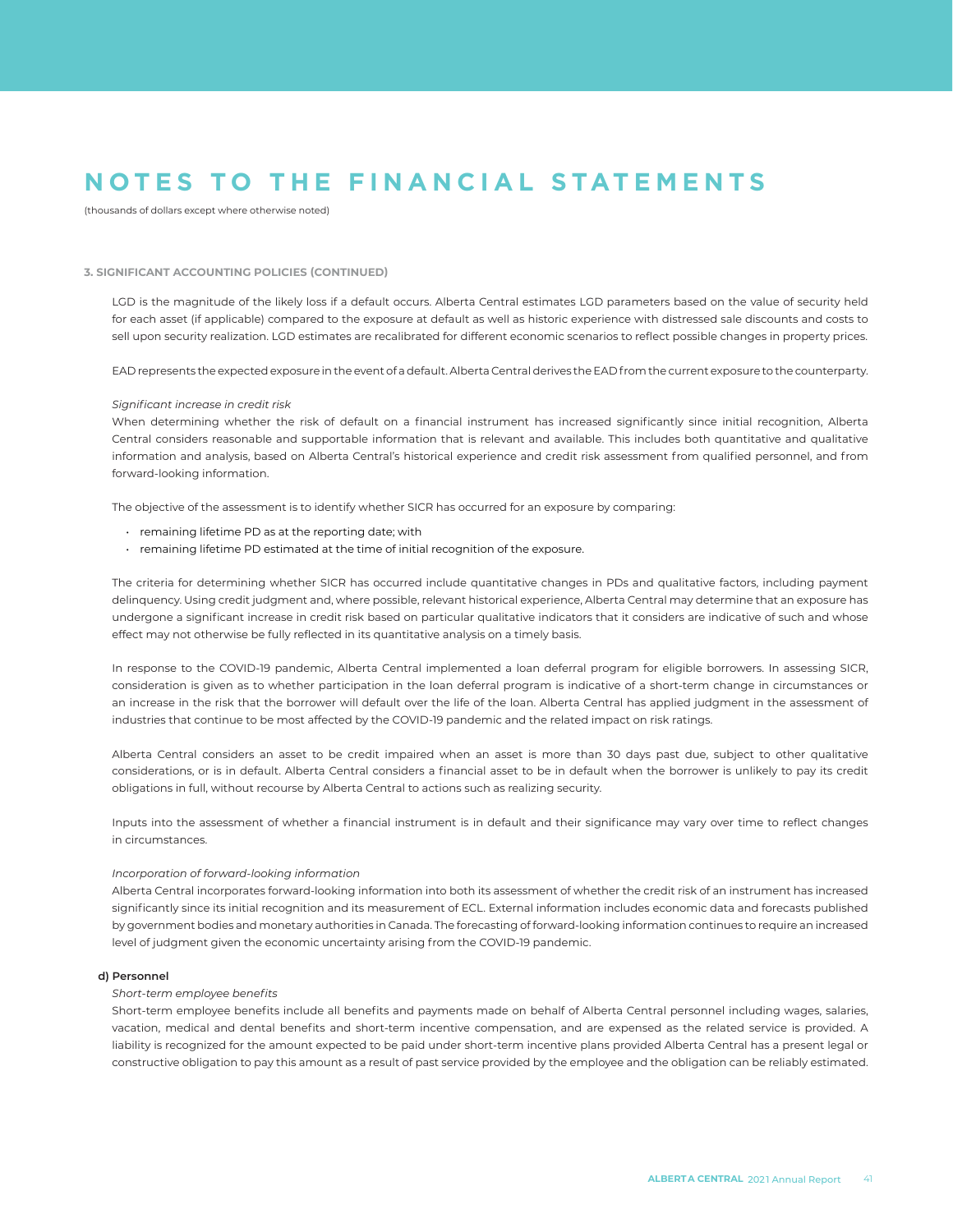(thousands of dollars except where otherwise noted)

## **3. SIGNIFICANT ACCOUNTING POLICIES (CONTINUED)**

### *Post-employment benefits*

Alberta Central's post-employment benefit program consists of both a defined contribution and defined benefit pension plan.

### i. Defined contribution pension plan

Alberta Central contributes annually to a defined contribution pension plan for employees. A defined contribution plan is a pension plan under which Alberta Central pays fixed contributions to a third party and has no legal or constructive obligation to pay further amounts. The contributions are recognized as personnel expense when they are due in respect of service rendered to the end of the reporting period.

### ii.Defined benefit pension plan

The defined benefit pension plan is a pension plan for certain executive management. A defined benefit pension plan defines an amount of pension benefit that an executive will receive on retirement, usually dependent on one or more factors, such as age, years of service and compensation.

The amount of the defined benefit asset or liability recognized in the statement of financial position is equal to the present value of the defined benefit obligation as at the year-end reduced by the fair value of plan assets. The defined benefit obligation is calculated by independent actuaries using the projected unit credit method. The present value of the defined benefit obligation is determined by discounting the estimated future cash outflows using interest rates of high-quality corporate bonds that are denominated in Canadian dollars, and that have terms to maturity approximating the terms of the related pension asset or liability.

Re-measurements of the net defined benefit asset or liability, which comprise actuarial gains (losses) and the return on plan assets, are recognized immediately in other comprehensive income in the statement of income and comprehensive income. Alberta Central determines the net interest income or expense on the net defined benefit asset or liability for the period by applying the discount rate used to measure the defined benefit obligation at the beginning of the year to the net defined benefit asset or liability. The net interest income or expense is recognized in financial income (expenses) and current service costs are recognized in personnel expense within operating expenses in the statement of income and comprehensive income.

### *Long-term employee benefits*

Alberta Central's obligation under a long-term incentive plan for executive management is accrued within accounts payable and accrued liabilities on the statement of financial position as services are rendered.

## **e) Income taxes**

Income tax expense comprises both current and deferred income tax.

### *Current income tax*

Current income tax is the expected tax payable (receivable) on the taxable income for the year. It is calculated on the basis of the applicable tax law in Alberta using rates enacted or substantively enacted at year-end. Current income tax is recognized as an expense (recovery) in the statement of income and comprehensive income except to the extent it relates to items that are charged (credited) in other comprehensive income or directly to equity. In such circumstances, it is charged (credited) to other comprehensive income or equity.

### *Deferred income tax*

Alberta Central follows the asset and liability method of accounting for deferred income taxes. Under this method, deferred tax assets and liabilities are recognized on temporary differences arising between the financial statement carrying amounts of assets and liabilities and their respective tax bases. The deferred tax assets and liabilities are calculated using enacted or substantively enacted tax rates that are expected to be in effect when the differences are expected to reverse.

Deferred tax assets are recognized for unused tax losses, tax credits and other temporary differences when it is probable that future taxable income will be available against which these temporary differences can be utilized.

Any changes in deferred tax assets or liabilities during the year are reflected in income tax expense on the statement of income and comprehensive income unless they relate to items that are recognized in other comprehensive income or equity.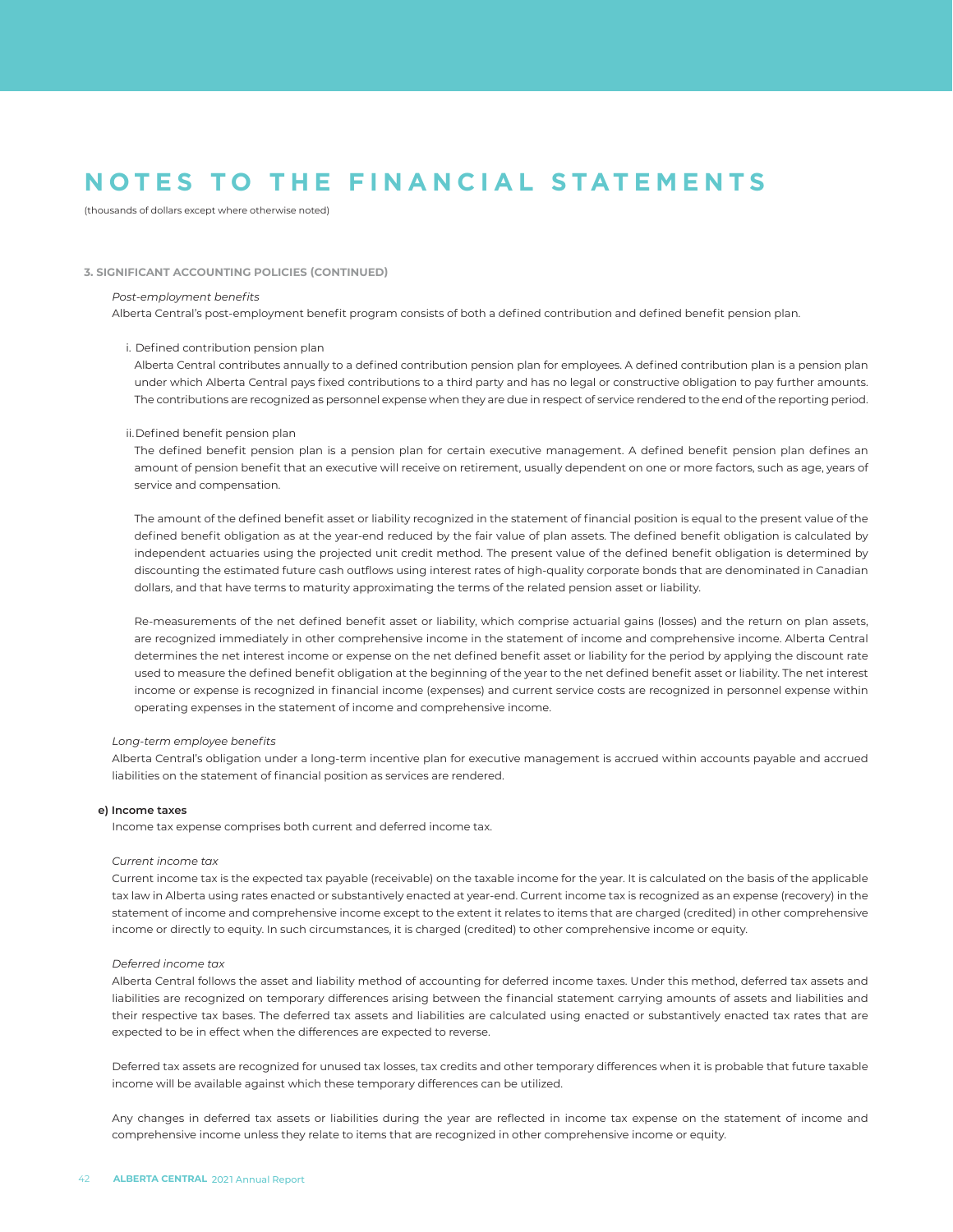(thousands of dollars except where otherwise noted)

# **3. SIGNIFICANT ACCOUNTING POLICIES (CONTINUED)**

### **f) Foreign currency translation**

Transactions denominated in a foreign currency are translated into Canadian dollars using exchange rates at the dates of the transactions. Monetary assets and liabilities denominated in a foreign currency are translated into Canadian dollars using the closing rate as at the reporting date. Foreign currency differences arising on translation of foreign currency transactions and monetary items are recognized in net income.

#### **g) Cash**

Cash consists of bank accounts held and used by Alberta Central in the management of short term commitments. Cash therefore excludes cash held for purposes of managing the liquidity portfolio, which is included as securities as disclosed in Note 7.

### **h) Equity method investments**

Alberta Central uses the equity method to account for Celero and CU CUMIS over which it exercises significant influence. Significant influence is the power to participate in, but not control or jointly control, the financial and operating policy decisions of the investee. Under this method, the investment is initially recognized at cost and is adjusted for Alberta Central's share of income (loss) and distributions received from (contributions to) the investee. The investment is written down to recognize losses, if any, in its value. Alberta Central assesses impairment of its investments in Celero and CU CUMIS on an annual basis and losses, if any, are recognized in the statement of income and comprehensive income.

#### **i) Investment in PPJV**

Alberta Central has a 33.3 percent interest in the PPJV joint arrangement. As PPJV is legally structured as an unincorporated entity, its assets and liabilities are primarily those of the parties to the joint arrangement. Accordingly, Alberta Central accounts for its investment in PPJV as a joint operation, and its proportionate share of PPJV's assets, liabilities, revenues and expenses are combined with similar items, line by line, in its financial statements. Intercompany gains on transactions between Alberta Central and the joint operation are eliminated to the extent of Alberta Central's interest in the joint operation. Intercompany losses are also eliminated unless the transaction provides evidence of an impairment of the asset transferred.

# **j) Capital and intangible assets**

Capital assets are recognized at historical cost less accumulated depreciation. Intangible assets consist of acquired operating software assets and development costs recognized at historical cost less accumulated amortization. Historical cost includes expenditures that are directly attributable to the acquisition of the asset. Depreciation and amortization is calculated using the straight-line method over the following estimated useful lives:

| Computer hardware and equipment | 3 years           |
|---------------------------------|-------------------|
| Intangible assets               | 3-5 years         |
| Development costs               | 10 years          |
| Furniture                       | 10 years          |
| Leasehold improvements          | Term of the lease |
| Right-of-use (ROU) assets       | Term of the lease |

During the year, the estimated useful life of development costs was revised from 7 to 10 years. The change in estimated useful life will be applied prospectively.

Development costs relate to Alberta Central's proportionate share of expenditures incurred with the development of a cloud-based payments processing platform within the PPJV. Eligible development costs are expenditures that are directly attributable to building the platform and preparing the asset for its intended use and include fees associated with third party software development and architecture, testing and project management. Costs associated with training, maintenance and data conversion activities are expensed as incurred.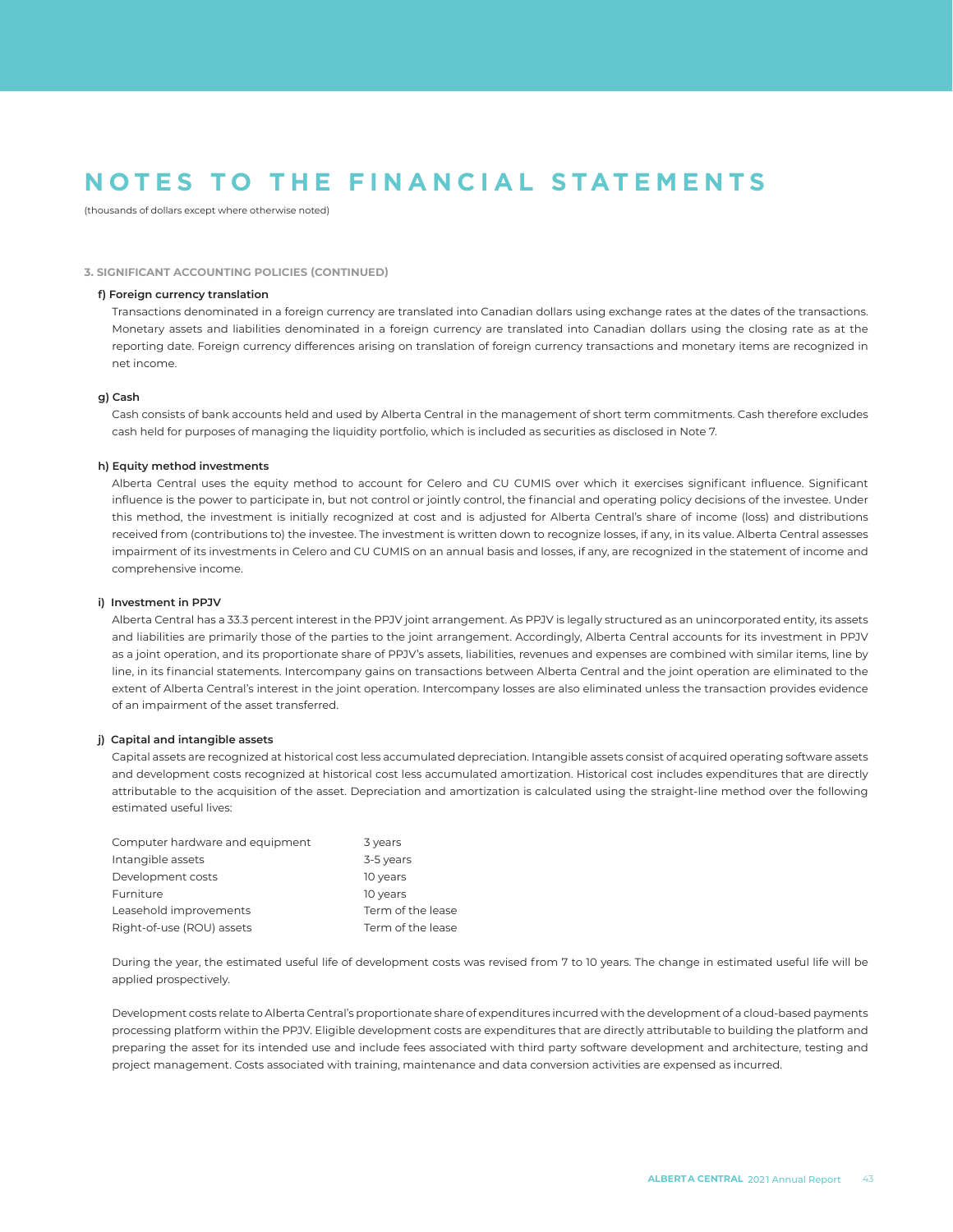(thousands of dollars except where otherwise noted)

# **3. SIGNIFICANT ACCOUNTING POLICIES (CONTINUED)**

Depreciation/amortization commence on capital assets once the assets are available for use. The residual values and useful lives of the capital assets are reviewed, reassessed and adjusted, if appropriate, each reporting period.

Capital and intangible assets are reviewed for impairment whenever events or changes in circumstances indicate that their carrying amount may not be recoverable. Intangible assets that are in development and not yet available for use are also reviewed for impairment annually. An asset is written down immediately to its recoverable amount if its carrying amount is greater than its estimated recoverable amount. The recoverable amount is the higher of the asset's fair value less costs to sell and value in use. Fair value is estimated based on recent transactions for similar assets within the same industry. Value in use is estimated based on discounted net cash flows from the continuing use and ultimate disposal of an asset.

#### **k) Dividends**

Share dividends on Alberta Central's member shares are recognized in equity in the period in which they are declared by Alberta Central's board of directors.

### **l) Leases**

A contract contains a lease if there is a right to control the use of an identified asset over a period of time in exchange for consideration. Contracts must meet the following criteria in order to qualify for a lease:

- $\cdot$  The contract contains an identified asset:
- There is a right to obtain the economic benefit from the asset;
- There is control of the right to direct the use of the asset.

### *As lessee*

Leases are recognized on the statement of financial position as ROU assets and lease liabilities. A depreciation charge and interest expense is recognized on the ROU assets and lease liabilities through the statement of income and comprehensive income.

Lease liabilities are measured at the present value of the remaining lease payments, discounted using Alberta Central's weighted incremental borrowing rate at initial recognition. Subsequent to initial measurement, the lease liability is measured at amortized cost using the effective interest rate method.

ROU assets are initially measured at cost, which comprises the initial amount of the lease liability adjusted for any lease payments made at or before the commencement date, plus any initial direct costs incurred, an estimate of costs to dismantle and remove the underlying asset, less any lease incentives received. The ROU asset is subsequently depreciated using the straight-line method from the commencement date to the earlier of the useful life of the asset or the end of the lease term.

Leases of low-value items or short-term leases are expensed on a straight-line basis over the lease term.

#### *As lessor*

Leases that transfer substantially all of the risks and rewards incidental to ownership of the underlying asset are classified as finance leases. All other leases are classified as operating leases.

When assets are subject to a finance lease, a net investment in the lease is recognized within other assets on the statement of financial position. Interest income is recognized over the term of the lease using the implicit interest rate.

### **m) Derivative instruments**

Alberta Central enters into various derivatives in the normal course of business, including interest rate swaps, index linked options, bond forwards and foreign-exchange swaps. Alberta Central uses such instruments to meet the needs of member credit unions and to assist in its own risk management program.

Derivative instruments are classified as FVTPL and measured at fair value in the statement of financial position with changes in fair value recognized in net income.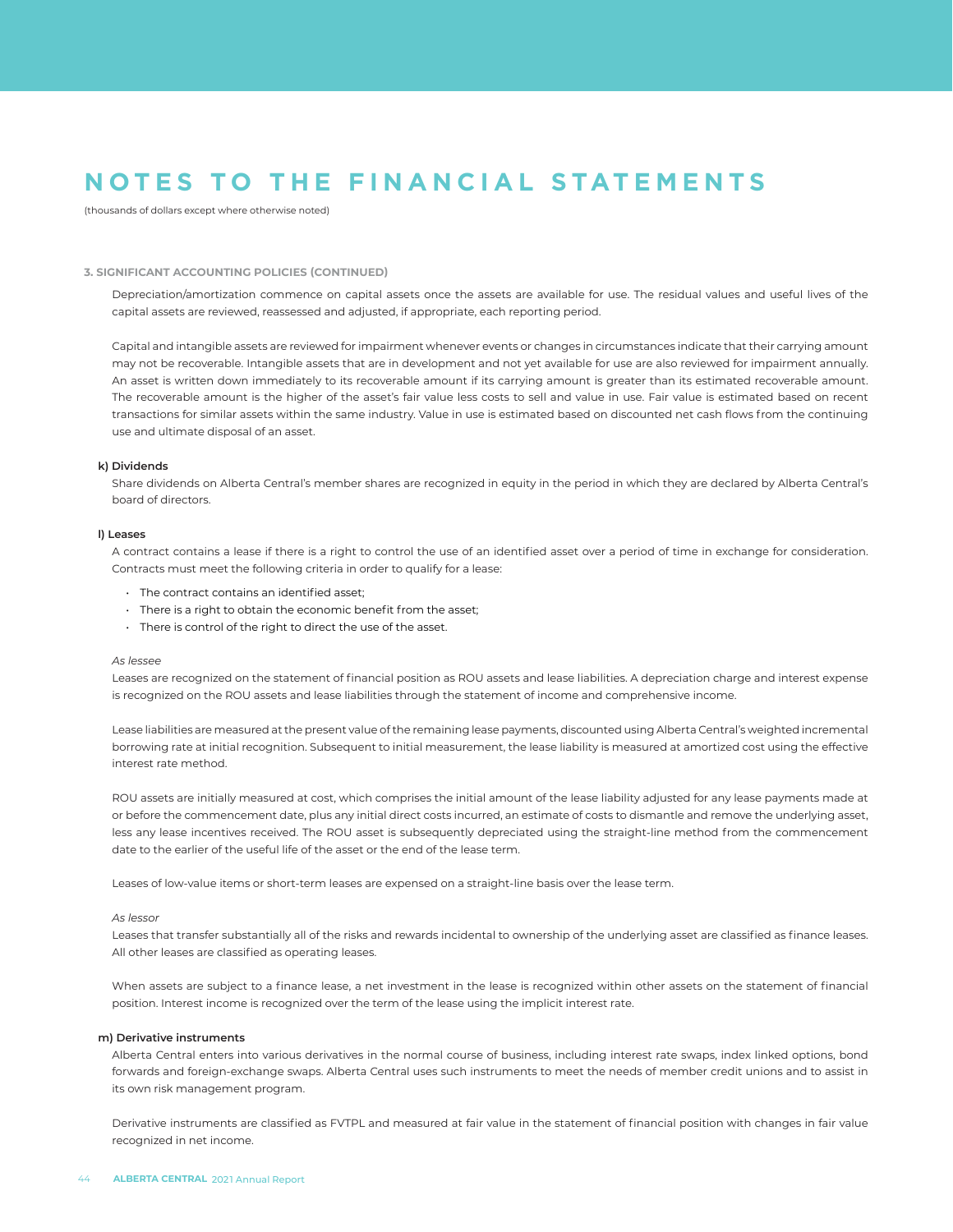(thousands of dollars except where otherwise noted)

# **4. OPERATING REVENUES AND OPERATING EXPENSES**

| 2021                                                             | 2020   |
|------------------------------------------------------------------|--------|
| <b>Operating revenues</b>                                        |        |
| Prairie Payments Joint Venture (Note 3i)<br>12,442               | 12,352 |
| Member dues<br>4,623                                             | 4,414  |
| Other<br>5,897                                                   | 4,981  |
| Financial and ancillary services<br>2,625                        | 3,12   |
| 25,587                                                           | 24,868 |
| <b>Operating expenses</b>                                        |        |
| 13,058<br>Personnel                                              | 13.437 |
| Payments processing, clearing and settlement (Note 21)<br>11,562 | 6,512  |
| Property and equipment<br>6,899                                  | 4,097  |
| Administration and other<br>5,493                                | 3,882  |
| Information technology services<br>3,945                         | 3,859  |
| 585<br>Organization                                              | 59     |
| 41,542                                                           | 32,378 |

Included in financial and ancillary services is \$1,542 (2020 - \$2,497) of income associated with securities classified as FVTPL (Note 7) and \$1,378 (2020 - \$2,417) of losses associated with floating interest rate swaps (Note 19a).

Included within financial and ancillary services operating revenue is \$130 (2020 – \$312) of foreign exchange gains and related revaluation of foreign exchange derivative financial instruments. Other revenues includes administrative and facilities services charged to PPJV and Celero of \$5,283 (2020 –\$4,416). Operating expenses include \$22,857 relating to Alberta Central's share of PPJV's operating and transition expenses (2020 - \$13,551).

### **5. PENSION PLANS**

# **a) Defined contribution pension plan**

Alberta Central contributes annually to a defined contribution pension plan for employees. The annual pension expense of \$481 (2020 – \$530) is included in personnel expense (Note 4).

### **b) Defined benefit pension plan**

Alberta Central also contributes annually to a defined benefit pension plan for certain executive management which qualifies as a retirement compensation arrangement under the *Income Tax Act*. This plan is fully funded by Alberta Central. Concentra Trust is the custodian of the plan. An actuarial valuation of the defined benefit obligation was performed as of December 31, 2019 and extrapolated to December 31, 2021. The fair value of plan assets and defined benefit obligation is as follows:

|                                                                                  | 2021       | 2020 |
|----------------------------------------------------------------------------------|------------|------|
| Fair value of plan assets, consisting of government debt securities, end of year | 6.636      |      |
| Defined benefit obligation, end of year                                          | 4.496<br>. |      |
| <b>Pension surplus (Note 10)</b>                                                 | 2.140      |      |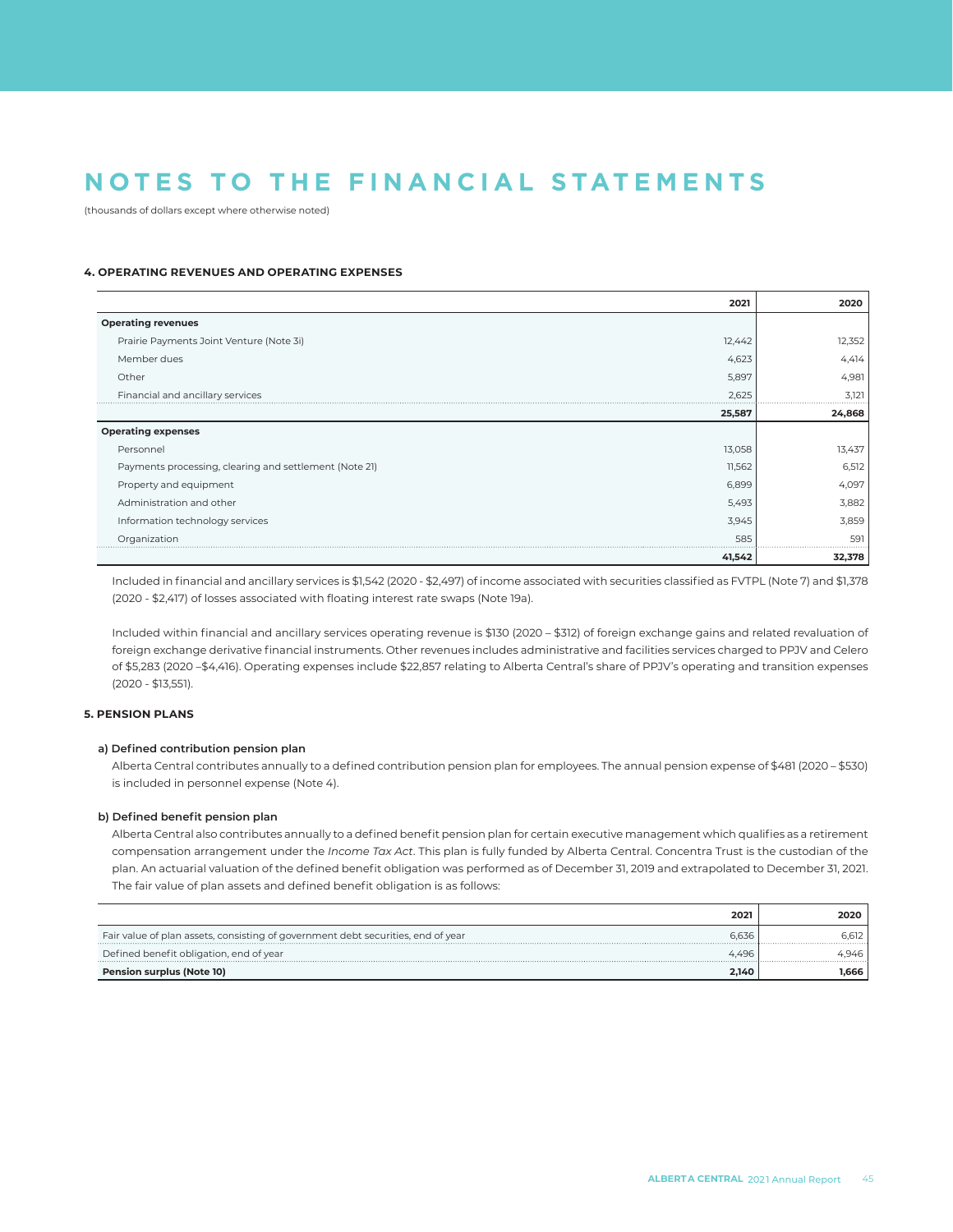(thousands of dollars except where otherwise noted)

# **5. PENSION PLANS (CONTINUED)**

The amounts recognized in the statement of income and comprehensive income on a before-tax basis are as follows:

| Included in net income:                                                                           |      |
|---------------------------------------------------------------------------------------------------|------|
| Current service cost<br>76                                                                        |      |
| Net interest income                                                                               |      |
| (31                                                                                               | (10) |
| Included in other comprehensive income:                                                           |      |
| Actuarial gains (losses) arising from experience adjustments and changes in financial assumptions |      |
| Remeasurements of defined benefit pension asset<br>(162                                           | 138  |
|                                                                                                   |      |

# **6. INCOME TAXES**

The combined federal and provincial substantively enacted income tax rate applicable to Alberta Central is 23.4 percent (2020 – 23.5 percent). Income taxes calculated at substantively enacted rates differ from the provision included in the statement of income and comprehensive income for the following reasons:

| 2021                                                                          |        |
|-------------------------------------------------------------------------------|--------|
| (45)<br>Income taxes (recovery) at substantively enacted rates                | 1.866  |
| Increase (decrease) in income taxes resulting from:                           |        |
| (37)<br>Impact of rate changes on temporary differences                       | (20) l |
| Non-deductible items and permanent differences on equity investments<br>(338) | (309)  |
| (38)<br>Other                                                                 | (36)   |
| Provision for income taxes (recovery)<br>(458)                                | 1.501  |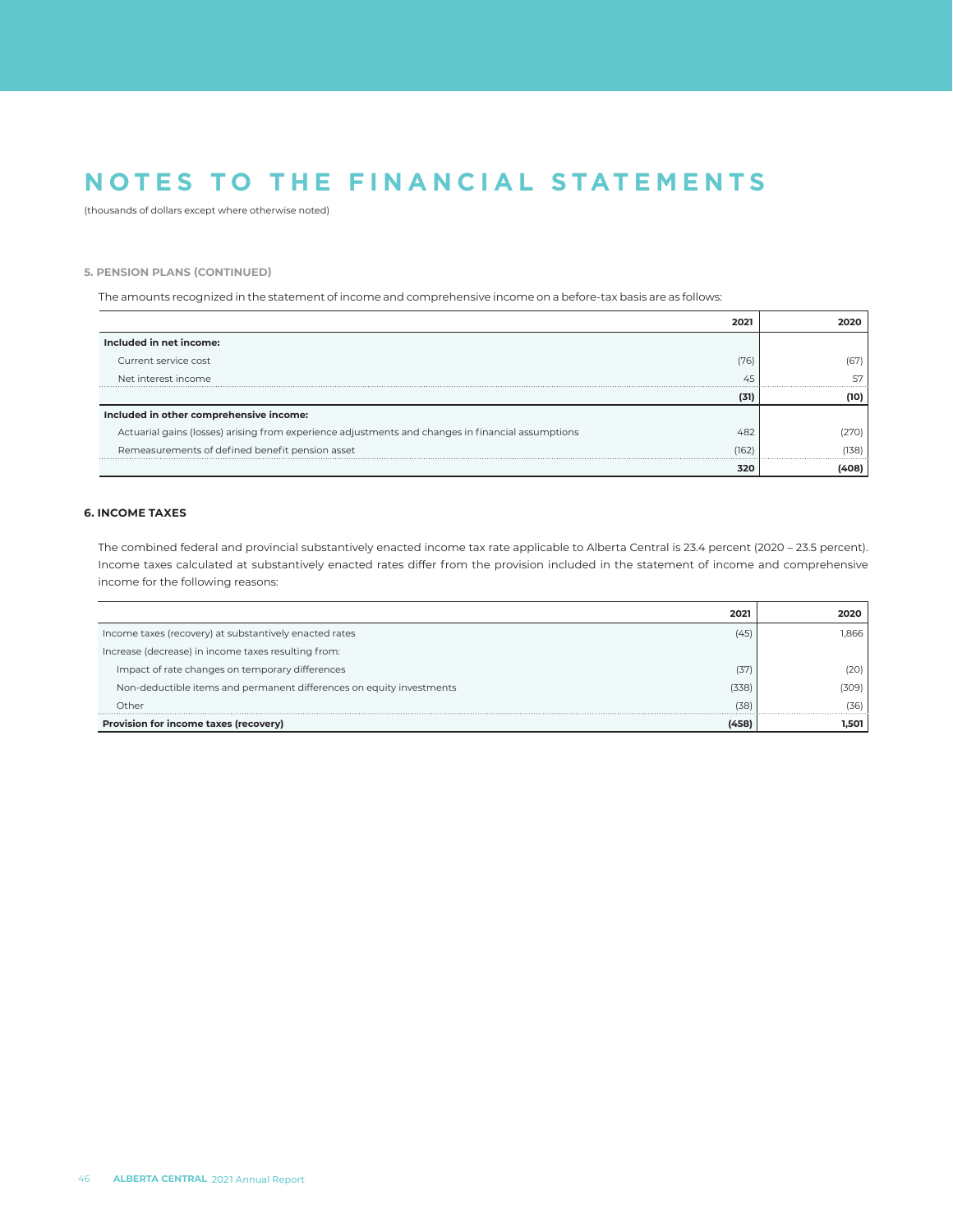(thousands of dollars except where otherwise noted)

# **7. SECURITIES**

|                                                                              | 2021    | 2020      |
|------------------------------------------------------------------------------|---------|-----------|
| <b>Securities at FVOCI</b>                                                   |         |           |
| Government:                                                                  |         |           |
| Provincial                                                                   | 253,976 | 317,724   |
| Federal                                                                      | 279,371 | 165,920   |
| Corporate:                                                                   |         |           |
| Banks                                                                        | 816,892 | 1,251,647 |
| Other                                                                        | 329,826 | 270,112   |
| Other:                                                                       |         |           |
| Deposits with financial institutions (including \$141,017 (2020 - \$139,791) |         |           |
| with government guaranteed financial institutions)<br>1,314,338              |         | 1,029,791 |
| Equity investments in cooperative entities (Note 20)                         | 21,023  | 10,553    |
| <b>Total securities at FVOCI</b><br>3,015,426                                |         | 3,045,747 |
|                                                                              |         |           |
| <b>Securities at FVTPL</b>                                                   |         |           |
| Government - Provincial <sup>2</sup>                                         | 101,149 | 104,085   |
| <b>Total securities at FVTPL</b>                                             | 101,149 | 104,085   |
|                                                                              |         |           |
| <b>Securities at Amortized Cost</b>                                          |         |           |
| Central 1 subordinated debt                                                  | 7,000   | 7,000     |
| Total securities at amortized cost                                           | 7,000   | 7,000     |
| 3,123,575                                                                    |         | 3,156,832 |
| Accrued interest receivable                                                  | 5,876   | 8,256     |
| 3,129,451                                                                    |         | 3,165,088 |

<sup>2</sup> Government - Provincial investments which have a derivative associated are classified as FVTPL by irrevocable designation on an instrument by instrument basis  *upon recognition.*

As at December 31, 2021, \$203,165 (2020 - \$181,798) of securities were pledged to Central 1 under the terms of the *Credit Union System Group Clearing Agreement* (Note 13) and are restricted from Alberta Central's use.

Alberta Central is party to a *Credit Support Annex*, which requires Alberta Central to pledge collateral to the extent that the net value of swaps with a certain major Canadian financial institution decreases below a specified level. Securities on the statement of financial position includes \$30,000 (2020 - \$11,000) pledged with the financial institution.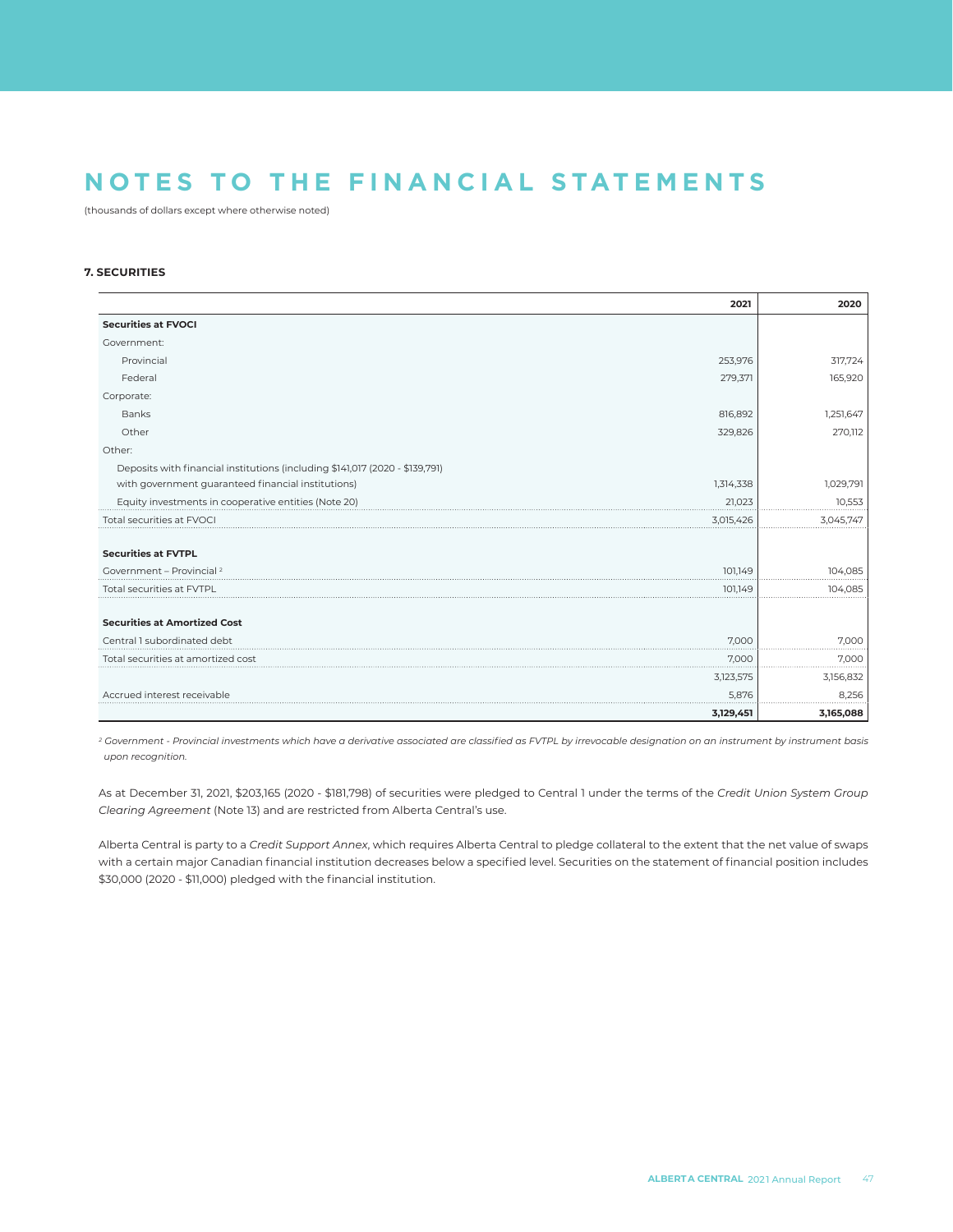(thousands of dollars except where otherwise noted)

# **8. EQUITY METHOD INVESTMENTS**

### *Celero Solutions*

Alberta Central has a 33.3 percent interest in Celero. Based on the governance structure, Alberta Central exercises significant influence over Celero and accounts for the investment using the equity method (Note 10).

Summarized financial information of Celero is as follows:

|                                                | 2021   | 2020    |
|------------------------------------------------|--------|---------|
| Current assets                                 | 15,657 | 17,092  |
| Non-current assets                             | 46,087 | 39,693  |
| <b>Current liabilities</b>                     | 21,961 | 20,176  |
| Non-current liabilities                        | 22,232 | 19,031  |
| Revenue                                        | 90,796 | 80,062  |
| Income (loss) before equity income in Everlink | 3,663  | (1,858) |
| Net income and comprehensive income            | 6,703  | 987     |

The movement in Alberta Central's interest in Celero during the year was as follows:

|                                                                                  | 2021    | 2020  |
|----------------------------------------------------------------------------------|---------|-------|
| Carrying value at January 1                                                      | 5,867   | 6.812 |
| Share of Celero's net income and comprehensive income                            | 2,235   | 361   |
| Share of distribution of Celero's prior year net income and comprehensive income | (1,148) |       |
| Return of capital                                                                | (1,097) | .306) |
| Carrying value as at December 31                                                 | 5,857   | 5.867 |

Alberta Central is liable in proportion to its ownership interest in Celero, for all of Celero's covenants and obligations.

# *CU CUMIS Wealth Holdings LP*

Alberta Central has an 8.71 percent interest in CU CUMIS. Based on the governance structure, Alberta Central exercises significant influence over CU CUMIS and accounts for the investment using the equity method (Note 10).

Summarized financial information of CU CUMIS is as follows:

| 2021                                       | 2020    |
|--------------------------------------------|---------|
| 17,517<br>Current assets                   | 11,981  |
| 129,817<br>Non-current assets              | 126,733 |
| 17,712<br><b>Current liabilities</b>       | 12,092  |
| Share of Aviso Wealth net income<br>27,782 | 25,474  |
| 22,388<br>Net income                       | 24,210  |
| Comprehensive income<br>21,059             | 25,125  |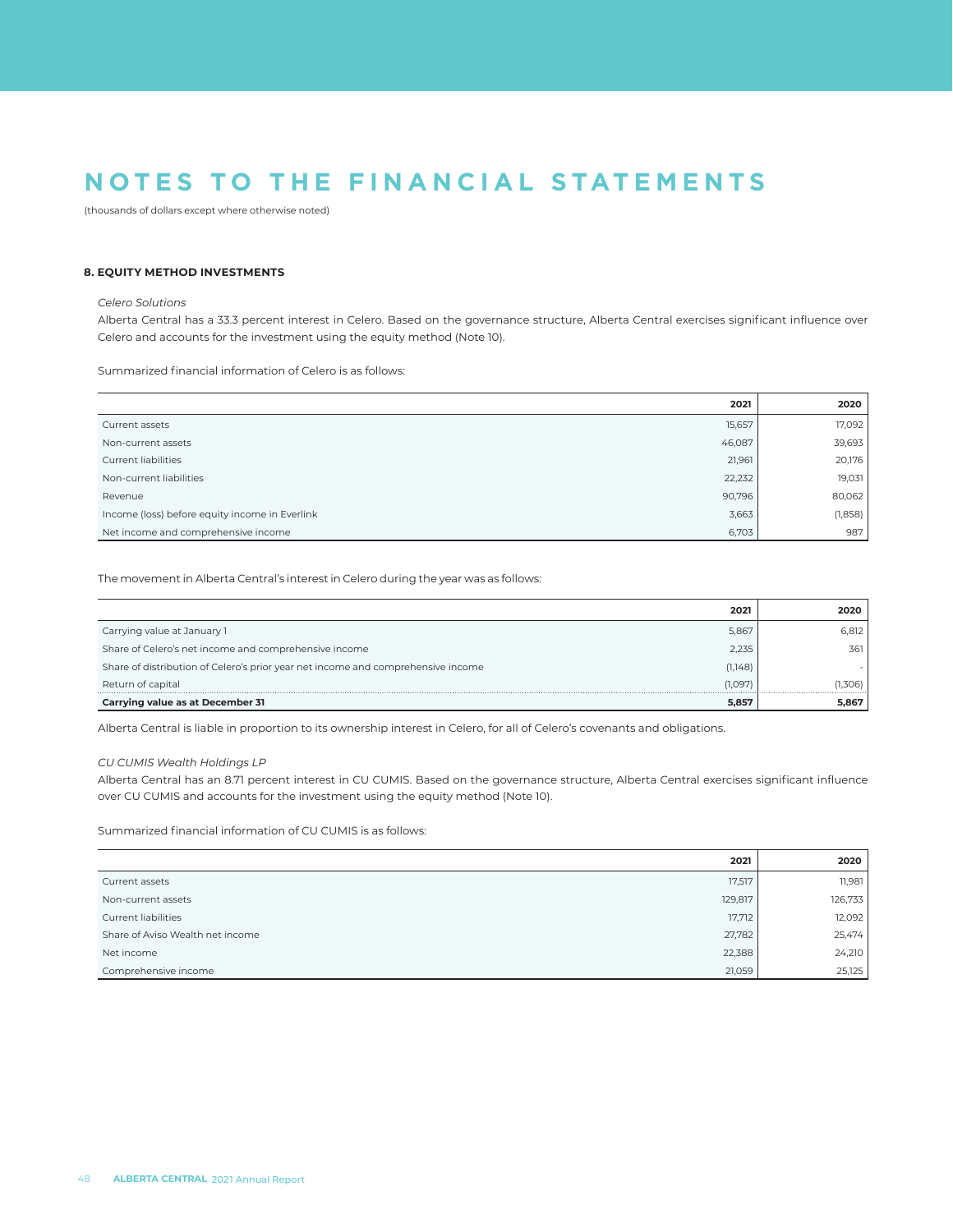(thousands of dollars except where otherwise noted)

# **8. EQUITY METHOD INVESTMENTS (CONTINUED)**

The movement in Alberta Central's interest in CU CUMIS during the year was as follows:

|                                                      | 2021   | 2020   |
|------------------------------------------------------|--------|--------|
| Carrying value at January 1                          | 24,018 | 23.669 |
| Share of CU CUMIS' net income 3                      | 248    | 342    |
| Share of CU CUMIS' other comprehensive income (loss) | (125)  | 74     |
| Share of distributions                               | (98)   | (67)   |
| <b>Carrying value as at December 31</b>              | 24.043 | 24,018 |

<sup>3</sup> *The difference between the carrying value of \$24,043 (2020 - \$24,018) and Alberta Central's share of CU CUMIS' net assets of \$11,180 (2020 - \$11,029) is attributable*  to intangible assets. Alberta Central's share of CU CUMIS' net income is net of \$436 (2020 - \$436) amortization of fair value allocation to limited life intangible  *assets acquired in the 2018 acquisition transaction.*

# **9. LOANS**

| 2021                                                              | 2020    |
|-------------------------------------------------------------------|---------|
| 159,795<br>Commercial loans and mortgages                         | 187.029 |
| 5,425<br>Employee mortgages                                       | 6,793   |
| Celero authorized overdraft (Note 17)<br>4,62                     |         |
| Celero Ioan (Note 17)<br>1,361                                    | 1.811   |
| 189286 Canada Inc. (Note 19a)<br>802                              |         |
| Credit unions                                                     | 4944    |
| 172,004                                                           | 210.577 |
| Accrued interest receivable<br>1.354                              | 1.067   |
| 173.358                                                           | 211,644 |
| Less ECL allowances on commercial loans and mortgages<br>(11.408) | (9.742  |
| 161,950                                                           |         |

Alberta Central's commercial loans and mortgages portfolio includes \$19,088 (2020 - \$21,747) in credit-impaired, stage 3 loans and \$74,615 (2020 - \$107,727) in non credit-impaired, stage 2 loans for which a lifetime ECL is calculated (Note 3). Alberta Central's loans to credit unions, employee mortgages, and Alberta Central's loans to Celero and 189286 Canada Inc. are all stage 1 as at December 31, 2021 and December 31, 2020.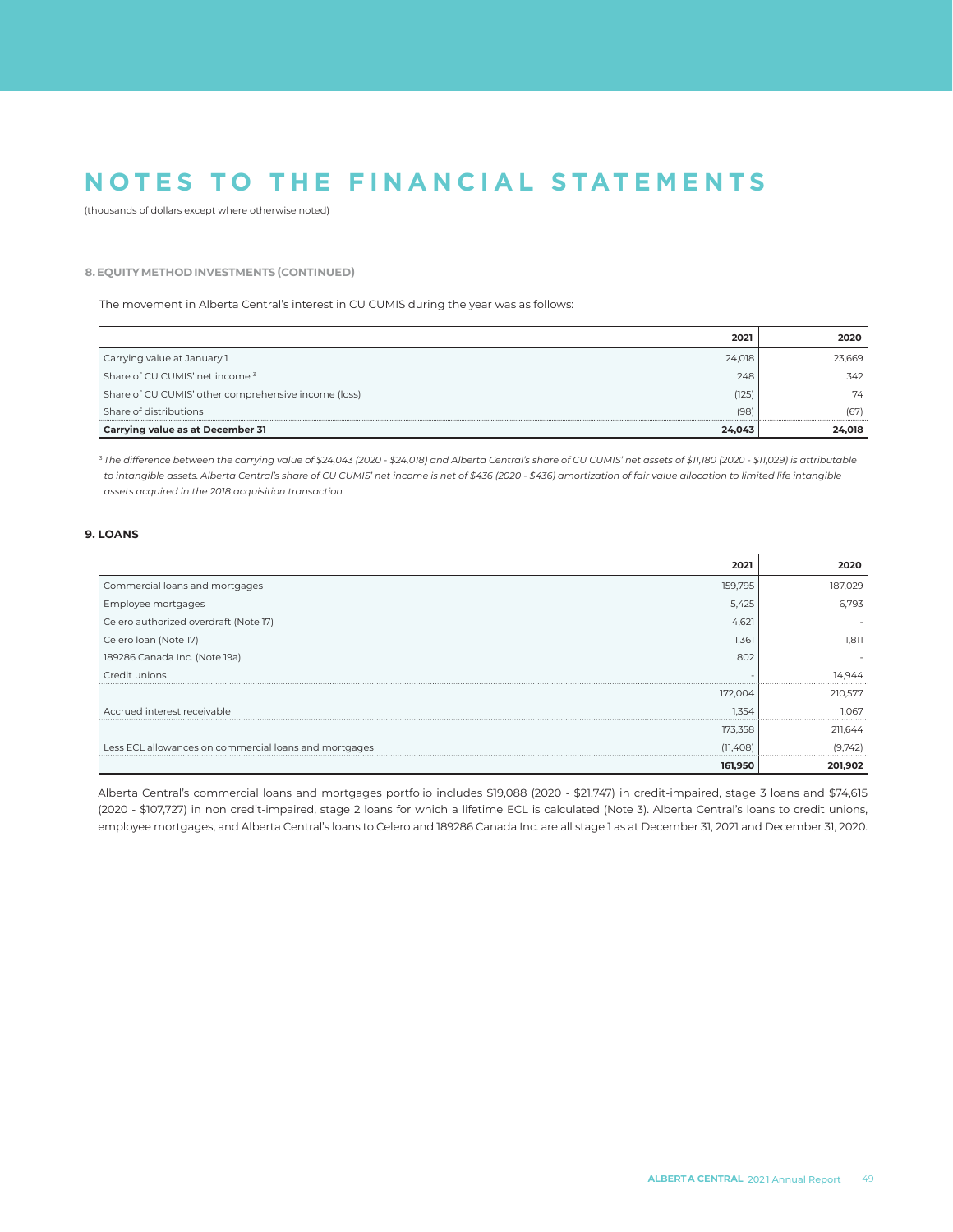(thousands of dollars except where otherwise noted)

# **9. LOANS (CONTINUED)**

|                                 | <b>12-MONTH ECL</b><br>(STAGE 1) | <b>LIFETIME ECL NOT</b><br><b>CREDIT-IMPAIRED</b><br>(STAGE 2) | <b>LIFETIME ECL</b><br><b>CREDIT-IMPAIRED</b><br>(STAGE 3) | <b>TOTAL</b> |
|---------------------------------|----------------------------------|----------------------------------------------------------------|------------------------------------------------------------|--------------|
| Balance as at January 1, 2020   | 29                               | 481                                                            | 5,230                                                      | 5,740        |
| Transfers                       | (28)                             | 28                                                             |                                                            |              |
| Originations                    |                                  |                                                                |                                                            |              |
| Repayments                      |                                  | (235)                                                          |                                                            | (235)        |
| Remeasurements                  |                                  | 1.922                                                          | 2,313                                                      | 4.235        |
| Provision for credit losses     | (26                              | .715                                                           | 2,313                                                      | 4,002        |
| Balance as at December 31, 2020 |                                  | 2,196                                                          | 7,543                                                      | 9,742        |
| Transfers                       | (121)                            | 121                                                            |                                                            |              |
| Originations                    |                                  |                                                                |                                                            |              |
| Repayments                      |                                  | (235)                                                          |                                                            | (236)        |
| Remeasurements                  | 128                              | (1.041)                                                        | 2,815                                                      | 1.902        |
| Provision for credit losses     | 6                                | (1,155)                                                        | 2,815                                                      | 1.666        |
| Balance as at December 31, 2021 | 9                                | 1,041                                                          | 10,358                                                     | 11,408       |

|                                                                                             | 2021  | 202 |
|---------------------------------------------------------------------------------------------|-------|-----|
| Provision for credit losses recognized in the statement of income and comprehensive income: |       |     |
| Loans                                                                                       | 1,666 |     |
| Asset held for sale (Note 10)                                                               | 50    | 850 |
| Securities                                                                                  | 34    |     |
| <b>Total provision for credit losses</b>                                                    | 1.750 |     |

Alberta Central has considered the impact and uncertainty associated with the COVID-19 pandemic and related economic impacts, including the expected timing of economic recovery, the possibility of continued government restrictions, and the reduction or phasing out of government support programs. Alberta Central has applied judgment in assessing the possible impact of credit deterioration associated with these uncertainties.

In response to the COVID-19 pandemic, Alberta Central implemented a loan deferral program for eligible borrowers. At December 31, 2021 Alberta Central had one (2020 – six) commercial loans totaling \$9,230 (2020 - \$15,495) under an interest only payment deferral program. The loan subject to deferral is classified as a stage 2 loan and subject to a lifetime ECL. The loan is not considered to be impaired (stage 3) as the borrower continues to service the loan under the agreed interest only deferral terms.

Alberta Central considers probability weighted scenarios to estimate the impact of forward looking factors on ECL's. The December 31, 2021 weighting for downside scenarios was 40% (2020 – 50%).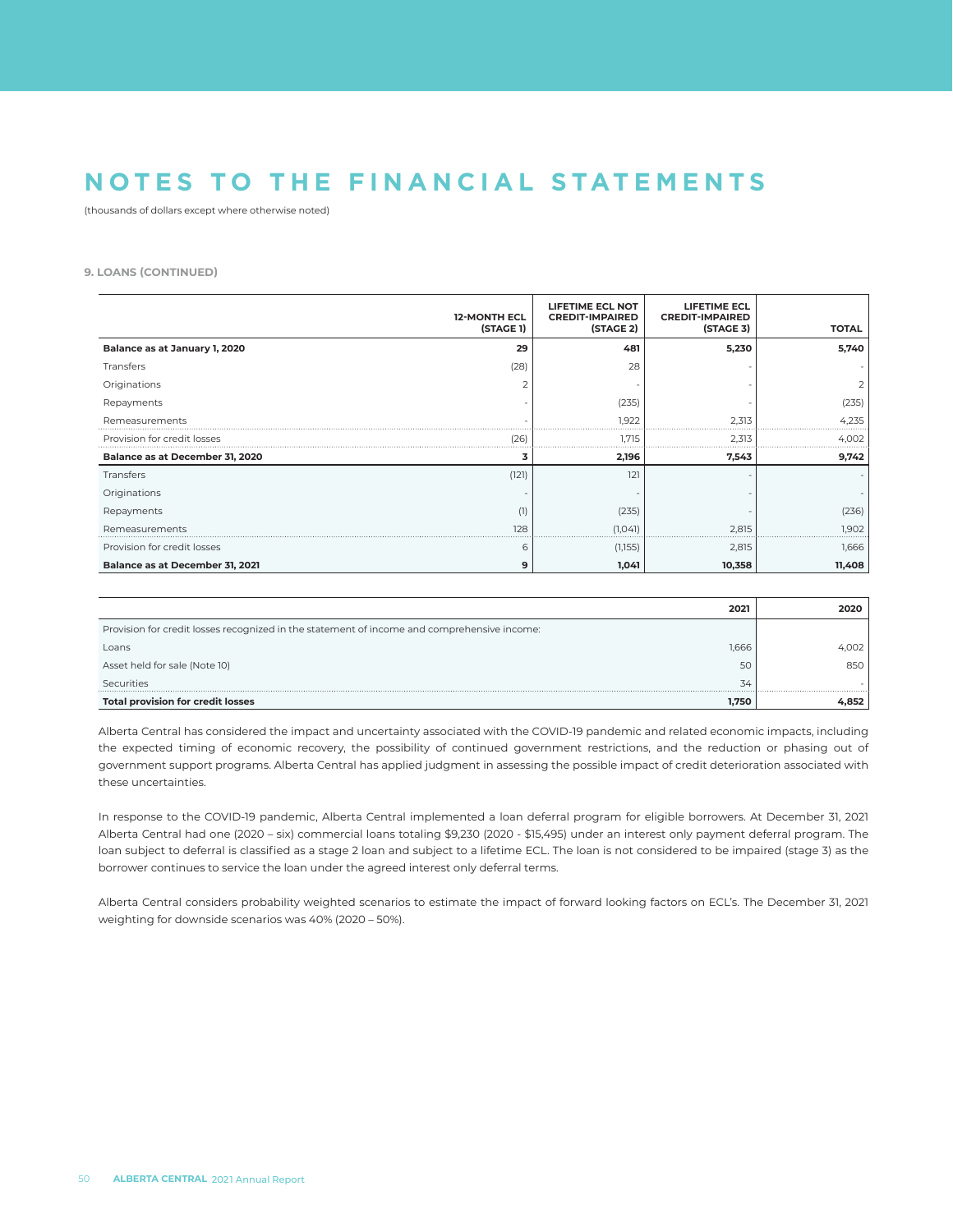(thousands of dollars except where otherwise noted)

# **10. OTHER ASSETS**

|                                                           | 2021   | 2020   |
|-----------------------------------------------------------|--------|--------|
| Capital and intangible assets (Note 11)<br>25,932         |        | 18,920 |
| Investment in CU CUMIS - equity method (Note 8)<br>24,043 |        | 24,018 |
| Items in transit                                          | 15,951 | 14,836 |
| Investment in Celero – equity method (Note 8)             | 5,857  | 5,867  |
| Net investment in subleases (Note 16)                     | 5,222  |        |
| Accounts receivable and prepaid expenses                  | 4,414  | 5,184  |
| Pension surplus (Note 5)                                  | 2,140  | 1,666  |
| Asset held for sale                                       | 1,243  | 946    |
| Deferred income tax asset                                 | 609    |        |
| 85,411                                                    |        | 71.437 |

# **11. CAPITAL AND INTANGIBLE ASSETS**

|                                       | <b>COMPUTER</b><br><b>HARDWARE</b><br><b>AND</b><br><b>EQUIPMENT</b> | <b>DEVELOPMENT</b><br><b>COSTS</b> | <b>OTHER</b><br><b>INTANGIBLE</b><br><b>ASSETS</b> | <b>FURNITURE</b> | <b>LEASEHOLD</b><br><b>IMPROVEMENTS</b> | <b>RIGHT-OF-USE</b><br><b>ASSETS</b> | <b>TOTAL</b> |
|---------------------------------------|----------------------------------------------------------------------|------------------------------------|----------------------------------------------------|------------------|-----------------------------------------|--------------------------------------|--------------|
| As at December 31, 2021               |                                                                      |                                    |                                                    |                  |                                         |                                      |              |
| Cost                                  | 1,012                                                                | 22,518                             | 2,132                                              | 1,386            | 11,117                                  | 4,920                                | 43,085       |
| Accumulated depreciation/amortization | (582)                                                                | (2,683)                            | (2,094)                                            | (897)            | (6.967)                                 | (3,930)                              | (17, 153)    |
| Net book value                        | 430                                                                  | 19.835                             | 38                                                 | 489              | 4.150                                   | 990                                  | 25,932       |
| As at December 31, 2020               |                                                                      |                                    |                                                    |                  |                                         |                                      |              |
| Cost                                  | 1.142                                                                | 16,594                             | 2,635                                              | 1,379            | 6,907                                   | 3,605                                | 32,262       |
| Accumulated depreciation/amortization | (994)                                                                |                                    | (2.581)                                            | (823)            | (6,54]                                  | (2,403)                              | (13, 342)    |
| Net book value                        | 148                                                                  | 16.594                             | 54                                                 | 556              | 366                                     | 1,202                                | 18,920       |

Capital acquisitions during the year were \$10,616 (2020 – \$16,765) that included \$5,924 (2020 – \$16,594) of capitalized development costs. During the year, certain assets no longer in use were retired. The retired assets held a related cost and accumulated depreciation/amortization of \$1,108 and therefore a net book value of \$nil. The ROU assets consist of non-cancellable premises lease agreements (Note 16). Depreciation/ amortization expense of \$4,919 (2020 – \$1,829) is included in property and equipment expense (Note 4). During the year, previously capitalized development costs of \$1,766 were recorded to amortization expense as there was no remaining useful life associated with these costs due to changes in management's development plans. Development costs not yet available for use were tested for impairment at December 31, 2021. The assessment resulted in no impairment loss recognized.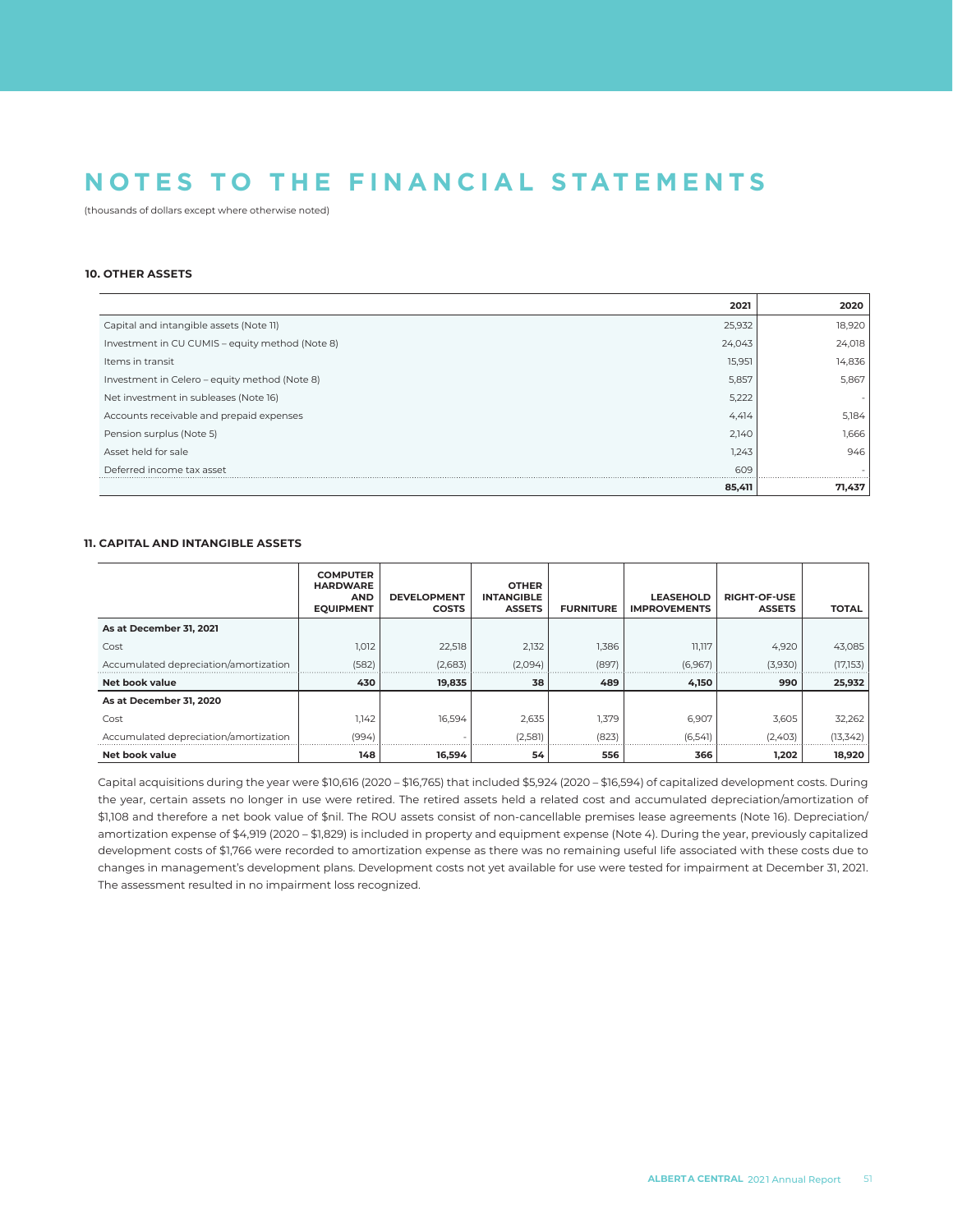(thousands of dollars except where otherwise noted)

## **12. MEMBERS' DEPOSITS**

|                                      | 2021 | 2020    |
|--------------------------------------|------|---------|
| Current accounts and demand deposits |      | 491,255 |
| Money market deposits<br>20197       |      | 329.092 |
| Statutory liquidity deposits         |      |         |
| 2.751.338                            |      |         |
| Accrued interest payable             | 64   | 58      |
|                                      |      |         |

Alberta credit unions are required by Alberta Central's bylaws to maintain nine percent of their liabilities in statutory liquidity deposits and common share capital (Note 14) of Alberta Central.

# **13. NOTES PAYABLE AND OTHER LIABILITIES**

| 2021                                 | 2020     |
|--------------------------------------|----------|
| 267,006<br>Commercial paper          | 193.106, |
| Lease liabilities (Note 16)<br>6,613 | 1.242    |
| 273.619                              | 194.348  |

Alberta Central is authorized to issue commercial paper to a maximum of \$450,000. Amounts bear interest at a weighted-average rate of 0.33 percent (2020 – 0.34 percent) and have a weighted average term of 55 days (2020 – 64 days). At December 31, 2021 commercial paper included \$66,493 US (\$84,027 CDN equivalent) (2020 - \$84,983 US (\$108,141 CDN equivalent)).

Under an agreement with Central 1, Alberta Central has a line of credit to a maximum of \$100,000. Pursuant to the terms of the *Credit Union System Group Clearing Agreement* (Note 19b), Alberta Central is obliged to pledge securities to Central 1 as the group clearer with a Bank of Canada collateral value based on clearing activity levels (Note 7). Amounts are due on demand and bear interest at the Bank of Canada overnight rate, or such other rate charged by the Bank of Canada, for Canadian dollar advances. For US dollar advances, amounts bear interest at the rate charged to Central 1 by the correspondent US bank.

Lease liabilities consist of non-cancellable premises lease agreements (Note 16).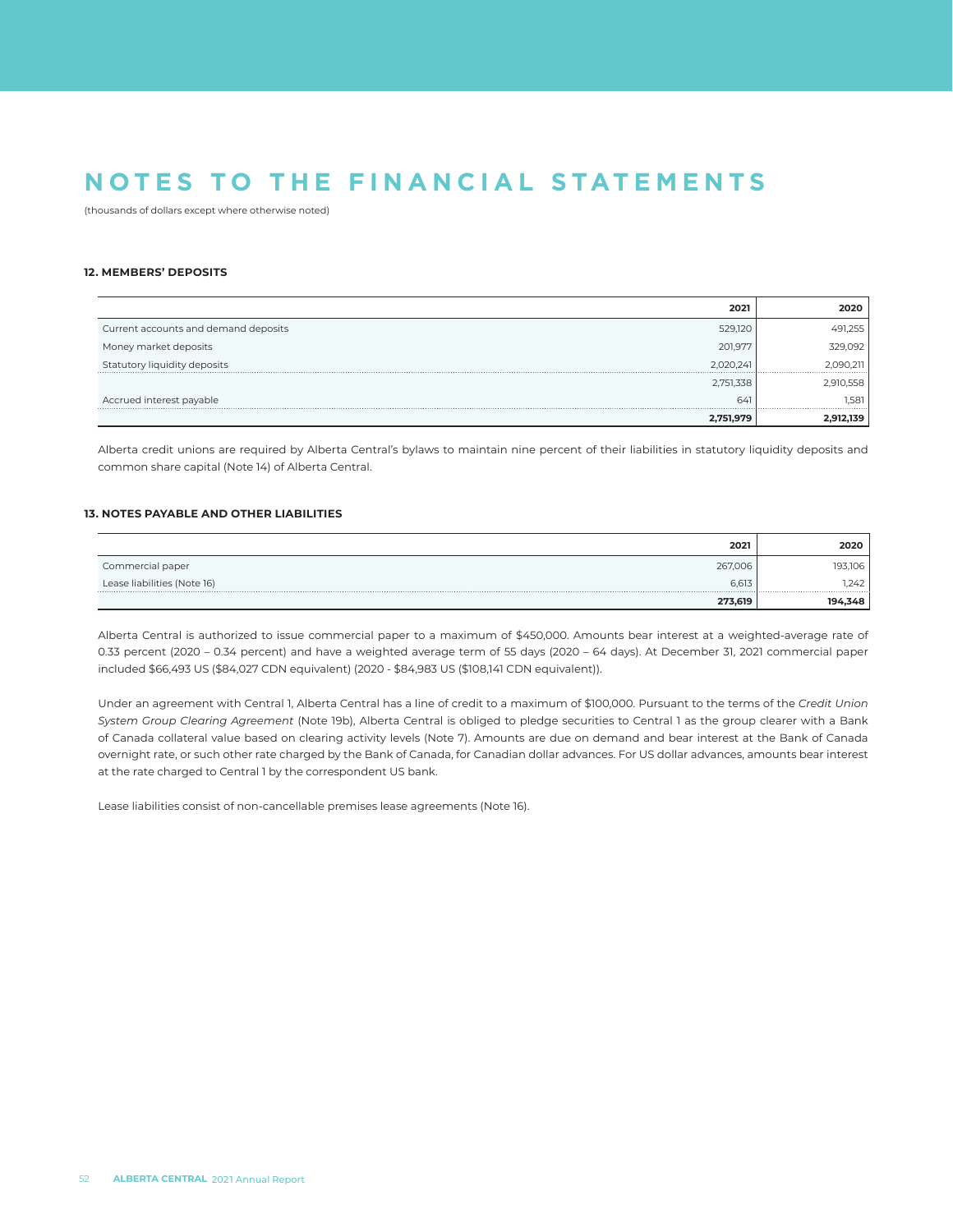(thousands of dollars except where otherwise noted)

# **14. COMMON SHARE CAPITAL**

### Authorized:

Common shares held by Class A voting members – unlimited number at five dollars per share Common shares held by Class B non-voting members – unlimited number at five dollars per share

Issued and outstanding:

Common shares held by Class A voting members – 54,756,117 shares (2020 – 52,120,468) Common shares held by Class B non-voting members – 140,703 shares (2020 – 140,663)

Common shares are held by Alberta credit unions (Class A members) and other non-credit union organizations (Class B members).

|                                                            | 202     | 2020    |
|------------------------------------------------------------|---------|---------|
| Common shares held by Class A members:                     |         |         |
| Balance, beginning of year                                 | 260.602 | 256.470 |
| Issued, for cash (2,635,649 shares; 2020 - 826,447 shares) | 13.178  | 4.132   |
| Redeemed, at par (nil shares; 2020 - nil shares)           |         |         |
| Balance as at December 31                                  | 273.780 |         |
| Common shares held by Class B members:                     |         |         |
| Balance, beginning of year                                 | 704     | 704     |
| Issued, for cash (40 shares; 2020 - nil shares)            | .       |         |
| Balance as at December 31                                  | 704     | 704     |
| <b>Total common shares</b>                                 | 274,484 | 261.306 |

Alberta Central's bylaws require member credit unions to maintain a minimum of one percent of their assets as common share capital in Alberta Central.

Alberta Central's bylaws require that Class B members maintain common shares in Alberta Central, the total par value of which is not less than \$100 dollars.

All requests for redemption of common share capital require approval from Alberta Central's board of directors. The redemption price of all common shares is their par value of five dollars per share.

# **15. DIVIDENDS**

Share capital dividends of \$5,737 (2020 – \$10,137) were declared and paid based on Alberta Central's prior year results. Both Class A and B members are eligible to participate in the receipt of share capital dividends from Alberta Central.

All dividends require approval from Alberta Central's board of directors (Note 23).

# **16. LEASES**

Alberta Central is party to non-cancellable premises lease agreements. The future minimum lease payments for base rent under the non-cancellable operating leases are as follows:

|                                                                                                       | 2021   | 2020  |
|-------------------------------------------------------------------------------------------------------|--------|-------|
| Less than 1 year                                                                                      | 48     | .264  |
| 1 to 5 years                                                                                          | 5,285  |       |
| 6 to 10 years                                                                                         | 7.614  |       |
| <b>Total undiscounted lease liabilities</b>                                                           | 13.380 | 1.264 |
| Discounted lease liabilities included in the statement of financial position at December 31 (Note 13) | 6,613  | 1.242 |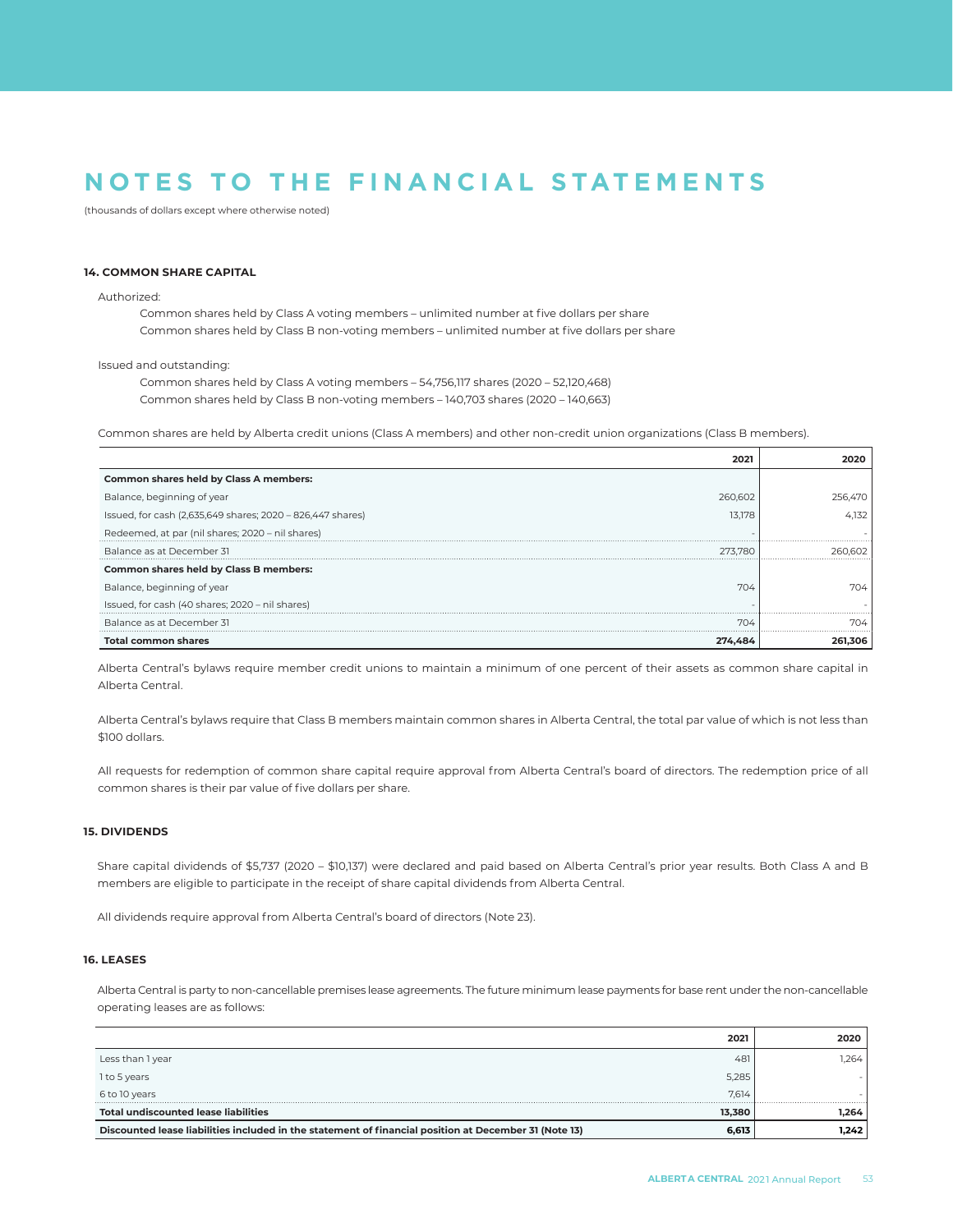(thousands of dollars except where otherwise noted)

## **16. LEASES (CONTINUED)**

Discounted lease liabilities of \$6,613 (2020 - \$1,242) are net of \$4,593 (2020 - \$nil) of lease incentives.

Interest accretion on lease liabilities of \$155 (2020 - \$63) and variable lease operating expenses of \$1,242 (2020 - \$1,409) are recognized within property and equipment expense (Note 4).

Alberta Central subleases premises space to PPJV and Celero. The subleases are classified as finance leases. The future undiscounted lease payments to be received are as follows:

|                                              | 2021  | 2020 |
|----------------------------------------------|-------|------|
| Less than 1 year                             | 363   |      |
| 1 to 5 years                                 | 2,347 |      |
| 6 to 10 years                                | 3.454 |      |
| Total undiscounted lease payments receivable | 6.164 |      |
| Unearned finance income                      | 942   |      |
| Net investment in subleases (Note 10)        | 5.22: |      |

Income of \$31 (2020 - \$nil) was recorded in the statement of income and comprehensive income from subleases.

### **17. RELATED PARTY TRANSACTIONS**

Alberta Central has transactions with various related parties throughout the normal course of business. These transactions are measured at the exchange amount, which is the amount of consideration established and agreed to by the related parties.

#### **a) Transactions with PPJV**

During the year, Alberta Central charged PPJV various administrative, facilities services, interest and float fees totaling \$5,337 (2020 - \$4,763). During the year, PPJV charged Alberta Central various interest, distribution and administrative fees totaling \$92 (2020 - \$207). As at December 31, 2021, Alberta Central had a net receivable of \$1,117 from PPJV (2020 – receivable of \$334) in respect of operating activities. As at December 31, 2021, PPJV had a balance of cash held with Alberta Central of \$19,015 (2020 - \$4,103).

### **b) Transactions with Celero**

During the year, Alberta Central charged Celero \$3,545 (2020 – \$3,326) for interest and various administrative and facilities services. Celero charged Alberta Central \$1,457 (2020 – \$1,183) for information technology services. As at December 31, 2021, Alberta Central had a net payable of \$199 to Celero (2020 – \$306) in respect of operating activities. As at December 31, 2021, Celero had a balance of cash held with Alberta Central of \$105 US (\$132 CDN equivalent) (2020 - \$2,509).

Under a *Joint Venture Lender Agreement*, Celero has a line of credit facility with Alberta Central to a maximum of \$10,000 and a \$5,000 overdraft facility both with interest payable monthly at the Canadian prime business rate. Alberta Central is the lead lender of the abovenoted loan facilities; however, SaskCentral and Manitoba Central, as joint venture partners, share in the provision and repayment of funds for these facilities in proportion to their ownership interest. As at December 31, 2021, Celero had drawn \$4,621 (2020 – \$nil) against the authorized overdraft facility and \$nil (2020 - \$nil) against the line of credit facility (Note 9). The facilities are secured by a *General Security Agreement*  over all assets of Celero.

Loans of \$1,361 (2020 – \$1,811) (Note 9) are repayable from Celero to Alberta Central. Interest is payable on the principal balance at the Canadian prime business rate.

Everlink has entered into agreements with Alberta Central, consisting of a line of credit to a maximum of \$2,000 and authorized overdraft facilities to a maximum of \$3,000. Celero has provided a guarantee on these agreements in proportion to its 49 percent shareholding in Everlink. As at December 31, 2021, Everlink had drawn \$nil (2020 – \$nil) against the line of credit or the authorized overdraft facility.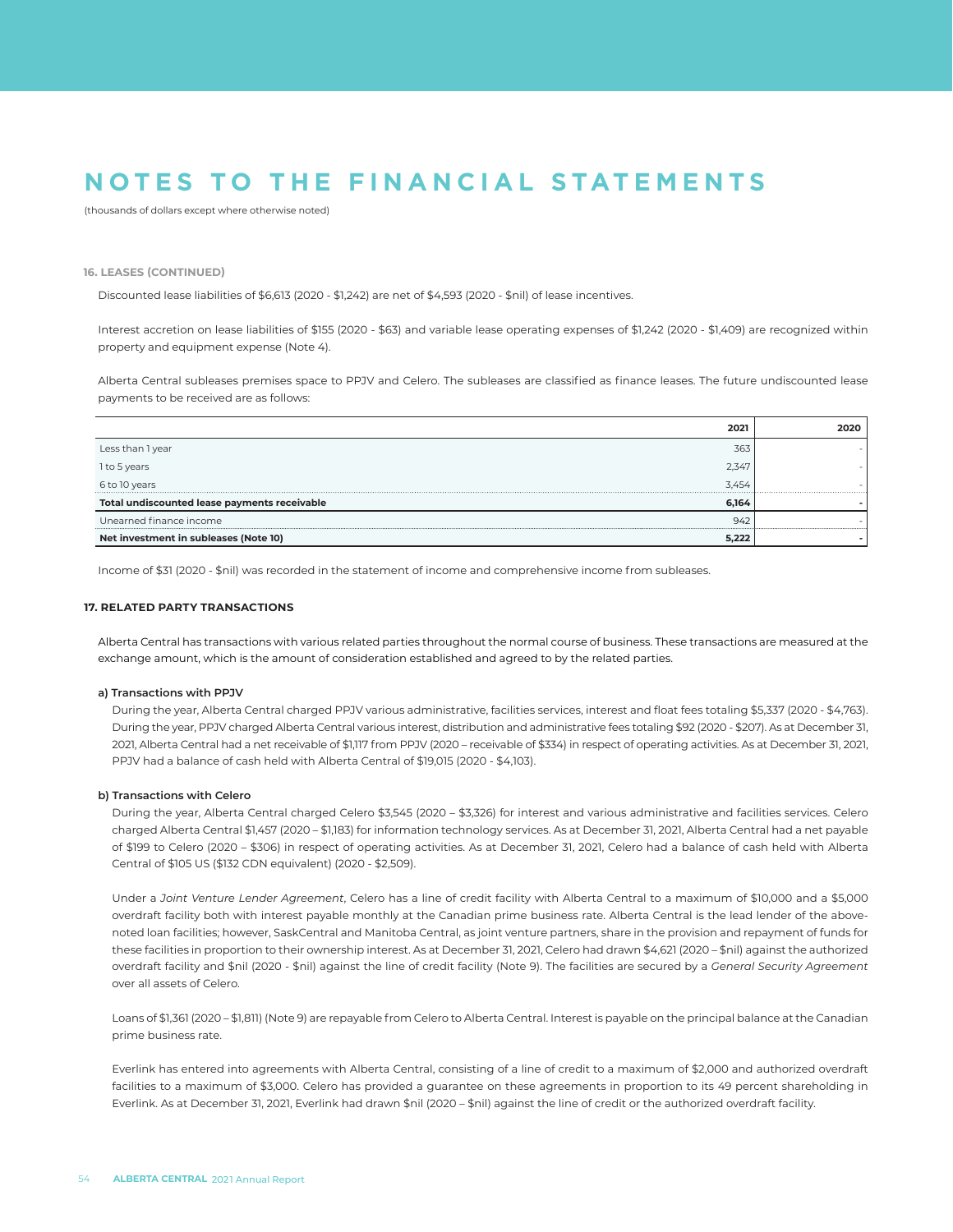(thousands of dollars except where otherwise noted)

# **17. RELATED PARTY TRANSACTIONS (CONTINUED)**

### **c) Transactions with Servus**

As at December 31, 2021, Servus Credit Union Ltd. (Servus) owned 57.4 percent (2020 – 57.1 percent) of the total outstanding common shares held by Class A members of Alberta Central. Although Servus holds over 50 percent of the common shares in Alberta Central; it is limited, by the bylaws, to five positions out of a possible 12 board members, resulting in significant influence, but not control. Servus has a credit facility agreement with Alberta Central in the aggregate amount of \$1,180,000 comprising a revolving demand operating line of credit and revolving term loan. These facilities are secured through a pledge agreement and a general security agreement between Servus and Alberta Central. The outstanding balances with Servus included in Alberta Central's statement of financial position and statement of income and comprehensive income are as follows:

|                                             | 2021      | 2020      |
|---------------------------------------------|-----------|-----------|
| Loans                                       |           | 14,944    |
| Members' deposits                           | 1,260,163 | 1,289,675 |
| Membership dues rebate accrual <sup>4</sup> | 315       | 7911      |
| Common share capital                        | 157,183   | 148.765   |
| Interest income on loans                    | 17        | 29        |
| Interest expense on members' deposits       | 4,948     | 12,660    |
| Member dues - Alberta Central               | 2,771     | 2,732     |
| Other operating revenues                    | 2,280     | 2,259     |
| Share capital dividends                     | 3,287     | 5,872     |

*4 Included in accounts payable and accrued liabilities*

### **d) Transactions with key management personnel**

Key management personnel are those persons having authority and responsibility for planning, directing and controlling the activities of Alberta Central and include 8 (2020 – 8) executive and senior management positions. Their aggregate compensation for the year included:

| 2021                                                     | 2020  |
|----------------------------------------------------------|-------|
| Salaries and other short-term employee benefits<br>2.544 |       |
| 167<br>Post-employment benefits                          | 162   |
| Long-term employee benefits<br>129                       | 318   |
| 2,840                                                    | 2.813 |

Mortgage loans to Alberta Central key management personnel bear interest at 1.0 to 1.35 percent (2020 – 1.0 to 2.7 percent) and are secured by property of the respective borrowers. The table below presents the outstanding balances and transactions with key management personnel related to mortgage loans:

| 2021                                      | 2020  |
|-------------------------------------------|-------|
| Balance, beginning of year<br>2,085       |       |
| Advances                                  | 300   |
| (943)<br>Repayments                       |       |
| <b>Balance as at December 31</b><br>1.142 | 2.085 |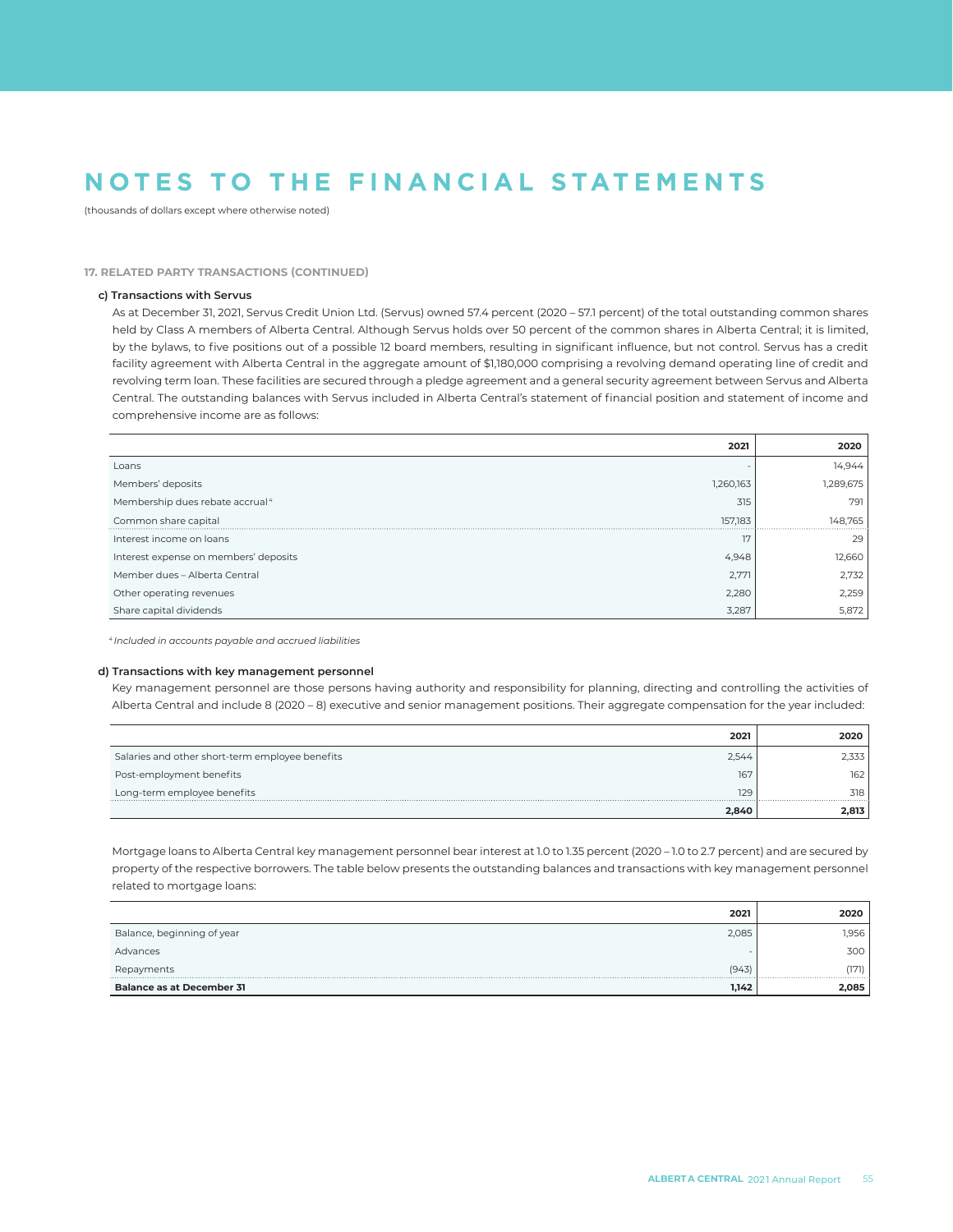(thousands of dollars except where otherwise noted)

## **17. RELATED PARTY TRANSACTIONS (CONTINUED)**

# **e) Transactions with directors**

| 2021                                 |     | 2020 |
|--------------------------------------|-----|------|
| Remuneration paid to directors       | 356 | 306  |
| Expenses paid on behalf of directors | ∠∖  |      |
|                                      | 376 | 334  |

Directors are entitled to receive remuneration for participating in Alberta Central and affiliate organization related business. Remuneration to directors ranges from \$8 to \$45 (2020 – \$5 to \$32), with an average of \$28 (2020 - \$22) per annum.

Commercial loans of \$nil as at December 31, 2021 (2020 – \$7,115) are due from entities controlled by directors of Alberta Central.

### **18. CAPITAL MANAGEMENT**

Alberta Central's objectives when managing capital are:

- To balance member credit unions' desire for a return on capital with the capital requirements of Alberta Central to fulfill its liquidity mandate
- To maintain a strong capital base to support the continued growth and changing circumstances of the credit union system through the development of Alberta Central's business
- To maintain a consistently strong credit rating and investor confidence
- To comply with the capital requirements set by its regulator

Alberta Central's capital levels are regulated under guidelines issued by Alberta TBF, and require Alberta Central to maintain a prescribed borrowing multiple, the ratio of borrowings to regulatory capital, of 15:1 or less.

As an integral component of its capital management, Alberta Central has established internal operating capital targets above the regulatory minimum to ensure it has appropriate buffers to absorb increases in member deposits or notes payable and other liabilities and/or reductions in its capital. Establishing internal operating capital targets allows Alberta Central to practice prudent capital management. Alberta Central's bylaws provide the ability for Alberta Central to call for capital in the event that capital levels fall below specified risk tolerance levels.

As at December 31, 2021 and 2020, Alberta Central's capital levels exceeded both regulatory and internal minimum capital requirements. The table below summarizes the composition of regulatory capital:

|                                                      | 202       | 2020      |
|------------------------------------------------------|-----------|-----------|
| Common shares (Note 14)                              | 274,484   | 261,306   |
| Retained earnings                                    | 60,321    |           |
| Less:                                                |           |           |
| Prepaid expenses                                     | 876       | .214      |
| Deferred income tax asset (Note 10)                  | 609       |           |
| Pension surplus, net of tax                          | 1,639     | .275      |
| Equity investments excluding equity accounted income |           | 1098      |
| <b>Total regulatory capital</b>                      | 331.681   | 322.166   |
| <b>Total regulatory borrowings</b>                   | 3.039.791 | 3.116.870 |
| <b>Excess capital over regulatory requirements</b>   | 129,028   | 114,375   |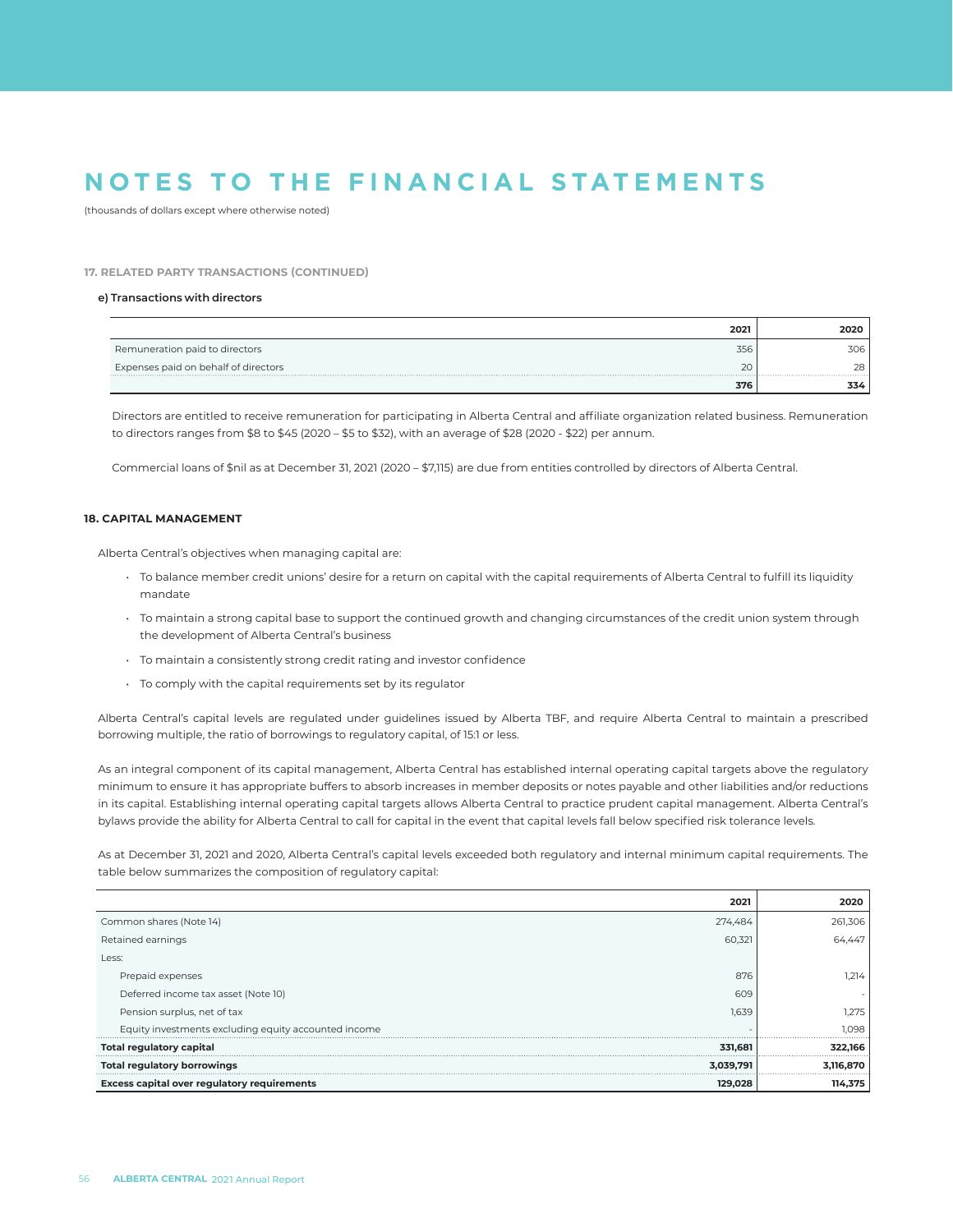(thousands of dollars except where otherwise noted)

# **19. FINANCIAL RISK MANAGEMENT**

Alberta Central's activities expose it to a variety of financial risks and those activities involve the analysis, evaluation, acceptance and management of some degree of risk or combination of risks. Alberta Central's aim is to achieve an appropriate balance between risk and return and minimize potential adverse effects on the company's financial performance according to the risk appetite and tolerance as approved by Alberta Central's board of directors.

#### **a) Credit risk**

Alberta Central takes on exposure to credit risk, which is the potential for loss due to the failure of a borrower or counterparty to meet its financial or contractual obligations. Credit exposures arise from investment activities that bring debt securities and derivatives into Alberta Central's securities and derivatives portfolios, lending activities that lead to loans, and deposits held with third party financial institutions. Alberta Central is party to financial instruments with off-balance sheet credit risk that, in the normal course of operations, are used to meet its own and credit union members' financial needs. These instruments include commitments to extend credit, standby letters of credit and financial guarantees. The average term of commitments is one year. In the normal course of operations, these commitments may expire without being utilized.

Alberta Central's maximum exposure to credit risk, including undrawn commitments, without taking account of any collateral held or other credit enhancements is:

| 2021                                                         | 2020      |
|--------------------------------------------------------------|-----------|
| Cash at other financial institutions<br>27,209               | 36,661    |
| Securities (Note 7)<br>3,129,451                             | 3.165.088 |
| Loans outstanding and undrawn commitments<br>2,219,971       | 2,213,014 |
| Items in transit (Note 10)<br>15,951                         | 14,836    |
| Derivative financial assets<br>26,849                        | 14,783    |
| Standby letters of credit and financial quarantees<br>13,118 | 10,032    |
| Accounts receivable<br>3.334                                 | 3.510     |
| 5,435,883                                                    | 5.457.924 |

Alberta Central, as the manager of the Alberta credit union system liquidity pool, is responsible to develop an earning asset base while providing for borrowing needs of Alberta credit unions and their members. Alberta Central manages credit exposure on investment activities by adhering to an *Investment Policy* which identifies a basic standard of investment quality. The securities portfolio consists of high quality, highly liquid assets in which the credit risk is considered very low. Industry concentrations are disclosed in Note 7. There have been no significant changes in credit risk in securities from the prior year.

Alberta Central's lending function focuses on the provision of loans to member credit unions and is closely integrated and coordinated with Alberta Central's liquidity management role. In addition, all of Alberta Central's commercial lending is provided on a syndicated basis with credit unions. Although Alberta Central or an individual credit union approved by Alberta Central may function as the lead lender for any commercial loan, Alberta Central typically participates as a secondary syndication partner rather than the lead lender. Approval for all syndicated loans over \$1,000 is obtained from the Credit Union Deposit Guarantee Corporation (CUDGC). Alberta Central's credit risk exposure related to its commercial lending function is mitigated where it is not the lead lender, as management performs its own monitoring of its commercial loan portfolio. In addition, under regulation, total commercial loans, leases, interests in pooling funds, other loans held and guarantees given by Alberta Central shall not exceed 150 percent of Alberta Central's members' equity as at the end of the previous fiscal year.

In response to the COVID-19 pandemic, Alberta Central implemented a loan deferral program for eligible borrowers. Management has considered the impacts of deferral programs, industry specific credit exposures, and other relevant considerations arising from the pandemic in its assessment of credit risk and the related measurement of ECLs as disclosed in Note 9.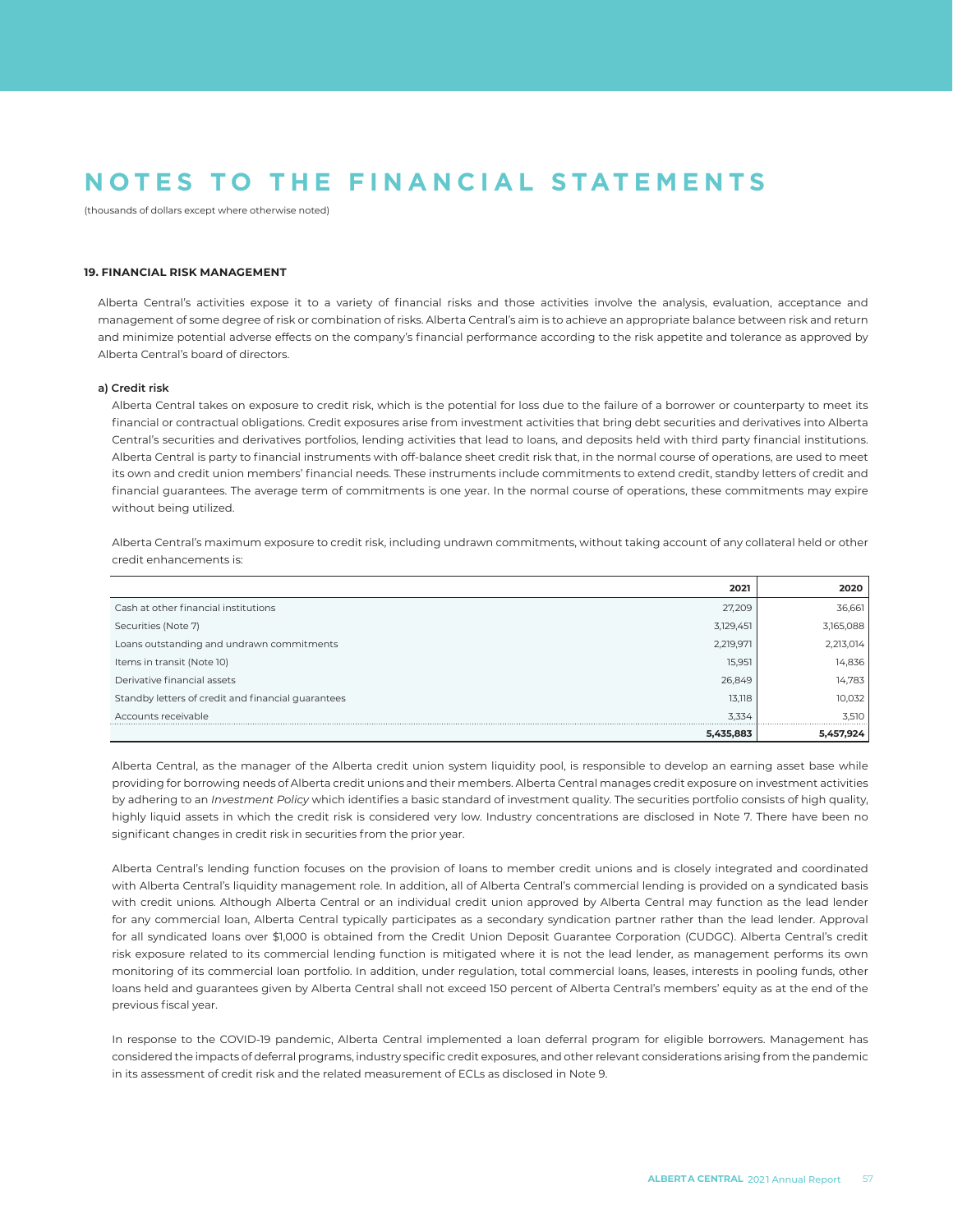(thousands of dollars except where otherwise noted)

## **19. FINANCIAL RISK MANAGEMENT (CONTINUED)**

Alberta Central employs and is committed to a number of important principles to manage credit exposures, which include:

- a board approved *Lending Policy*
- a management Credit Committee whose duties include review of lending policies and approval of larger credits
- delegated lending authorities, which are clearly communicated to personnel engaged in the credit granting process, a defined approval process for loans in excess of those limits and the review of larger credits by senior management personnel prior to recommendation to the management Credit Committee
- use of a credit risk classification system, which assigns a risk rating from 1 to 9, where 1 is excellent risk and 9 is impaired risk nonperforming, to all syndicated commercial loans that are reviewed on a regular basis
- employment of personnel engaged in credit granting who are qualified and experienced in lending
- lending policies which are communicated to employees whose activities and responsibilities include credit granting and risk assessment
- board approved quantified risk appetites and tolerances for borrower, industry, portfolio quality and geographic segments in the commercial loan and mortgage portfolio, as well as total exposure to commercial loans relative to members' equity
- annual reviews of loans
- independent reviews by Alberta Central's internal audit function, which includes reporting the results to the management Credit Committee and Alberta Central's Audit, Finance & Risk Committee

The following tables disclose Alberta Central's maximum lending exposure to credit risk, by industry and by portfolio, without taking account of any collateral held or other credit enhancements. Alberta Central's commercial loans and mortgages portfolio is concentrated in Alberta.

| 2021<br><b>CREDIT RISK EXPOSURE BY INDUSTRY</b> |                    |                                      | 2020                            |                                 |
|-------------------------------------------------|--------------------|--------------------------------------|---------------------------------|---------------------------------|
|                                                 | <b>OUTSTANDING</b> | <b>UNDRAWN</b><br><b>COMMITMENTS</b> | <b>TOTAL</b><br><b>EXPOSURE</b> | <b>TOTAL</b><br><b>EXPOSURE</b> |
| System, affiliates & other                      | 12,209             | 2,042,008                            | 2,054,217                       | 2,021,834                       |
| Real estate - office                            | 44,656             | $\overline{\phantom{a}}$             | 44,656                          | 48,351                          |
| Real estate - retail                            | 33,793             | $\overline{\phantom{a}}$             | 33,793                          | 38,653                          |
| Real estate - industrial                        | 24,271             |                                      | 24,271                          | 25,428                          |
| Commercial                                      | 23,967             |                                      | 23,967                          | 27,371                          |
| Construction                                    | 6,835              | 5,959                                | 12,794                          | 11,794                          |
| Real estate - apartment rental                  | 12,342             |                                      | 12,342                          | 27,299                          |
| Hospitality                                     | 9,198              | $\overline{\phantom{a}}$             | 9,198                           | 12,284                          |
| <b>Educational services</b>                     | 4,733              |                                      | 4,733                           |                                 |
|                                                 | 172,004            | 2,047,967                            | 2,219,971                       | 2,213,014                       |

| 2021<br><b>CREDIT RISK EXPOSURE BY PORTFOLIO</b> |                    |                                      |                                 | 2020                            |
|--------------------------------------------------|--------------------|--------------------------------------|---------------------------------|---------------------------------|
|                                                  | <b>OUTSTANDING</b> | <b>UNDRAWN</b><br><b>COMMITMENTS</b> | <b>TOTAL</b><br><b>EXPOSURE</b> | <b>TOTAL</b><br><b>EXPOSURE</b> |
| Credit unions                                    |                    | 2,023,629                            | 2,023,629                       | 1,990,230                       |
| Commercial loans and mortgages                   | 159,795            | 8,959                                | 168,754                         | 194,180                         |
| Celero and Everlink                              | 5,982              | 15,379                               | 21,361                          | 21,811                          |
| Employee mortgages                               | 5,425              |                                      | 5,425                           | 6,793                           |
| 189286 Canada Inc.                               | 802                | -                                    | 802                             |                                 |
|                                                  | 172,004            | 2,047,967                            | 2,219,971                       | 2,213,014                       |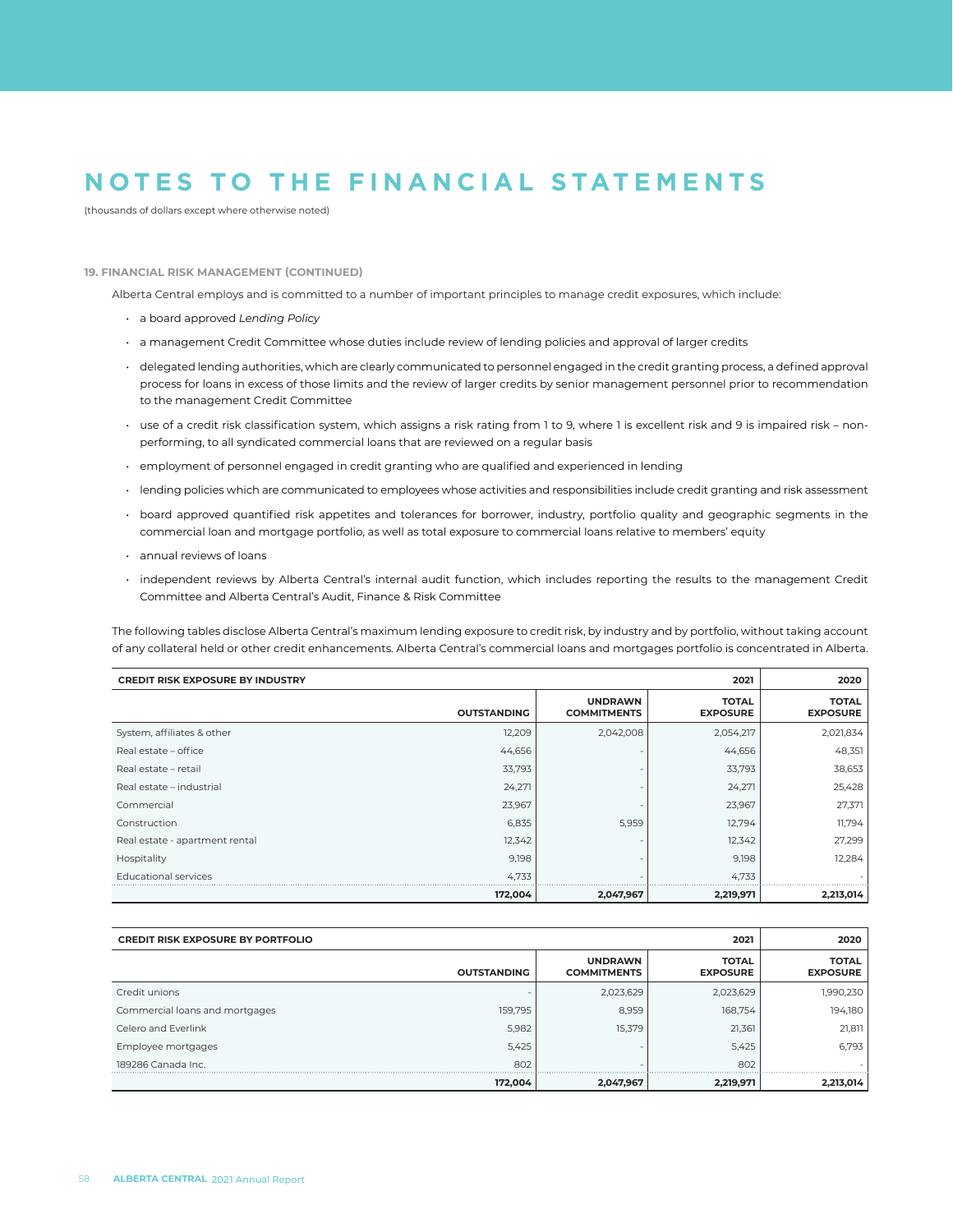(thousands of dollars except where otherwise noted)

## **19. FINANCIAL RISK MANAGEMENT (CONTINUED)**

Collateral for the lending portfolio generally is as follows:

- Credit unions: first fixed and floating general security agreements, as well as pledge agreements over deposits held at Alberta Central
- Commercial loans and mortgages: secured primarily by real estate, as well as a general security agreement, with a loan to value ratio of less than 75 percent at origination of the loan
- Celero and Everlink: general security agreement
- Employee mortgages: secured by a first charge mortgage over the residence
- 189286 Canada Inc.: unsecured promissory note

All loans more than 30 days in arrears are considered to be past due. As at December 31, 2021 there were \$nil (2020 – \$nil) loans outstanding that were past due but not impaired.

The credit quality of the securities can be assessed by reference to the rating system of DBRS Morningstar, Moody's Corporation or Standard & Poor's Corporation. Alberta Central's *Investment Policy* states that the statutory investments held must be rated at least R-1 or P-1 for commercial paper and A for bonds. The credit risk related to equity investments in affiliates and cooperatives is limited as the *Credit Union Act of Alberta* restricts Alberta Central's investment in such entities to ten percent of members' equity without prior approval from Alberta TBF.

Alberta Central enters into various derivative contracts in the normal course of its business, including interest rate swaps, call options, index options, bond forwards and foreign exchange forwards. The instruments are primarily used to meet the needs of member credit unions and to assist in Alberta Central's risk management program. Other than credit risk, Alberta Central does not accept any net market risk exposure to derivative contracts entered into on behalf of member credit unions or for own use as it enters into offsetting contracts with other financial institution counterparties. Derivative assets and liabilities are marked to market with net changes in value recorded in net income. All non-credit union derivative counterparties are with major Canadian financial institutions rated AA or higher (as rated by DBRS Morningstar). Under its *Investment Policy*, Alberta Central has established trading limits for each institution.

The following tables present details of Alberta Central's derivative financial instruments:

| <b>FAVOURABLE CONTRACTS</b><br>2021 |                        | 2020              |                        |                   |
|-------------------------------------|------------------------|-------------------|------------------------|-------------------|
|                                     | <b>NOTIONAL AMOUNT</b> | <b>FAIR VALUE</b> | <b>NOTIONAL AMOUNT</b> | <b>FAIR VALUE</b> |
| <b>Credit unions:</b>               |                        |                   |                        |                   |
| Index options                       | 87.720                 | 11.288            | 58.728                 | 9.262             |
| Interest rate swaps                 | 990,000                | 15.561            | 1.145.000              | 5.521             |
|                                     | 1.077.720              | 26,849            | 1.203.728              | 14.783            |

| 2021<br>UNFAVOURABLE CONTRACTS |                        | 2020              |                        |                   |
|--------------------------------|------------------------|-------------------|------------------------|-------------------|
|                                | <b>NOTIONAL AMOUNT</b> | <b>FAIR VALUE</b> | <b>NOTIONAL AMOUNT</b> | <b>FAIR VALUE</b> |
| <b>Credit unions:</b>          |                        |                   |                        |                   |
| Index options                  | 87,720                 | 11,288            | 58,728                 | 9,262             |
| Interest rate swaps            | 990,000                | 15,561            | 1,145,000              | 5,521             |
| Own use:                       |                        |                   |                        |                   |
| Foreign exchange swaps         | 286,293                | 880               | 256,602                | 6,685             |
| Interest rate swaps            | 100,000                | 458               | 100,000                | 1.836             |
|                                | 1,464,013              | 28,187            | 1,560,330              | 23,304            |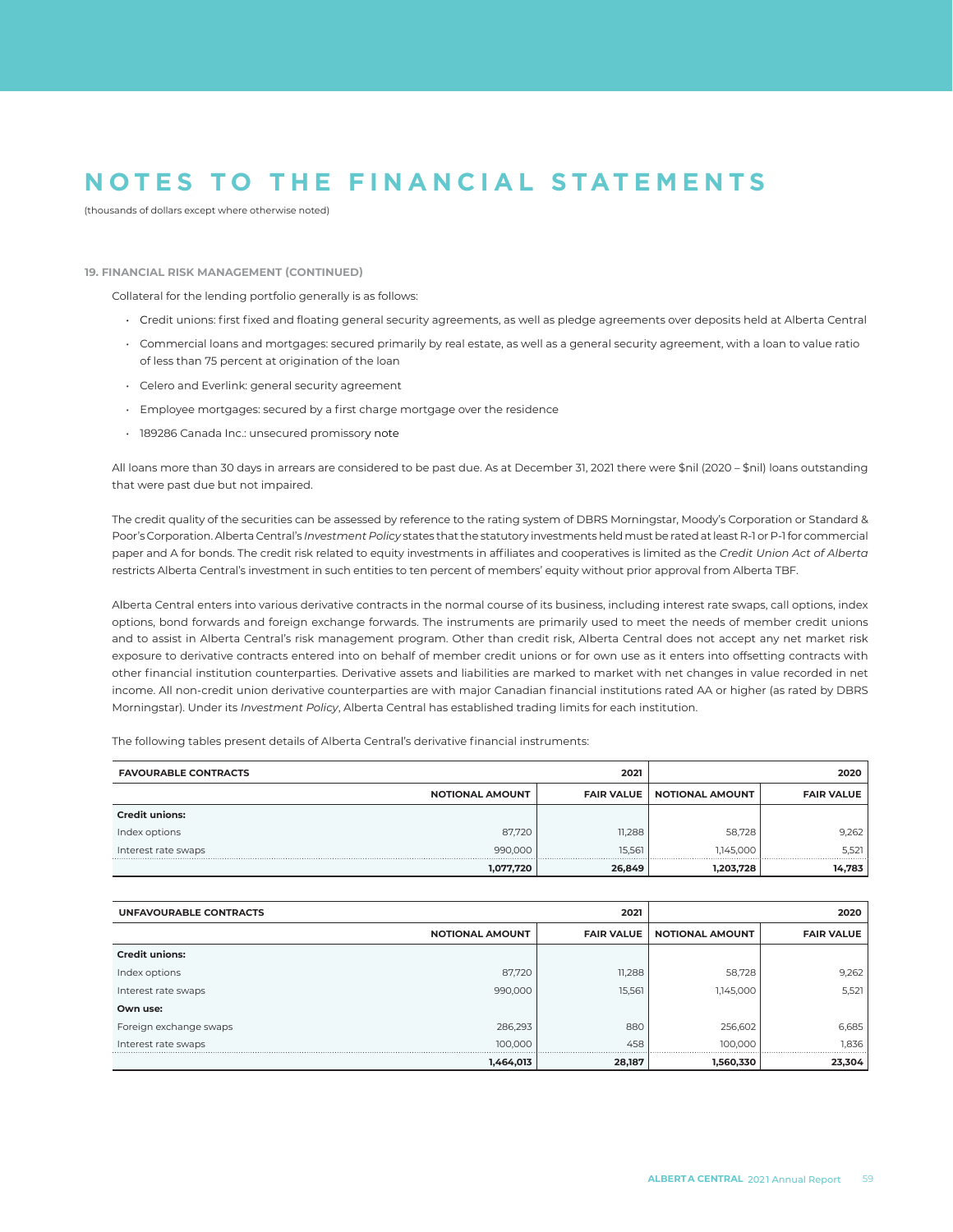(thousands of dollars except where otherwise noted)

## **19. FINANCIAL RISK MANAGEMENT (CONTINUED)**

The weighted-average interest rate paid on interest rate swaps with credit unions was 1.16 percent (2020 – 1.04 percent). The weightedaverage interest rate received on interest rate swaps with credit unions was 0.32 percent (2020 – 0.55 percent). The net exposure is offset through interest rate swaps entered into with other financial institution counterparties. The weighted-average interest rate paid on own use interest rate swaps was 1.77 percent (2020 – 1.77 percent).

### **b) Liquidity risk**

Liquidity risk is the risk that Alberta Central will encounter difficulty in meeting obligations associated with financial liabilities when they fall due. To mitigate this risk, management has arranged diversified funding sources, manages assets with liquidity in mind and monitors future cash flows and liquidity on a daily basis. Alberta Central's sources of funding are deposits from member credit unions, its commercial paper program and a line of credit with Central 1.

The majority of deposits from member credit unions are required by regulation as Alberta Central is the prescribed liquidity manager for Alberta's credit unions. Alberta Central's bylaws require Alberta credit unions to maintain a minimum of one percent of their assets as share capital in Alberta Central. Credit unions are also required to maintain liquidity deposits at Alberta Central such that the total liquidity deposits and share capital with Alberta Central comprise nine percent of the credit union's liabilities. Economic conditions created from the COVID-19 pandemic have led to increased deposit levels from member credit unions, however, this has not had a significant impact on Alberta Central's liquidity risk.

Alberta Central is contractually responsible for its share of the liabilities of PPJV and for funding its share of ongoing expenses (Note 21). Funding of PPJV expenses has not had a significant impact on Alberta Central's liquidity risk. Further, the remaining committed lending amounts to the PPJV have been considered in Alberta Central's liquidity management plan and are not expected to significantly impact liquidity risk.

As discussed in Note 13, Alberta Central, Central 1, SaskCentral and Manitoba Central are parties to a group clearing arrangement under the terms of the *Credit Union System Group Clearing Agreement*.

Provincial legislation requires Alberta Central to maintain six percent of Alberta credit union system assets in government securities or certain other qualifying liquid assets maturing within one year. One third of this amount must mature within 90 days. The balance in qualifying liquid assets as required under provincial legislation as at December 31, 2021 was \$1,747,422 (2020 – \$1,694,493). Alberta Central's liquidity reserves, when measured by year-end balances, were in excess of this requirement.

Contractual maturities for financial liabilities are presented in the table below:

|                                          | <b>WITHIN</b><br><b>3 MONTHS</b> | FROM 3<br><b>MONTHS TO</b><br>1 YEAR | <b>FROM</b><br>1 TO 5<br><b>YEARS</b> | <b>GREATER THAN</b><br>5 YEARS | <b>TOTAL</b> |
|------------------------------------------|----------------------------------|--------------------------------------|---------------------------------------|--------------------------------|--------------|
| Members' deposits                        | 2,223,799                        | 421,655                              | 106,525                               |                                | 2,751,979    |
| Accounts payable and accrued liabilities | 12.980                           |                                      |                                       |                                | 12,980       |
| Notes payable and other liabilities      | 267,122                          | 353                                  | 2.273                                 | 3,871                          | 273,619      |
| Derivative financial liabilities         | 1.705                            | 1.345                                | 25.137                                |                                | 28,187       |
| <b>December 31, 2021</b>                 | 2,505,606                        | 423.353                              | 133.935                               | 3,871                          | 3,066,765    |
| December 31, 2020                        | 2,818,802                        | 290,445                              | 36,066                                |                                | 3,145,313    |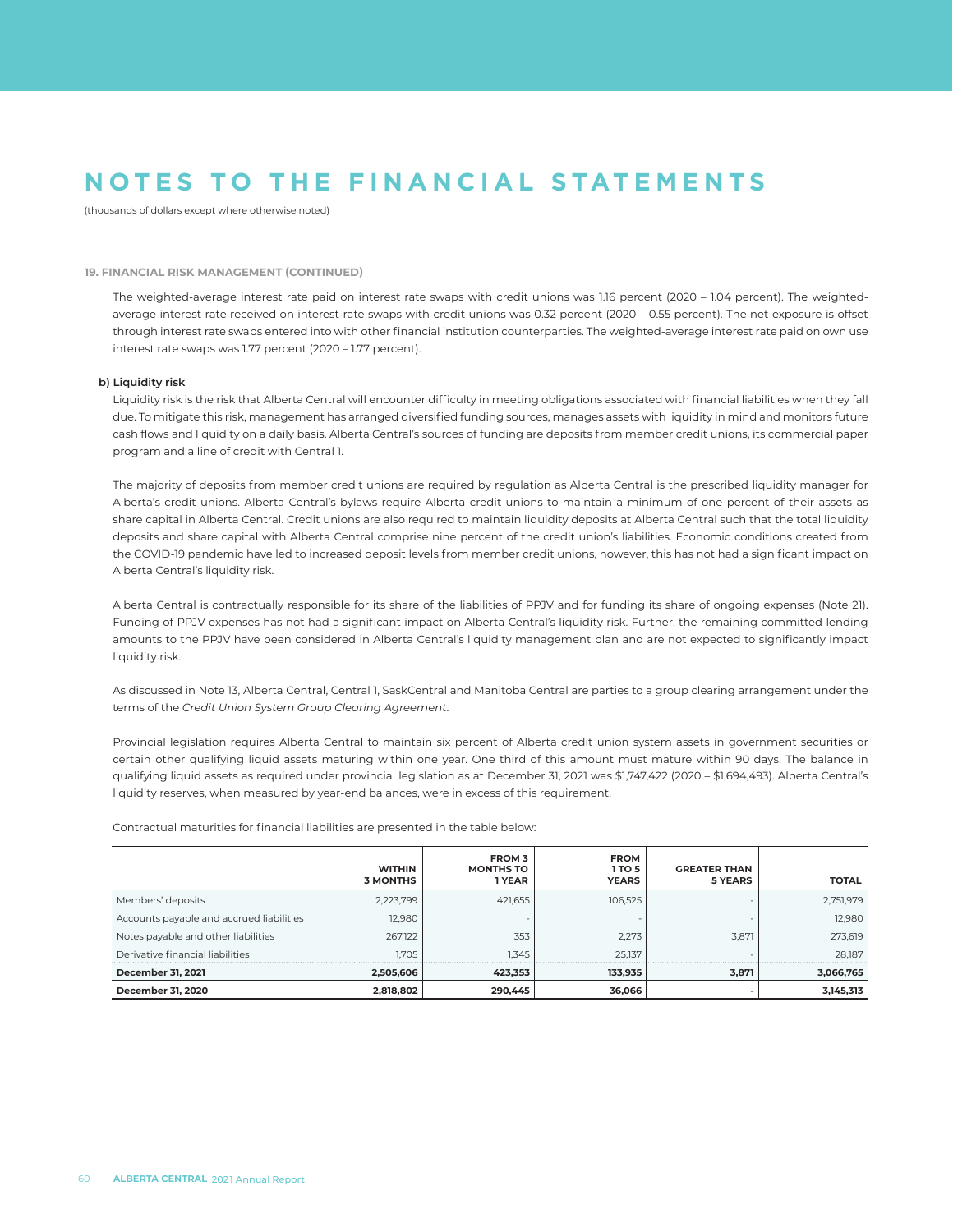(thousands of dollars except where otherwise noted)

## **19. FINANCIAL RISK MANAGEMENT (CONTINUED)**

### **c) Market risk**

Market risk is comprised of three types of risk: foreign exchange risk, interest rate risk and other price risk.

### *Foreign exchange risk*

Foreign exchange risk is the risk that the fair value or future cash flows of a financial instrument will fluctuate because of changes in foreign exchange rates. Foreign exchange risks exist mainly as a result of the existence of financial assets, derivatives and financial liabilities denominated in foreign currencies. The risk associated with changing foreign currency values is managed under Alberta Central's *Investment Policy*, which limits net exposures that can be maintained in various currencies. Foreign exchange derivative contracts are utilized to lessen the impact of on-balance sheet positions. Alberta Central is not exposed to significant foreign exchange risk.

### *Interest rate risk*

Interest rate risk is the risk that net interest income will be adversely impacted by changes in market interest rates. This risk occurs as a result of disparity in the re-pricing dates and basis (e.g., the benchmark interest rate) of interest rate sensitive financial assets, derivatives and financial liabilities. Alberta Central uses simulation modeling to monitor and manage interest rate risk. It also uses gap analysis to assess interest rate risk by measuring the difference between the amount of financial assets and financial liabilities that re-price in a particular time period.

Alberta Central's interest rate sensitivity position as at December 31, 2021, as presented in the following tables, is based upon the contractual re-pricing and maturity dates of assets and liabilities. The table presents the cumulative gaps at various intervals.

|                                           | <b>WITHIN</b><br><b>3 MONTHS</b> | <b>FROM 3</b><br><b>MONTHS TO</b><br>1 YEAR | <b>FROM</b><br>1 TO 5<br><b>YEARS</b> | <b>GREATER</b><br><b>THAN</b><br><b>5 YEARS</b> | NON-<br><b>INTEREST</b><br><b>SENSITIVE<sup>5</sup></b> | <b>TOTAL</b> |
|-------------------------------------------|----------------------------------|---------------------------------------------|---------------------------------------|-------------------------------------------------|---------------------------------------------------------|--------------|
| <b>Assets</b>                             |                                  |                                             |                                       |                                                 |                                                         |              |
| Cash                                      | 27,209                           |                                             |                                       |                                                 |                                                         | 27,209       |
| Securities                                | 1,917,407                        | 944,407                                     | 241,022                               |                                                 | 26,615                                                  | 3,129,451    |
| Loans                                     | 21,257                           | 39,426                                      | 109,069                               | 2,250                                           | (10, 052)                                               | 161,950      |
| Derivative financial assets               | 825                              | 887                                         | 25,137                                |                                                 |                                                         | 26,849       |
| Other assets                              |                                  |                                             |                                       |                                                 | 85,411                                                  | 85,411       |
|                                           | 1.966.698                        | 984.720                                     | 375.228                               | 2,250                                           | 101,974                                                 | 3,430,870    |
| Weighted average interest rate            | 0.46%                            | 1.04%                                       | 1.84%                                 | 4.26%                                           |                                                         |              |
| <b>Liabilities and Members' Equity</b>    |                                  |                                             |                                       |                                                 |                                                         |              |
| Accounts payable and accrued liabilities  |                                  |                                             |                                       |                                                 | 12,980                                                  | 12,980       |
| Members' deposits                         | 2,223,157                        | 421,655                                     | 106,525                               |                                                 | 642                                                     | 2,751,979    |
| Notes payable and other liabilities       | 266,912                          |                                             |                                       |                                                 | 6,707                                                   | 273,619      |
| Derivative financial liabilities          | 826                              | 1,345                                       | 25,137                                |                                                 | 879                                                     | 28,187       |
| Members' equity                           |                                  |                                             |                                       |                                                 | 364,105                                                 | 364,105      |
|                                           | 2,490,895                        | 423,000                                     | 131.662                               |                                                 | 385,313                                                 | 3.430.870    |
| Weighted average interest rate            | 0.18%                            | 0.55%                                       | 1.03%                                 | 0.00%                                           |                                                         |              |
| Total interest rate sensitivity gap       | (524.197)                        | 561.720                                     | 243,566                               | 2.250                                           | (283.339)                                               |              |
| Cumulative interest rate sensitivity gap: |                                  |                                             |                                       |                                                 |                                                         |              |
| December 31, 2021                         | (524, 197)                       | 37,523                                      | 281,089                               | 283,339                                         |                                                         |              |
| December 31, 2020                         | (718, 646)                       | (224, 266)                                  | 268,197                               | 295,223                                         |                                                         |              |

*5 Provisions and fair value adjustments are included as non-interest sensitive.*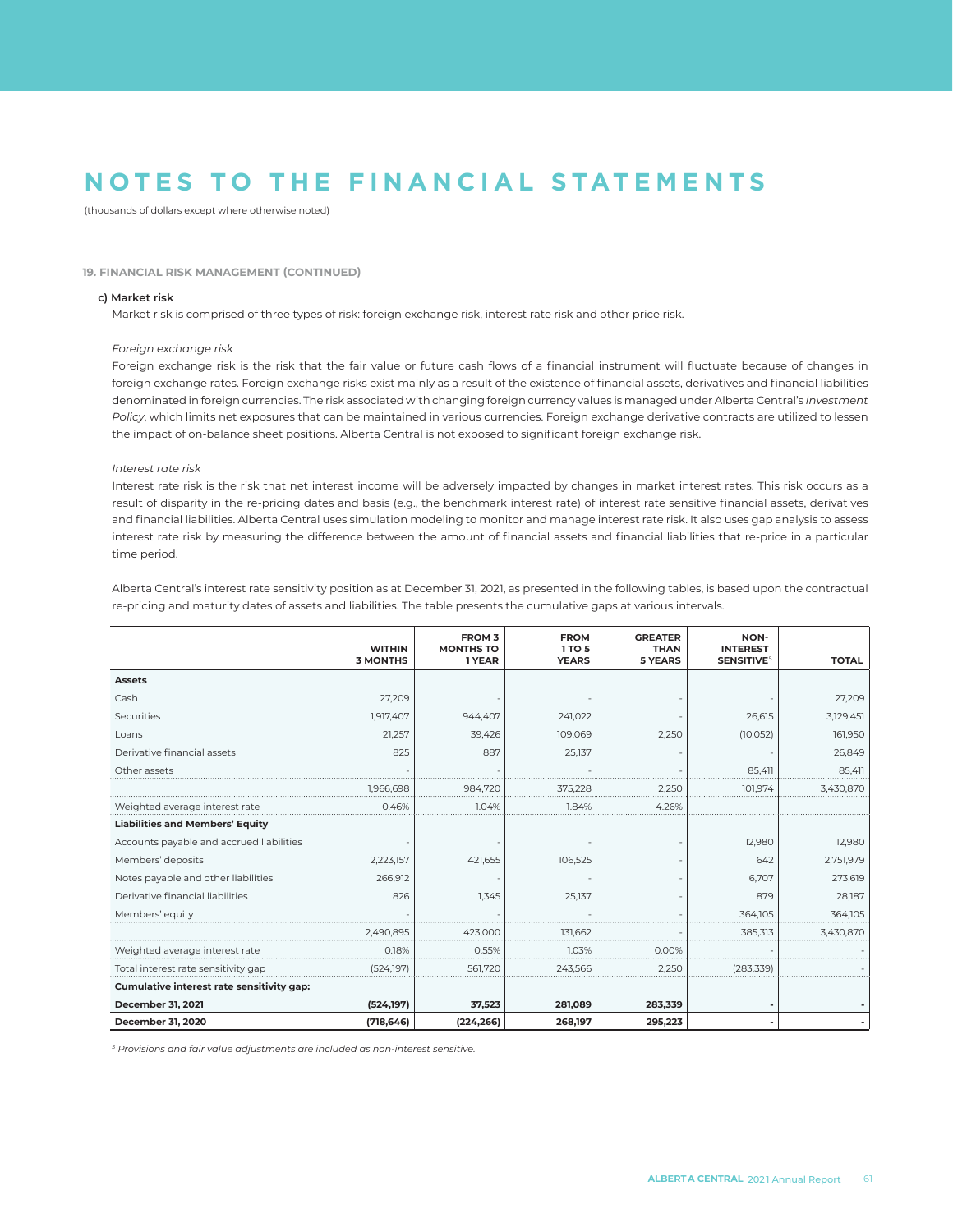(thousands of dollars except where otherwise noted)

The following represents Alberta Central's interest rate risk position:

| 2021                                                      | 2020    |
|-----------------------------------------------------------|---------|
| Impact on members' equity from:                           |         |
| Increase in interest rates of 100 basis points<br>(4,922) |         |
| 4.029<br>Decrease in interest rates of 100 basis points   |         |
| Impact on net income from:                                |         |
| Increase in interest rates of 100 basis points<br>(262)   | (2,048) |
| Decrease in interest rates of 100 basis points<br>(2.993) |         |

*Other price risk*

Other price risk is the risk that the fair value or future cash flows of a financial instrument, including derivatives, will fluctuate because of changes in market prices (other than those arising from interest rate risk or foreign exchange risk), whether those changes are caused by factors specific to the individual financial instrument or its issuer, or factors affecting all similar financial instruments traded in the market. Alberta Central manages its other price risk by adhering to an *Investment Policy*.

# **20. FAIR VALUE OF FINANCIAL INSTRUMENTS**

The fair value of Alberta Central's financial instruments is determined as follows:

| <b>FINANCIAL INSTRUMENT</b>                                     | <b>DETERMINATION</b>                                                                                                       |
|-----------------------------------------------------------------|----------------------------------------------------------------------------------------------------------------------------|
| Floating rate notes and bonds                                   | Based on broker quoted market prices                                                                                       |
| Commercial paper, bankers' acceptances and bearer deposit notes | Based on discounted cash flow model using market interest rates or prices for similar<br>instruments (interest rate curve) |
| Treasury bills                                                  | Based on discounted cash flow model using treasury bill interest rates (T-bill curve)                                      |
| Equity investments in cooperative entities                      | Based on most recent reliable estimate of fair value                                                                       |
| Derivative financial instruments                                | Based on recent market transactions for similar derivative instruments or if recent                                        |
|                                                                 | market transactions are not available, based on discounted cash flow model                                                 |

The fair value of cash, accounts receivable, accounts payable and accrued liabilities, and notes payable and other liabilities approximates their carrying value due to their short-term nature.

The fair value and related carrying value of all financial instruments, excluding those whose carrying value approximates fair value or are presented at fair value in the financial statements, have been summarized below:

|                              | 2021                  |                   |                       | 2020              |  |
|------------------------------|-----------------------|-------------------|-----------------------|-------------------|--|
|                              | <b>CARRYING VALUE</b> | <b>FAIR VALUE</b> | <b>CARRYING VALUE</b> | <b>FAIR VALUE</b> |  |
| <b>Financial assets</b>      |                       |                   |                       |                   |  |
| Loans                        | 161,950               | 163,859           | 201,902               | 206,357           |  |
| <b>Financial liabilities</b> |                       |                   |                       |                   |  |
| Members' deposits            | 2,751,979             | 2,751,966         | 2,912,139             | 2,912,853         |  |

Financial instruments measured at fair value on the statement of financial position must be classified within a hierarchy that prioritizes the inputs to fair value measurements. The three levels of the hierarchy are:

- Level 1 Unadjusted quoted prices in active markets for identical assets or liabilities
- Level 2 Inputs other than quoted prices that are observable for the asset or liability either directly or indirectly
- Level 3 Inputs that are not based on observable market data